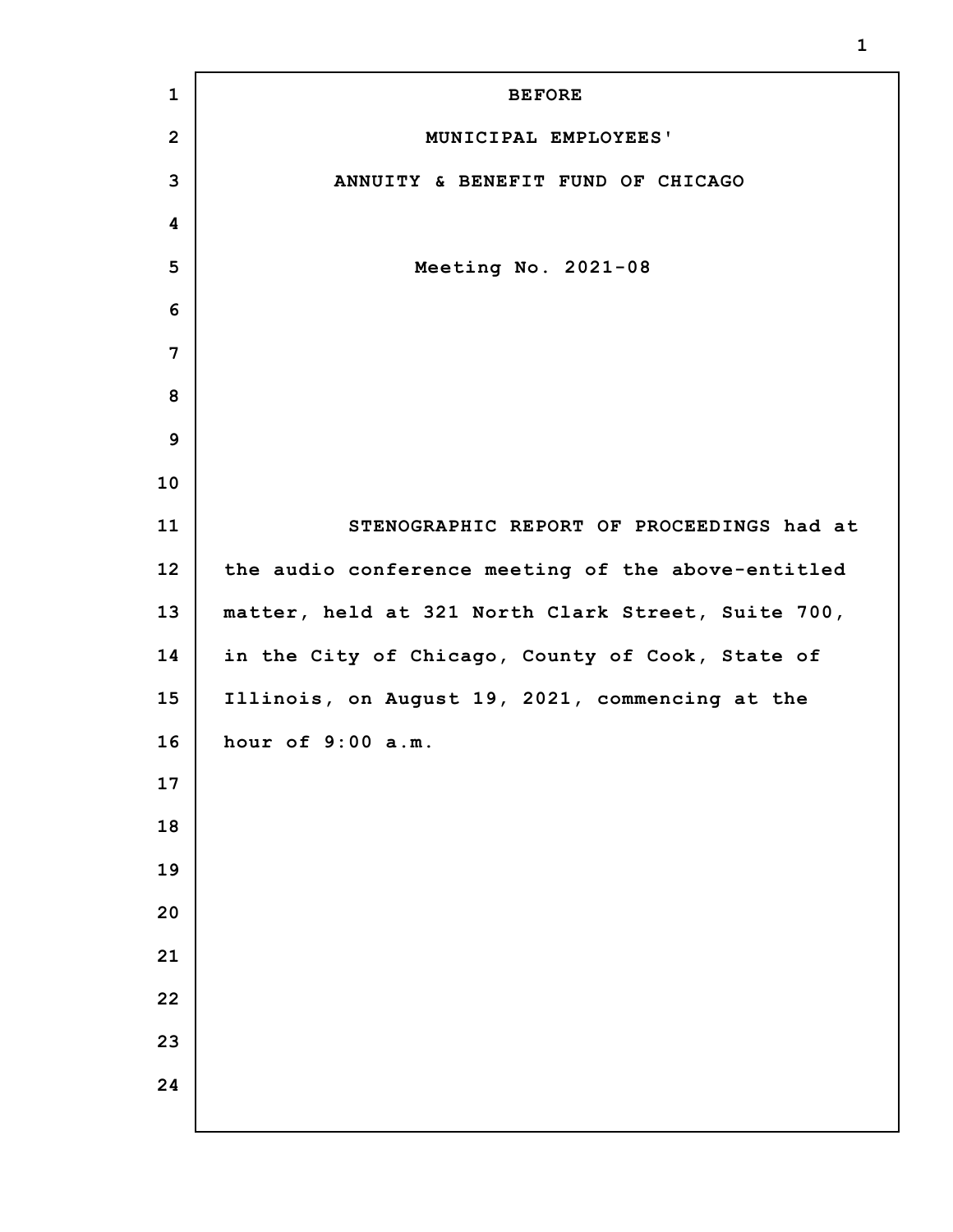**1 2 3 4 5 6 7 8 9 10 11 12 13 14 15 16 17 18 19 20 21 22 23 24 APPEARANCES BOARD MEMBERS: VERMA R. THOMPSON, President RESHMA SONI, Vice-President ROBERT DEGNAN, Recording Secretary WILLIAM CANNING, Trustee CRAIG SLACK, Deputy City Treasurer ATTORNEYS FOR THE BOARD: BURKE, BURNS AND PINELLI, LTD. BY: MS. SARAH A. BOECKMAN ALSO PRESENT: DENNIS WHITE, Executive Director STACEY RUFFOLO, Deputy Executive Director DONNA HANSEN, Office Manager SANDRA SHELBY, Comptroller NIKKI RIALS, Benefits Manager TERENCE P. SULLIVAN, M.D. MARTHA MERRILL, AFSCME Council 31 BUKOLA BELLO, Vision M.A.I. Consulting JAMIE WESNER, Marquette Associates NEIL CAPPS, Marquette Associates KRISTEN DEWALD, MEABF Employee CRAIG GOESEL, Alliant**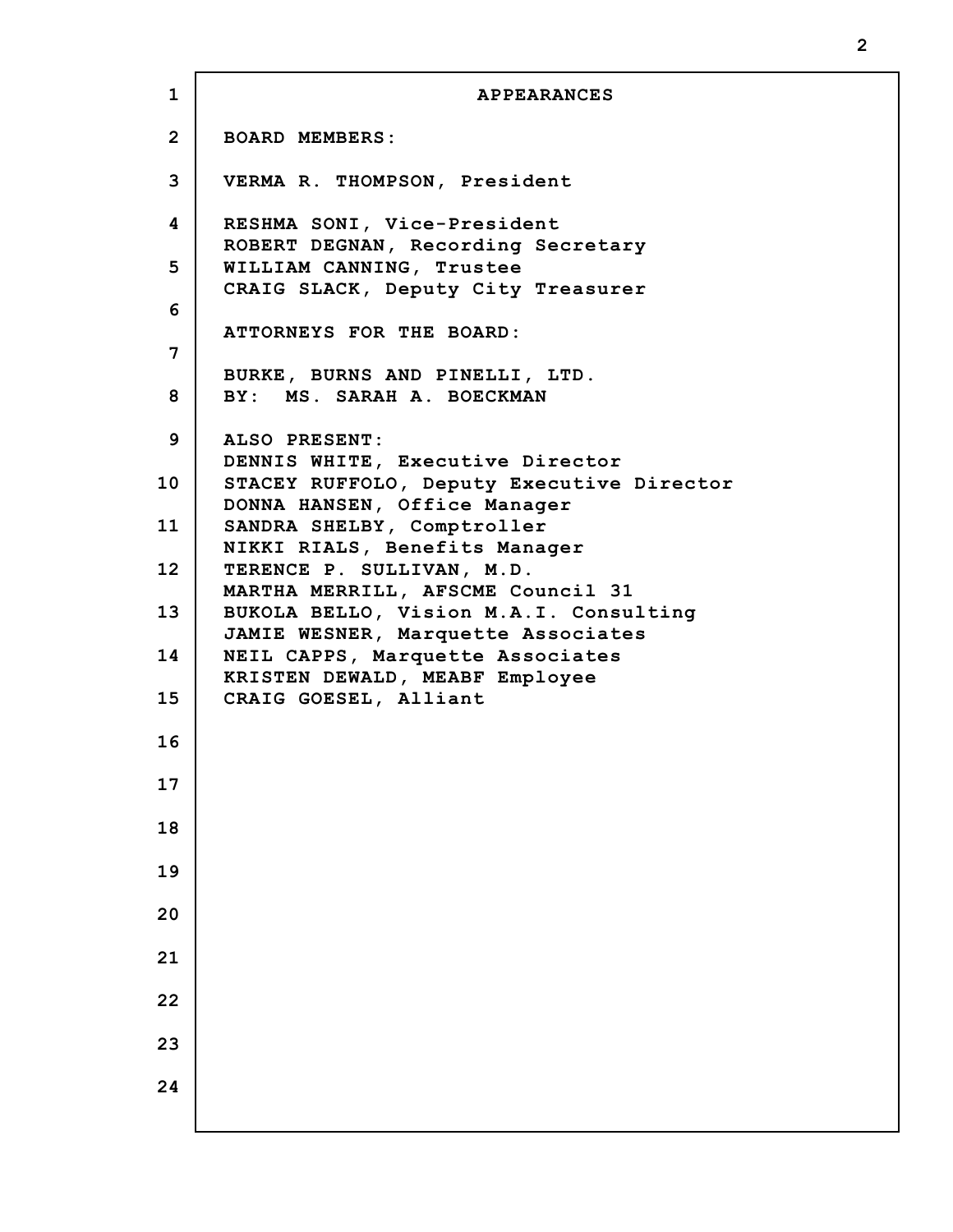**1 2 3 4 5 6 7 8 9 10 11 12 13 14 15 16 17 18 19 20 21 22 23 24 PRESIDENT THOMPSON: Good morning, everyone. I hereby convene this Board of Trustees meeting for August 19, 2021. Donna, please call the roll. MS. HANSEN: Trustee Canning. TRUSTEE CANNING: Present. MS. HANSEN: Trustee Degnan. TRUSTEE DEGNAN: Present. MS. HANSEN: Madam President. PRESIDENT THOMPSON: Present. MS. HANSEN: Mr. Slack. MR. SLACK: Here. MS. HANSEN: We have a quorum. PRESIDENT THOMPSON: We have a quorum for today's meeting. Public Act 101-0640 allows this meeting to be conducted by video and audio conference because we continue to believe that it would not be practical to have a public meeting. The Act requires a roll call vote be taken on each matter acted upon it. Further, consistent with Public Act 101-0640, I note for the record that the Executive Director and several trustees are in the office.**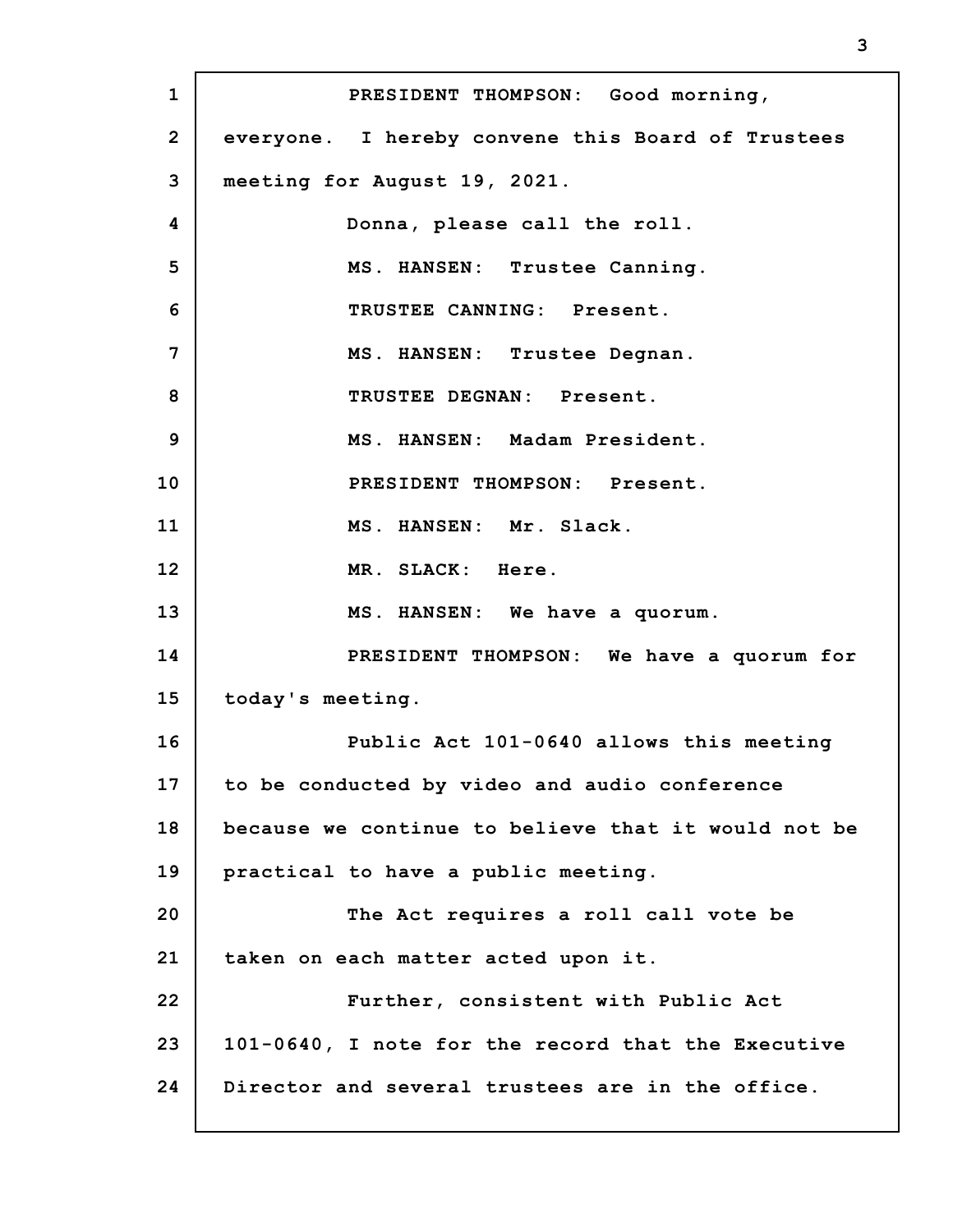**1 2 3 4 5 6 7 8 9 10 11 12 13 14 15 16 17 18 19 20 21 22 23 24 We have posted notice of this meeting in accordance with the Open Meetings Act and the meeting is being recorded. A transcript of the meeting will be prepared and ultimately upon approval will be made available on the Fund's website. Consistent with Public Act 91-0715 and reasonable constraints determined by the Board of Trustees, at each regular meeting of the Board or its committees that is open to the public, members of the public may request a brief time to address the Board on relative matters within its jurisdiction. Are there any requests for public comment? MS. HANSEN: Yes, there is one request for public comment. Ma'am, Ms. Arntzen, are you there? MS. ARNTZEN: I am here. MS. HANSEN: Just as a reminder that there is a three minute limit, okay? MS. ARNTZEN: That's fine. My name is Kristen Michelle Arntzen. I am an Independent Administrative Consultant and**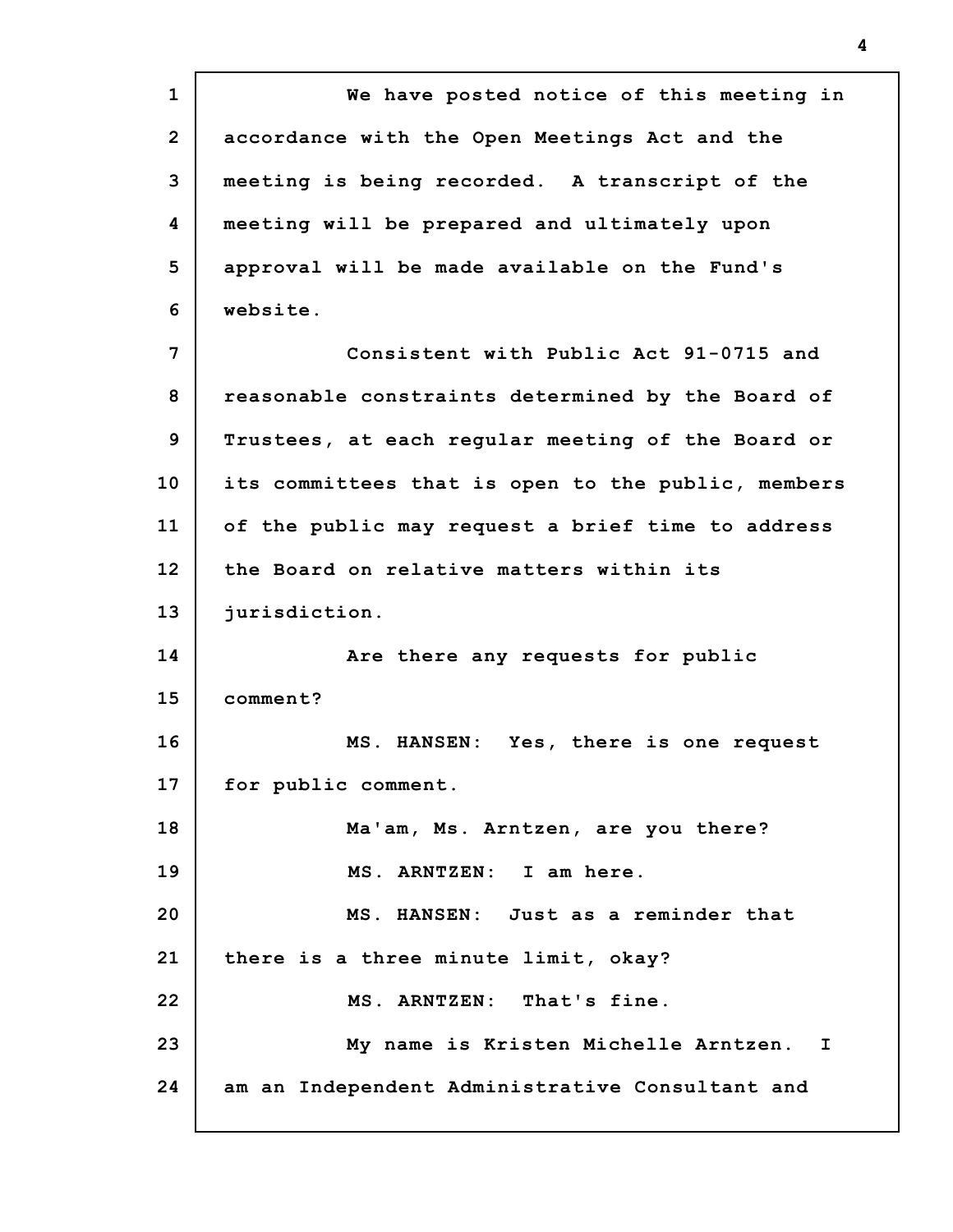| $\mathbf{1}$   | Agent/Power of Attorney to my client and my father  |
|----------------|-----------------------------------------------------|
| $\overline{2}$ | a MEABF pension annuitant.                          |
| 3              | The purpose of my being on this call is             |
| 4              | to say what I have to say in these couple of        |
| 5              | minutes and then I am going to disconnect because I |
| 6              | am not affiliated with MEABF, except on behalf of   |
| 7              | my client/father.                                   |
| 8              | I do not work at MEABF and obviously do             |
| 9              | not wish to but I wanted to take the time to        |
| 10             | address the Board of Trustees.                      |
| 11             | Back on July 26, 2021, I did send over a            |
| 12             | confidential communication relating to a slew of    |
| 13             | issues that my client has been experiencing for the |
| 14             | past several years that has yet to be resolved.     |
| 15             | Based upon my communications with the               |
| 16             | Legal Department over at Northern Trust, it seems   |
| 17             | like the problem is a quick and easy solve. I am    |
| 18             | not sure why we haven't gotten to that point yet.   |
| 19             | However, it's been expressed to me by the executive |
| 20             | hierarchy of MEABF internally that it is the Board  |
| 21             | of Trustees, for whatever reason, that need to be   |
| 22             | involved in the process of rectifying the           |
| 23             | situation.                                          |
| 24             | Unfortunately, I have no direct line of             |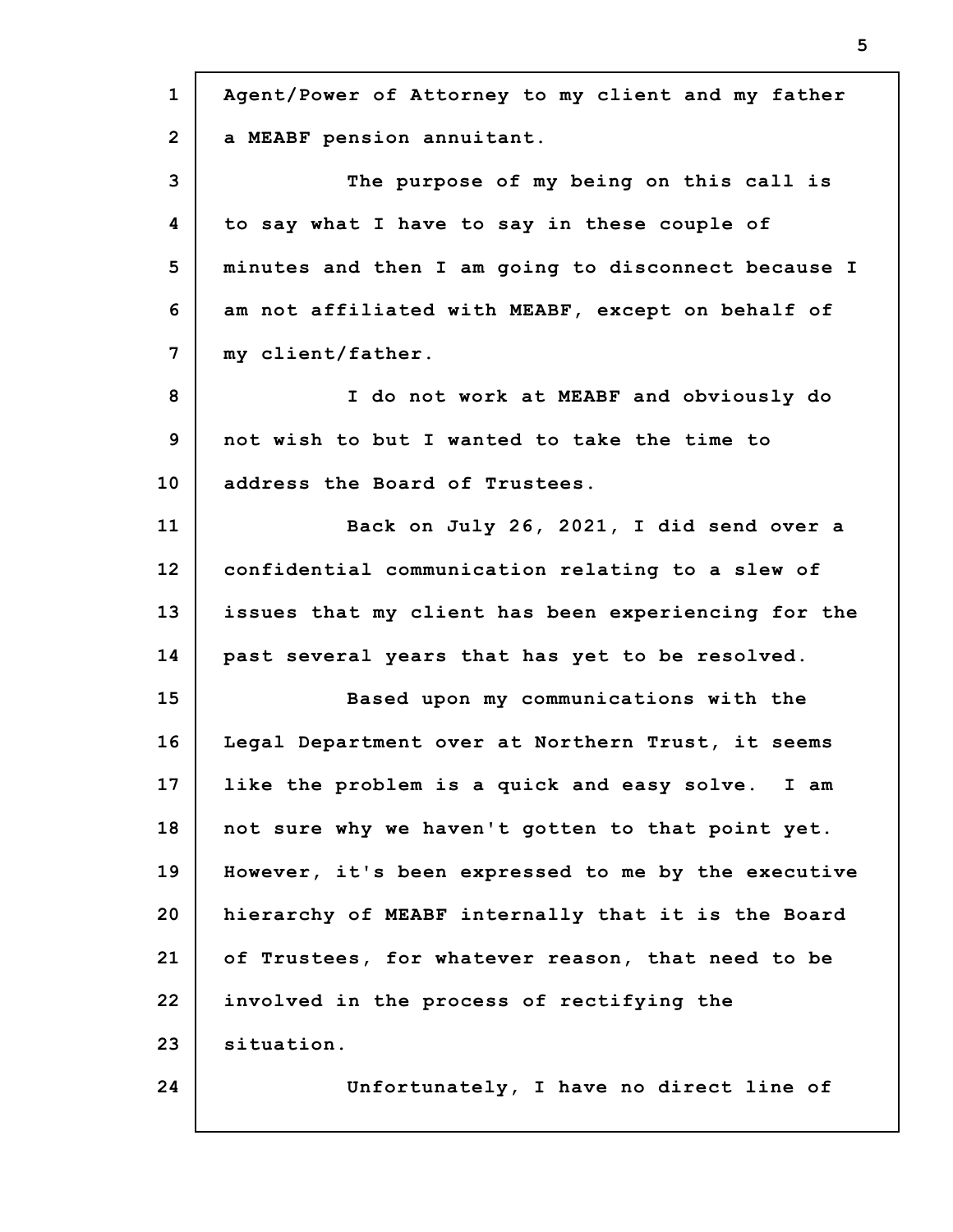**1 2 3 4 5 6 7 8 9 10 11 12 13 14 15 16 17 18 19 20 21 22 23 24 communication with the Board of Trustees so my purpose on this call today is to get direct contact information for the Board of Trustees to, number one, ensure, aside from just Donna Hansen, the Office Manager, confirming that she did in fact forward my fax along. Confirming that it was both received and/or reviewed. Because up until this point today, on Thursday, August 19, 2021, no followup communications have been received. And according to my previous conversation the other day with Donna Hansen none were likely to have been made at this point. So what is the best contact information for the Board of Trustees for this confidential communication? MS. BOECKMAN: Ms. Arntzen, this is Sarah Boeckman. I am one of the lawyers for the Fund. The Board is aware of your communication and so I can tell you that they are aware of your communication and the issues involving your father and the pension verification forms. MS. ARNTZEN: Okay. So we are not going to obviously discuss any further -- because this is**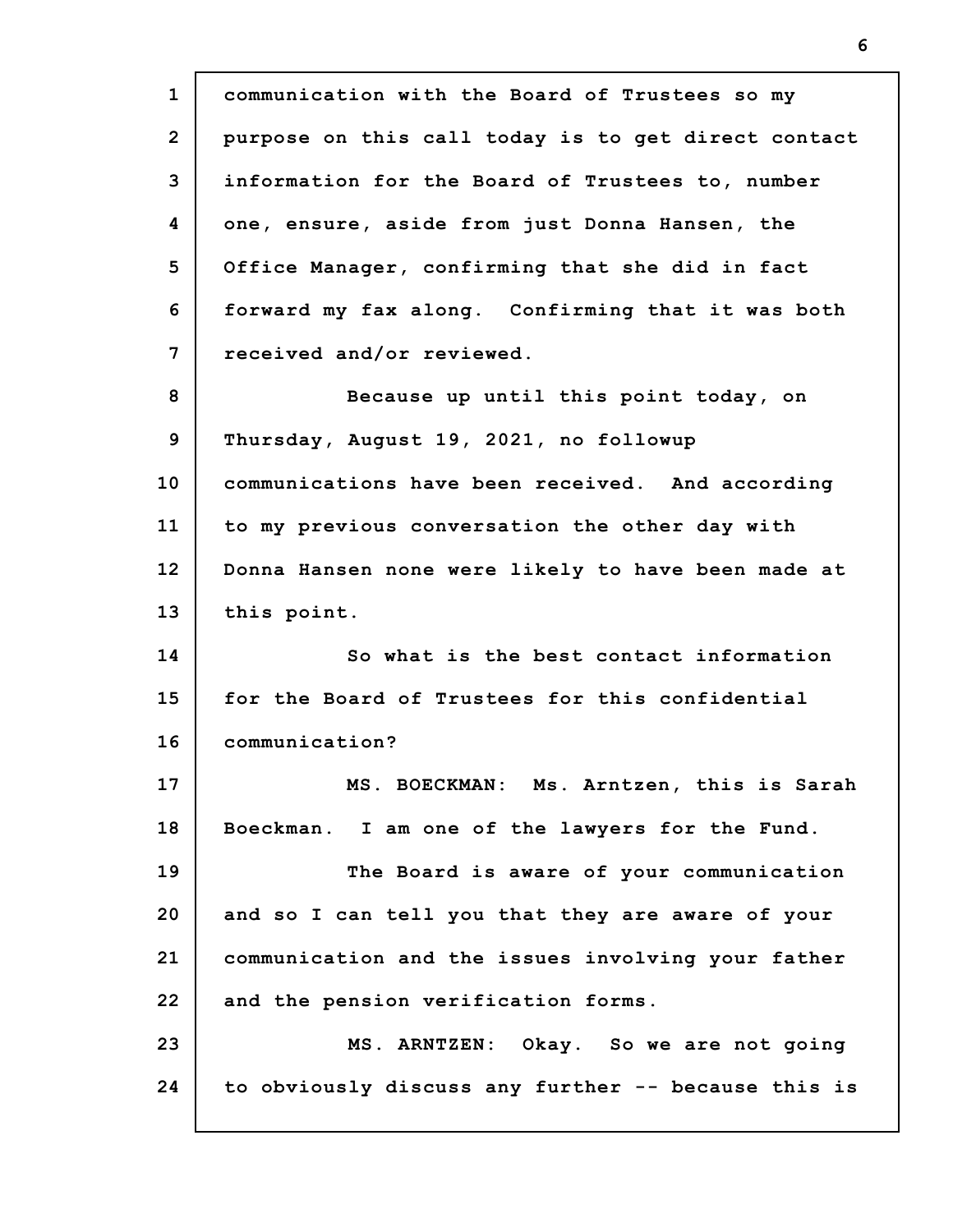| $\mathbf{1}$   | obviously a public call so we are not going to     |
|----------------|----------------------------------------------------|
| $\overline{2}$ | discuss the details of that.                       |
| 3              | However, if you are handling                       |
| 4              | communication on behalf of the Board of Trustees,  |
| 5              | what is your direct contact information so I can   |
| 6              | reach you? Because it is nice to know that you are |
| 7              | aware of this information but no one has contacted |
| 8              | with any followup regarding additional steps,      |
| 9              | regarding anything of that nature.                 |
| 10             | So let me know if you are handling                 |
| 11             | communication on behalf of the Board of Trustees.  |
| 12             | Sarah, what is your direct contact                 |
| 13             | information, please?                               |
| 14             | MS. BOECKMAN: Yes, Ms. Arntzen, I am               |
| 15             | handling communications on behalf of the Board and |
| 16             | I work with Mary Pat Burns of Burke, Burns and     |
| 17             | Pinelli.                                           |
| 18             | We have sent you previously                        |
| 19             | communications so you do have our contact          |
| 20             | information.                                       |
| 21             | MS. ARNTZEN: I am requesting your                  |
| 22             | contact information for a private conversation.    |
| 23             | This is not the forum for that but I have no other |
| 24             | way to reach you. So do you want me to go on the   |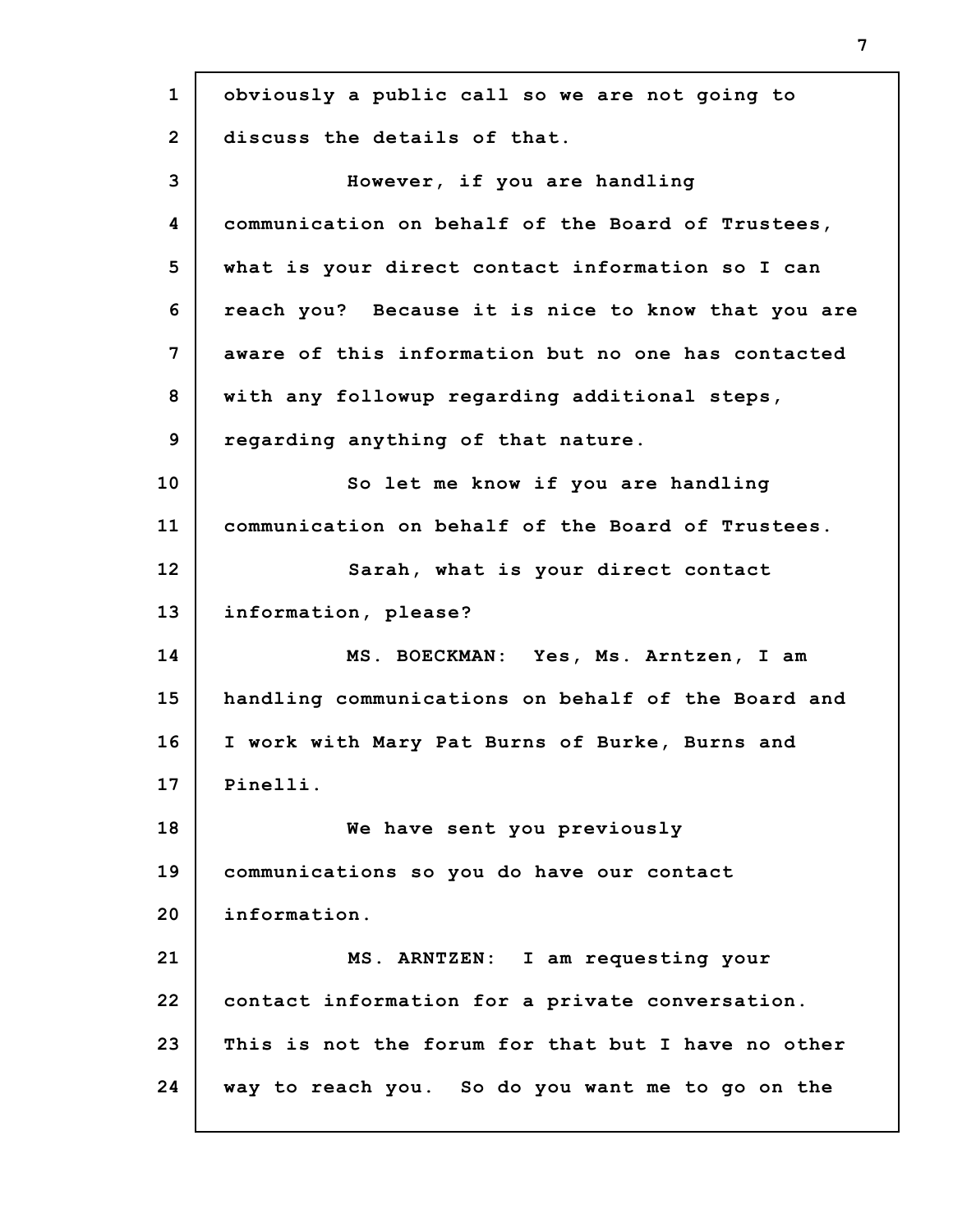| $\mathbf{1}$   | ARDC, find the firm's information, and call the     |
|----------------|-----------------------------------------------------|
| $\overline{2}$ | firm's direct phone number or would you like to     |
| 3              | give me direct contact information via this medium? |
| 4              | MS. BOECKMAN: Ms. Arntzen, you have my              |
| 5              | direct contact information.                         |
| 6              | MS. ARNTZEN: I don't have your direct               |
| 7              | contact information, which is why I am on this      |
| 8              | call. If you would like to provide that to me,      |
| 9              | that would be fantastic.                            |
| 10             | If you are saying you do not wish to                |
| 11             | provide that to me, you do not wish to provide a    |
| 12             | line of communication, then that is what you are    |
| 13             | saying but I need to know who I need to contact     |
| 14             | specifically. I need specific contact information   |
| 15             | either for the Board of Trustees or whomever is     |
| 16             | speaking on their behalf.                           |
| 17             | MS. BOECKMAN: I will resend you that                |
| 18             | information, Ms. Arntzen.                           |
| 19             | MS. ARNTZEN: How are you going to send              |
| 20             | it to me?                                           |
| 21             | MS. BOECKMAN: I will send it to you via             |
| 22             | the fax number that you have utilized with Ms.      |
| 23             | Hansen.                                             |
| 24             | MS. ARNTZEN: Okay. Is there a                       |
|                |                                                     |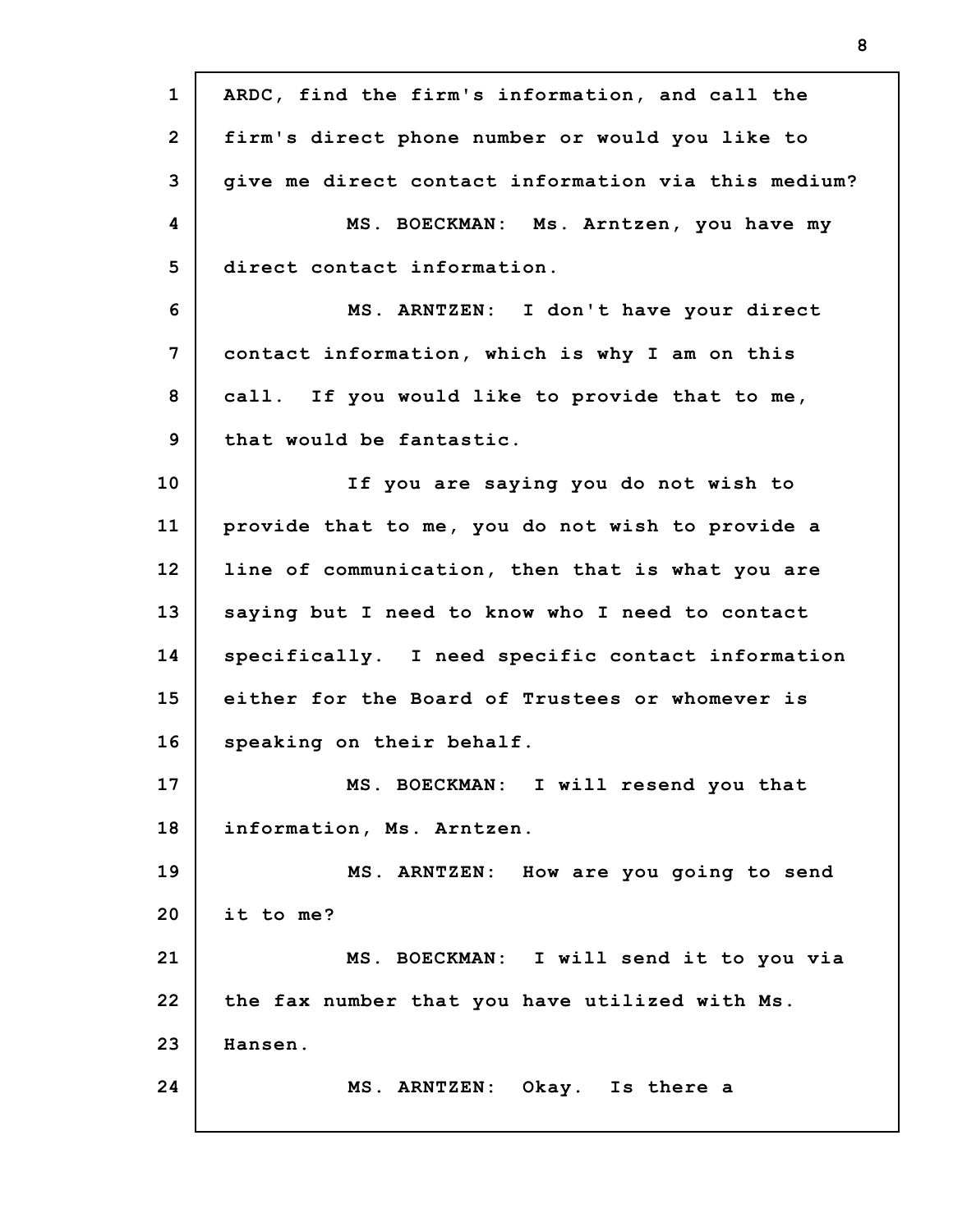**1 2 3 4 5 6 7 8 9 10 11 12 13 14 15 16 17 18 19 20 21 22 23 24 particular reason you don't feel you can give that information on this particular line? MS. BOECKMAN: I will give you my office number, our general line, which you can find on Google.com. It is 312 -- MS. ARNTZEN: Are you an attorney? Are you a licensed attorney? MS. BOECKMAN: I am, ma'am. MS. ARNTZEN: So I should be able to find you on ARDC. So I will search your licensure and I will go ahead and you can go ahead and send whatever it is you want to fax over provided that you do in fact have the correct fax information. I will do my verifications with ARDC and then I actually will followup with the information contained therein, and, hopefully, we can connect. I think it is really indicative of the broken lines of communication that MEABF internally has. MS. BOECKMAN: Okay, thank you, ma'am. We understand. We will be in touch. Your three minutes has elapsed so I just want to thank you for addressing the Board. MS. ARNTZEN: That's fine. I am going to**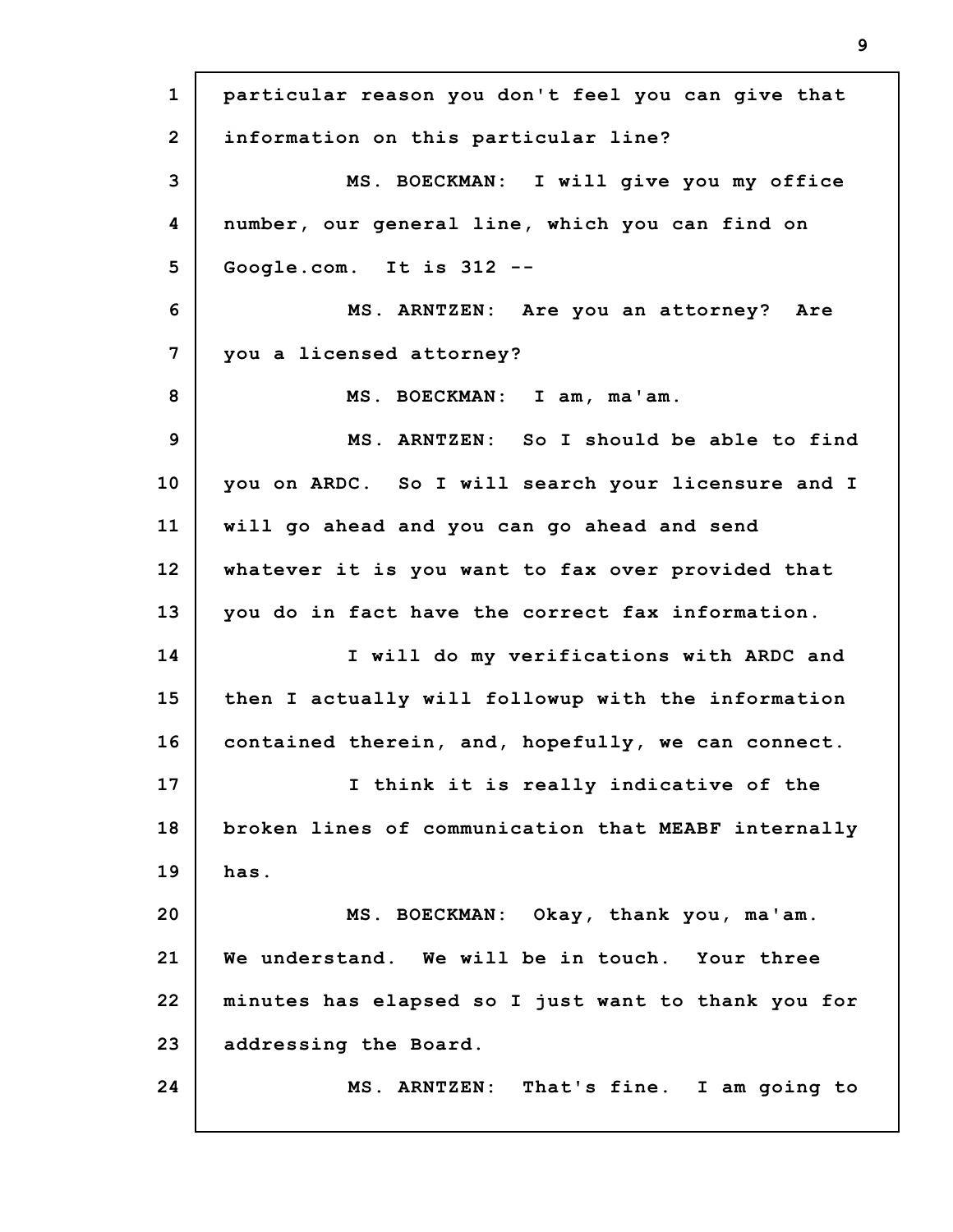**1 2 3 4 5 6 7 8 9 10 11 12 13 14 15 16 17 18 19 20 21 22 23 24 disconnect the call since I am unaffiliated with the Municipal Employees' Annuity Benefit Fund of Chicago but I want to be clear that what has subsequently been demanded is still demanded and will continue to be demanded until said items are remitted. Thank you so much and you have a lovely day. MS. BOECKMAN: You as well. Are there any other requests to address the Board? MS. HANSEN: No other requests. PRESIDENT THOMPSON: Then moving on, Approval of the Minutes and Transcripts from the previous meeting, that would be the July 17, 2021 regular meeting. May I have a motion to approve the Open Meeting minutes for the July 17, 2021 and the audio transcript for the July 17, 2021 meeting? TRUSTEE DEGNAN: Motion. PRESIDENT THOMPSON: Is there a second? TRUSTEE CANNING: Second. PRESIDENT THOMPSON: Donna, roll call. MS. HANSEN: Trustee Canning.**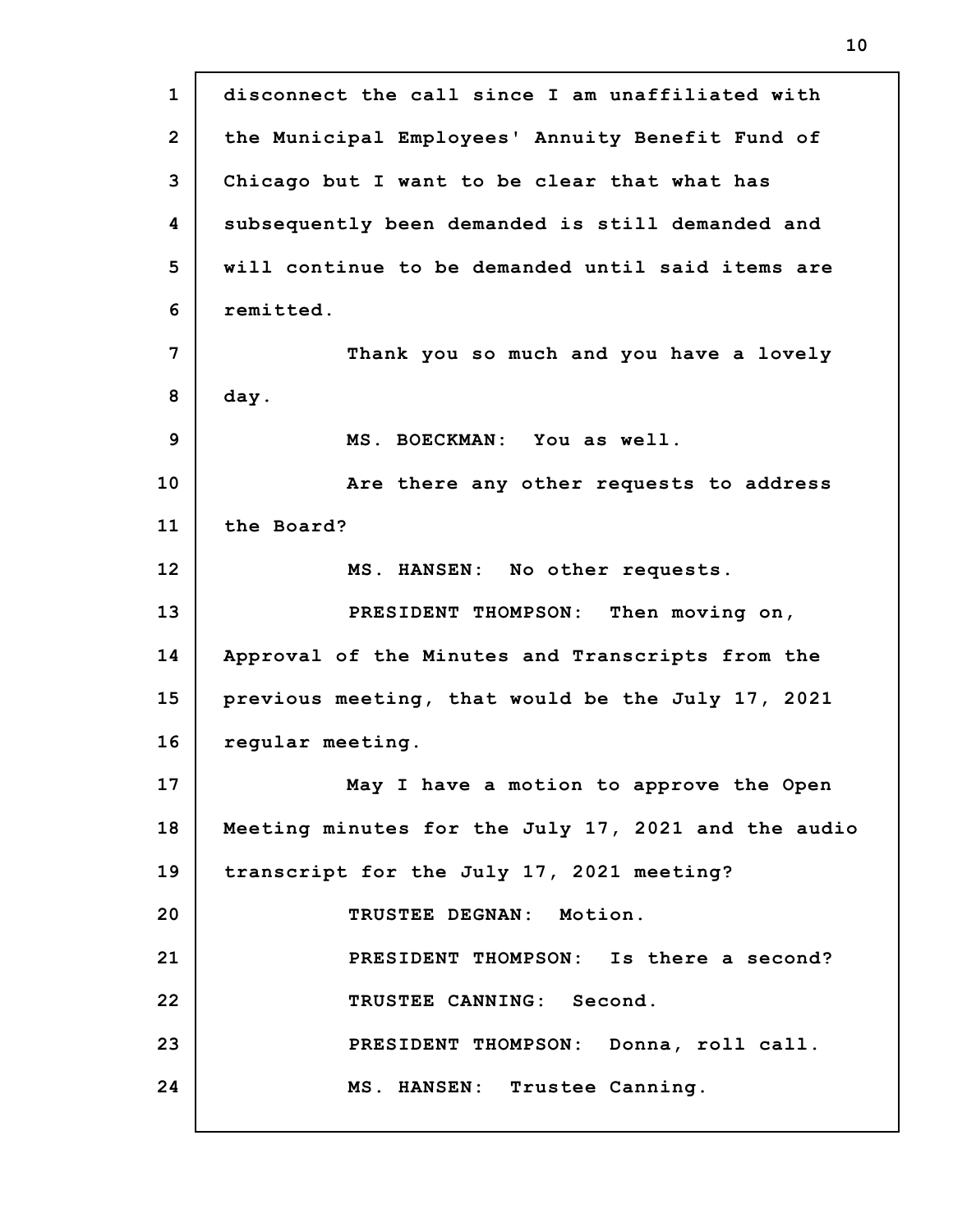**1 2 3 4 5 6 7 8 9 10 11 12 13 14 15 16 17 18 19 20 21 22 23 24 TRUSTEE CANNING: Yes. MS. HANSEN: Trustee Degnan. TRUSTEE DEGNAN: Yes. MS. HANSEN: Madam President. TRUSTEE THOMPSON: Yes. MS. HANSEN: Mr. Slack. MR. SLACK: Yes. MS. HANSEN: Motion carries. PRESIDENT THOMPSON: Approval of Agenda items. All Refunds Pages 3 through 12. MS. SHELBY: All in order. PRESIDENT THOMPSON: Is there a motion to approve? TRUSTEE DEGNAN: Motion. TRUSTEE CANNING: Second. PRESIDENT THOMPSON: Roll call, Donna. MS. HANSEN: Trustee Canning. TRUSTEE CANNING: Yes. MS. HANSEN: Trustee Degnan. TRUSTEE DEGNAN: Yes. MS. HANSEN: Madam President. PRESIDENT THOMPSON: Yes. MS. HANSEN: Mr. Slack. MR. SLACK: Yes.**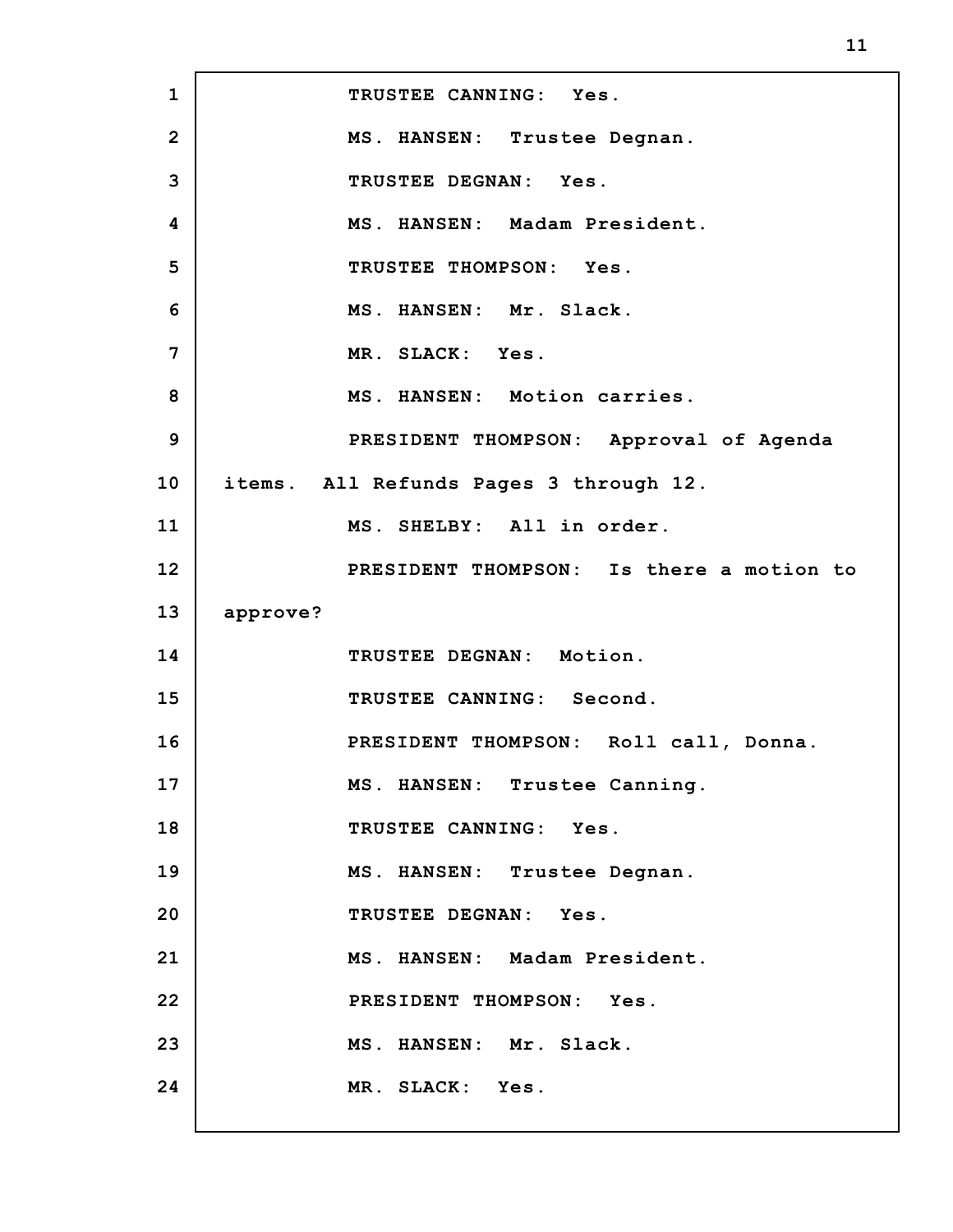**1 2 3 4 5 6 7 8 9 10 11 12 13 14 15 16 17 18 19 20 21 22 23 24 MS. HANSEN: Motion carries. PRESIDENT THOMPSON: Administrative and Investment Fees, Pages 13 through 16. MS. SHELBY: All in order. PRESIDENT THOMPSON: Is there a motion to approve? TRUSTEE DEGNAN: Motion. TRUSTEE CANNING: Second. MS. HANSEN: Trustee Canning. TRUSTEE CANNING: Yes. MS. HANSEN: Trustee Degnan. TRUSTEE DEGNAN: Yes. MS. HANSEN: Madam President. PRESIDENT THOMPSON: Yes. MS. HANSEN: Mr. Slack. MR. SLACK: Yes. MS. HANSEN: Motion carries. PRESIDENT THOMPSON: Annuities for Employees, Widows, Widowers, Minor Children, Reversionary, Adjusted Annuities, Pages 17 through 29. MS. RIALS: All in order. PRESIDENT THOMPSON: Is there a motion to approve the annuities?**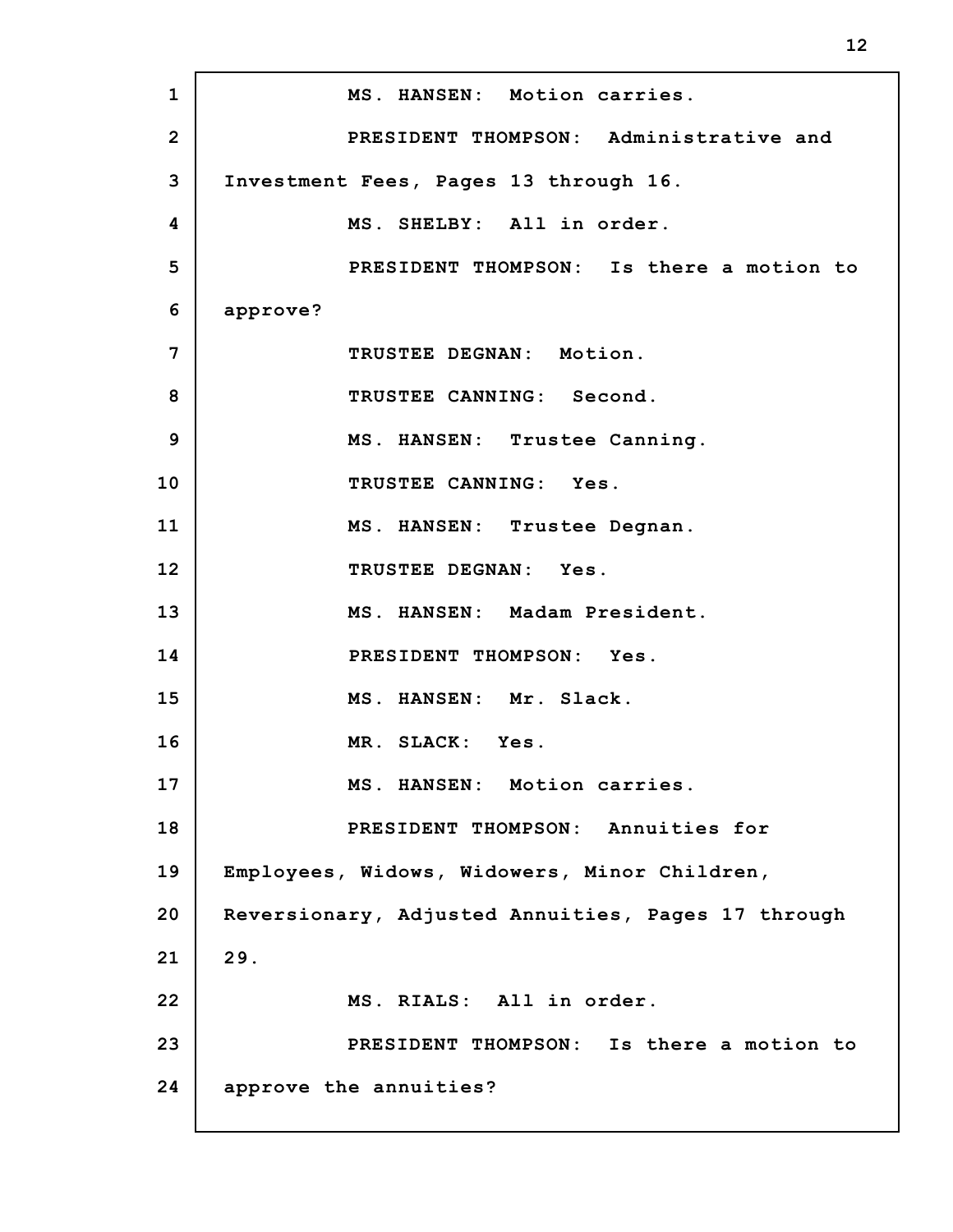**1 2 3 4 5 6 7 8 9 10 11 12 13 14 15 16 17 18 19 20 21 22 23 24 TRUSTEE DEGNAN: Motion. TRUSTEE CANNING: Second. PRESIDENT THOMPSON: Donna. MS. HANSEN: Trustee Canning. TRUSTEE CANNING: Yes. MS. HANSEN: Trustee Degnan. TRUSTEE DEGNAN: Yes. MS. HANSEN: Madam President. PRESIDENT THOMPSON: Yes. MS. HANSEN: Mr. Slack. MR. SLACK: Yes. MS. HANSEN: Motion carries. PRESIDENT THOMPSON: Ordinary and Duty Disability Benefits, Pages 30 through 32. DR. SULLIVAN: All in order. PRESIDENT THOMPSON: Motion, please. TRUSTEE DEGNAN: Motion. TRUSTEE CANNING: Second. MS. HANSEN: Trustee Canning. TRUSTEE CANNING: Yes. MS. HANSEN: Trustee Degnan. TRUSTEE DEGNAN: Yes. MS. HANSEN: Madam President. PRESIDENT THOMPSON: Yes.**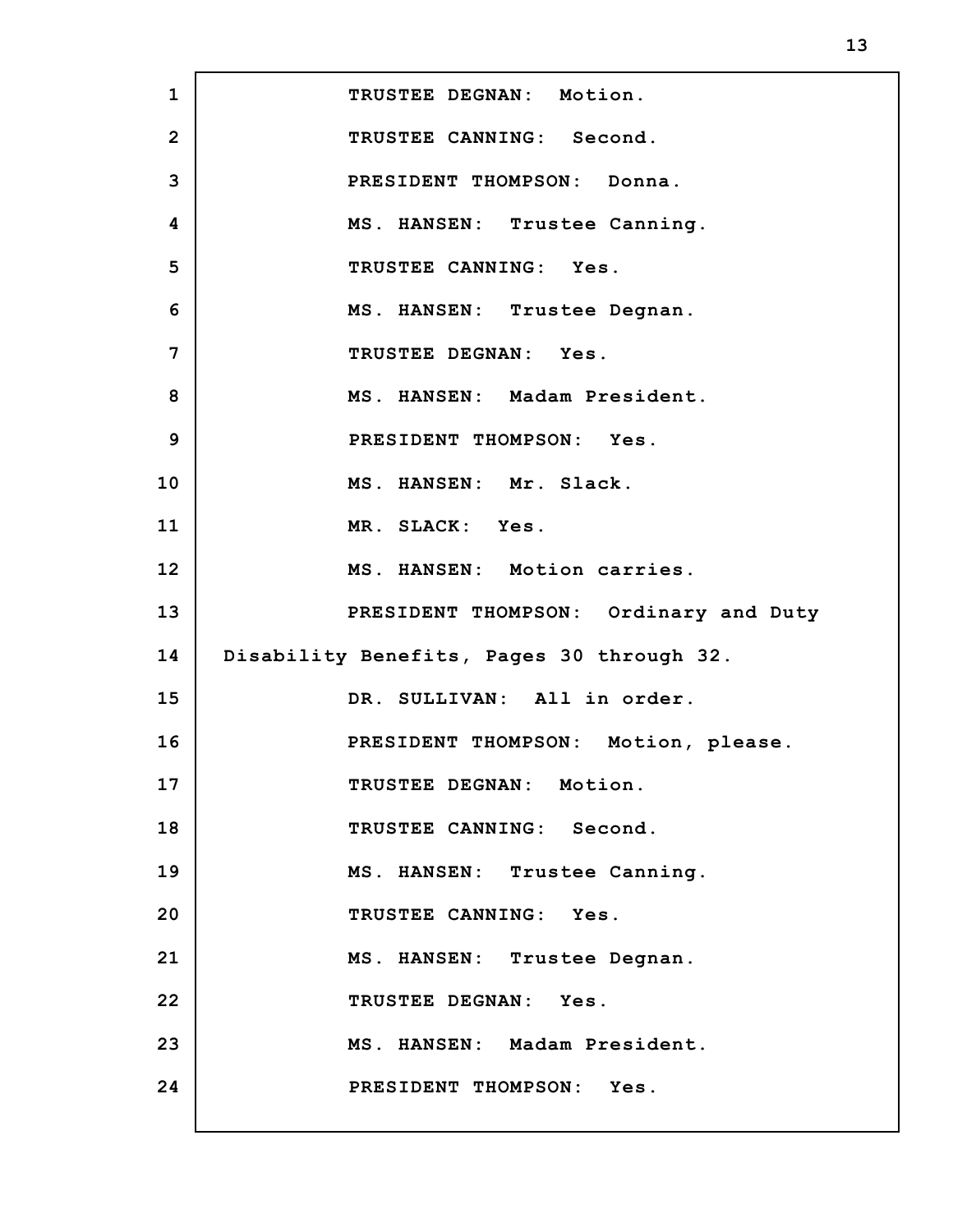| $\mathbf{1}$   | MS. HANSEN: Mr. Slack.                      |
|----------------|---------------------------------------------|
| $\overline{2}$ | MR. SLACK: Yes.                             |
| 3              | MS. HANSEN: Motion carries.                 |
| 4              | PRESIDENT THOMPSON: Ordinary and Duty       |
| 5              | Disability Extensions, Pages 33 through 35. |
| 6              | DR. SULLIVAN: All in order.                 |
| 7              | PRESIDENT THOMPSON: Motion?                 |
| 8              | TRUSTEE DEGNAN: Motion.                     |
| 9              | TRUSTEE CANNING: Second.                    |
| 10             | MS. HANSEN: Trustee Canning.                |
| 11             | TRUSTEE CANNING: Yes.                       |
| 12             | MS. HANSEN: Trustee Degnan.                 |
| 13             | TRUSTEE DEGNAN: Yes.                        |
| 14             | MS. HANSEN: Madam President.                |
| 15             | PRESIDENT THOMPSON: Yes.                    |
| 16             | MS. HANSEN: Mr. Slack.                      |
| 17             | MR. SLACK: Yes.                             |
| 18             | MS. HANSEN: Motion carries.                 |
| 19             | PRESIDENT THOMPSON: Adjusted Duty           |
| 20             | Disabilities, there are two, Page 36.       |
| 21             | MS. RIALS: All in order.                    |
| 22             | PRESIDENT THOMPSON: Motion?                 |
| 23             | TRUSTEE DEGNAN: Motion.                     |
| 24             | TRUSTEE CANNING: Second.                    |
|                |                                             |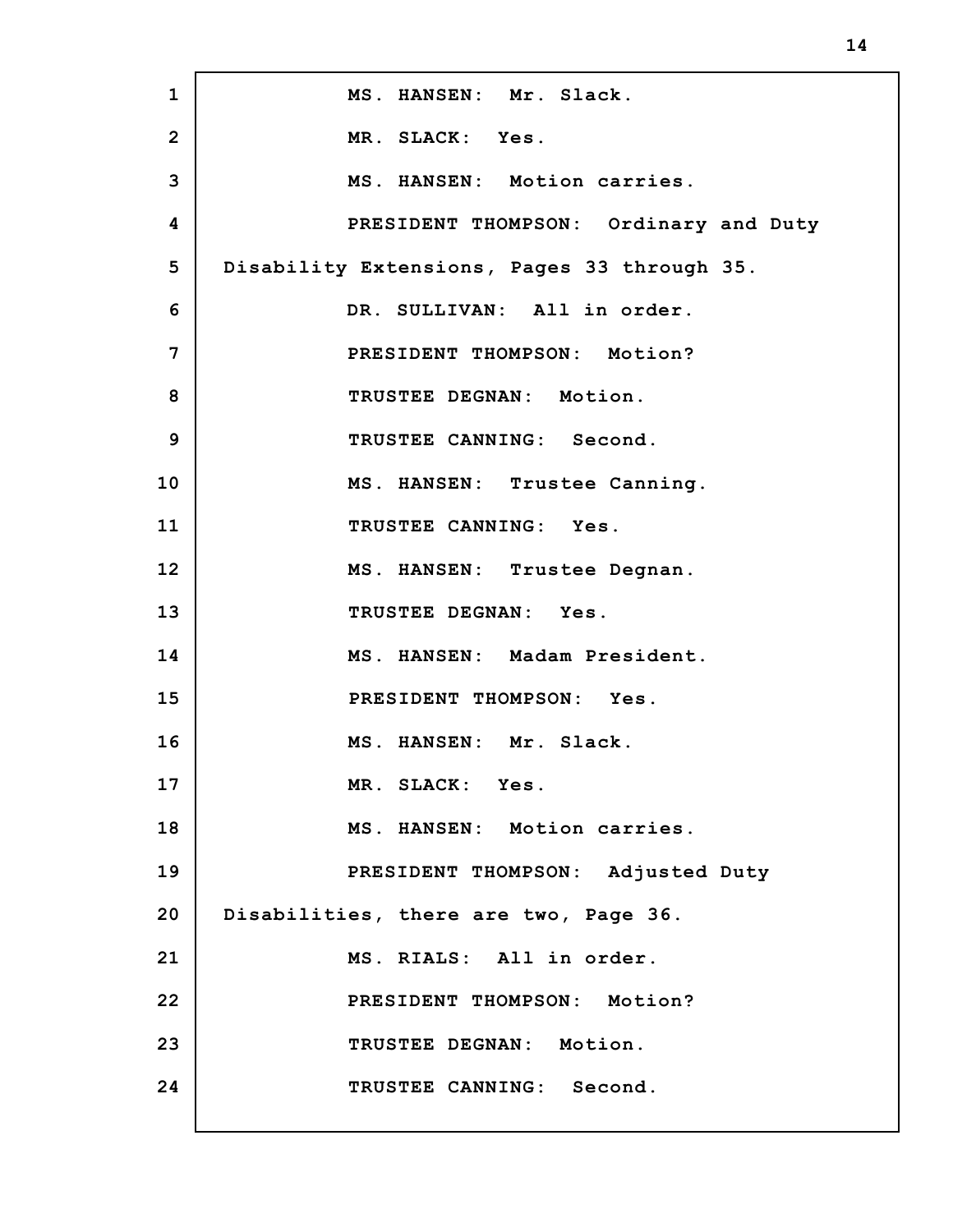**1 2 3 4 5 6 7 8 9 10 11 12 13 14 15 16 17 18 19 20 21 22 23 24 MS. HANSEN: Trustee Canning. TRUSTEE CANNING: Yes. MS. HANSEN: Trustee Degnan. TRUSTEE DEGNAN: Yes. MS. HANSEN: Trustee Soni. TRUSTEE SONI: Yes. MS. HANSEN: Madam President. PRESIDENT THOMPSON: Yes. MS. HANSEN: Mr. Slack. MR. SLACK: Yes. MS. HANSEN: Motion carries. PRESIDENT THOMPSON: Adjusted Ordinary Disabilities, a total of four, Page 37. MS. RIALS: All in order. TRUSTEE DEGNAN: Motion. TRUSTEE CANNING: Second. MS. HANSEN: Trustee Canning. TRUSTEE CANNING: Yes. MS. HANSEN: Trustee Degnan. TRUSTEE DEGNAN: Yes. MS. HANSEN: Trustee Soni. TRUSTEE SONI: Yes. MS. HANSEN: Madam President. PRESIDENT THOMPSON: Yes.**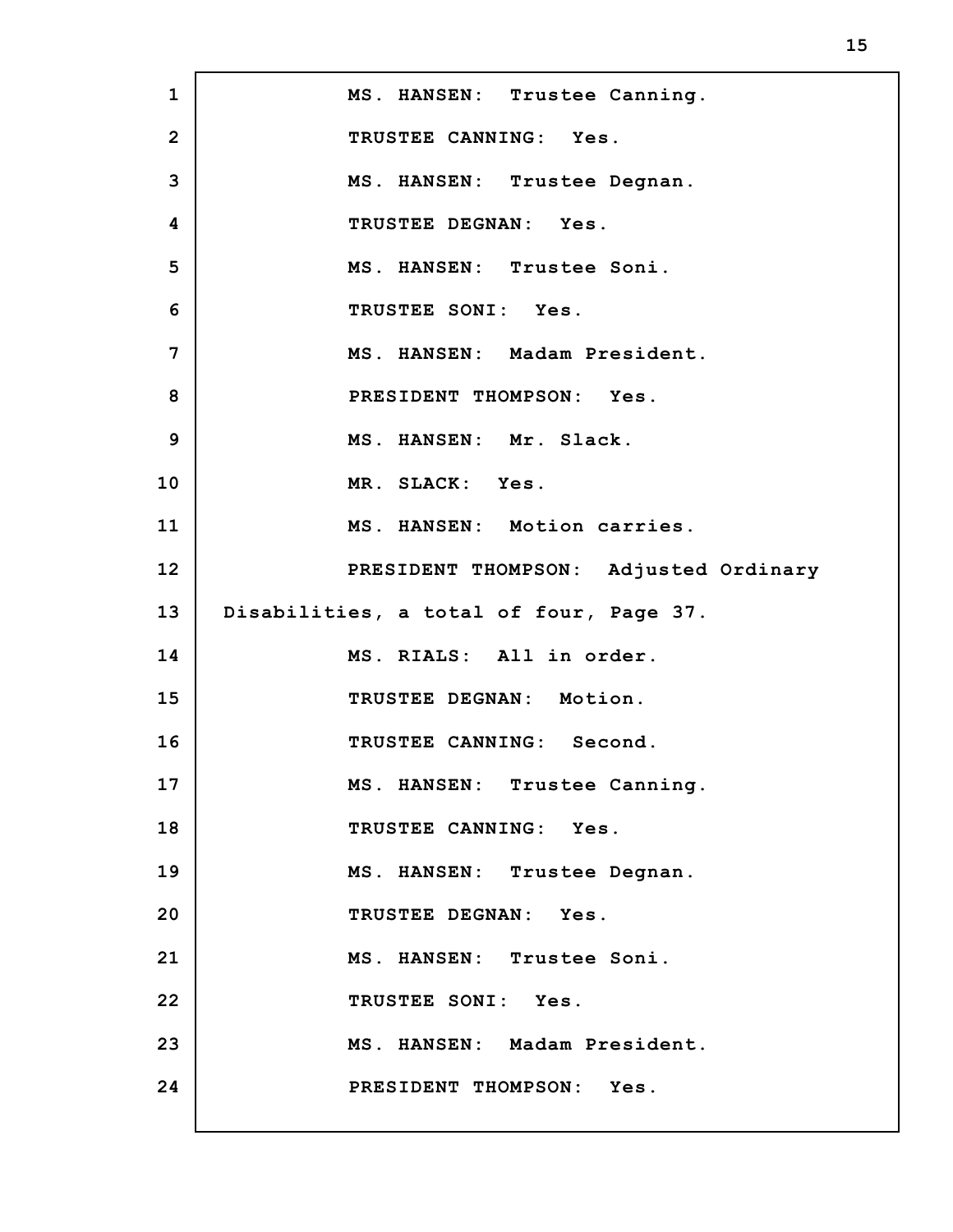**1 2 3 4 5 6 7 8 9 10 11 12 13 14 15 16 17 18 19 20 21 22 23 24 MS. HANSEN: Mr. Slack. MR. SLACK: Yes. MS. HANSEN: Motion carries. PRESIDENT THOMPSON: We are supposed to hear from our insurance broker. MS. BOECKMAN: Yes, I believe Craig is on the call. PRESIDENT THOMPSON: Are they present? MS. HANSEN: He's on. MR. GOESEL: This is Craig Goesel representing Alliant Insurance Services formerly of Mesirow Insurance Services. We were purchased by Alliant about four years ago. I am here to talk about the management liability renewal for the Municipal Employees' Annuity and Benefit Fund of Chicago. Most notably the fiduciary liability insurance that covers not only the ladies and gentlemen of the Board but also the executive staff of the pension system. The presentation is therein. I am going to call on a couple of key slides and try to move it along as quick as possible. Those that were on the presentation last August or rather at the board meeting last August**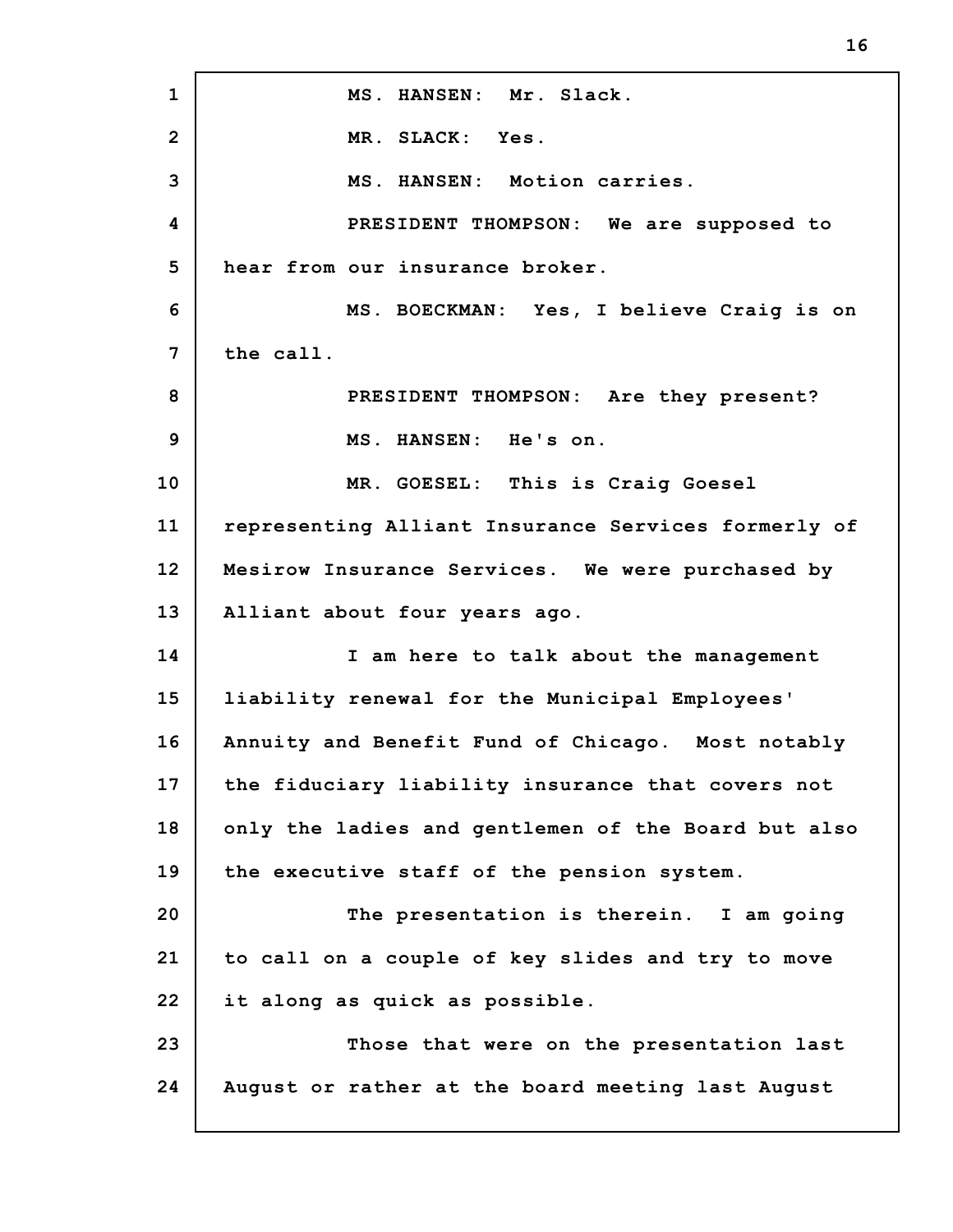| $\mathbf{1}$   | as well as last September will probably recall the |
|----------------|----------------------------------------------------|
| $\overline{2}$ | drama that we had in renewing this program.        |
| 3              | In August of last year, August of 2020,            |
| 4              | we had presented renewal terms that were not       |
| 5              | terribly dissimilar than the year before, with an  |
| 6              | increase in premium of about 10 percent with the   |
| $\overline{7}$ | with the incumbent carriers. Ullico as the primary |
| 8              | and Euclid as your excess.                         |
| 9              | However, after the August meeting, the             |
| 10             | insurance carriers took some significant claim     |
| 11             | activity, not necessarily in Chicago but in other  |
| 12             | large municipalities across the nation. The        |
| 13             | insurance carriers recalibrated their thinking and |
| 14             | reassessed their underwriting and pulled their     |
| 15             | quotes before the effective date of September 30th |
| 16             | of 2020. Therefore, I had to come back to this     |
| 17             | board. And everyone was very patient with me and I |
| 18             | appreciate that. I had to come back to the board   |
| 19             | with much different terms and a different program. |
| 20             | So we had bound the program still with             |
| 21             | plenty of time to spare between the September 2020 |
| 22             | board meeting and the September 30th effective     |
| 23             | date.                                              |
| 24             | This year fortunately we did not have the          |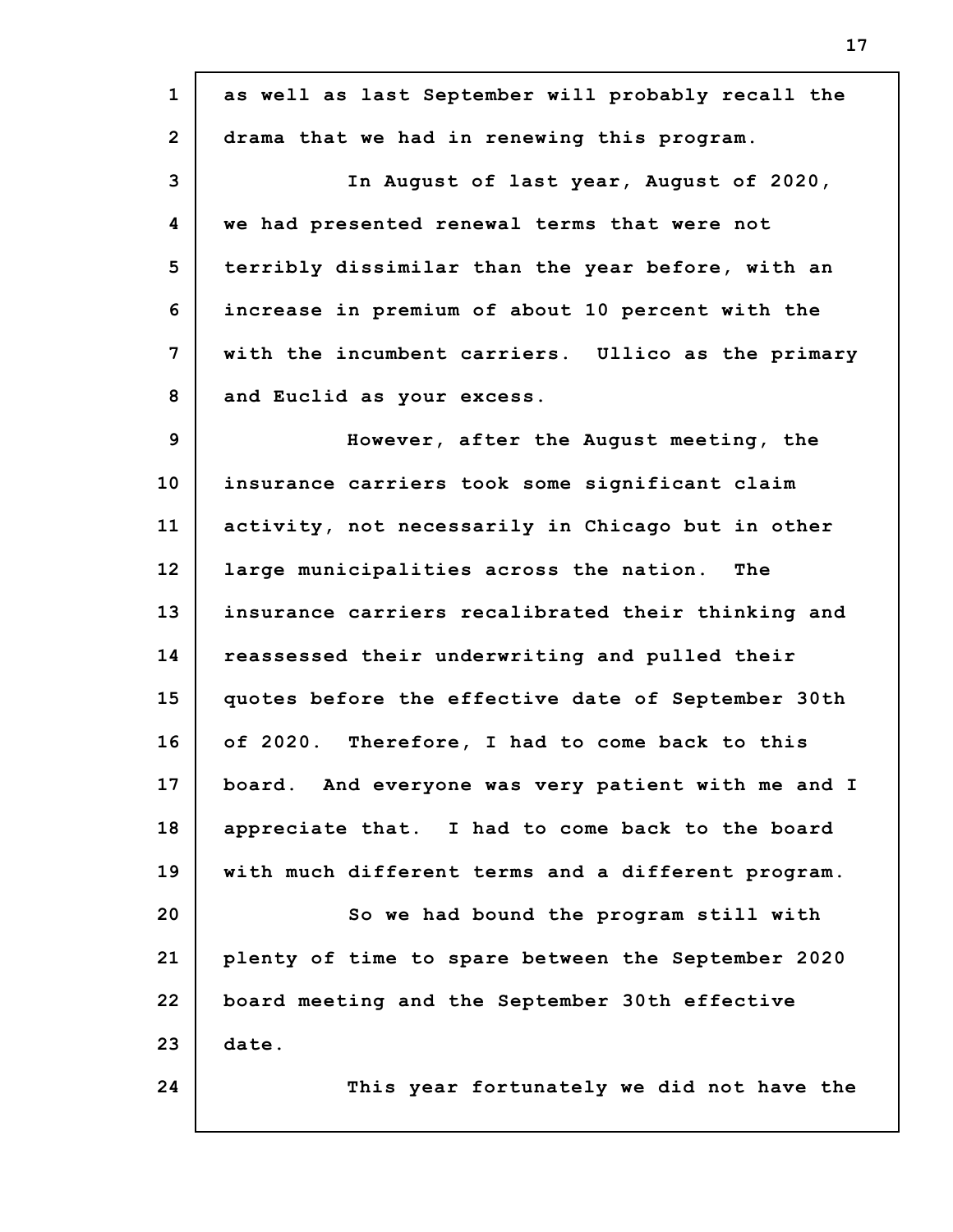**1 2 3 4 5 6 7 8 9 10 11 12 13 14 15 16 17 18 19 20 21 22 23 24 the same drama. We do have the carriers that are interested in providing the program and I am happy to report our findings. If we would move to Slide 6 in the presentation, first and foremost, this is our procurement request. Even though there is a finite number of insurance carriers that offer fiduciary liability insurance to public pension funds nationwide and an even more abbreviated audience that provides coverage to Illinois and Chicago pension funds because of some of the funding challenges that our fine state does indeed have, we do still send out a procurement request to all insurance carriers that will offer this coverage just in case somebody's appetite has changed since last year. We keep a pretty tight grip on the marketplace so we know but we do want to act as your procurement officer. So this is the language that is sent to the insurance markets and then we ask for feedback. The next slide, Slide 7, reflects the insurance carriers' responses. Good news. I will cut to the chase. The good news is we did have two**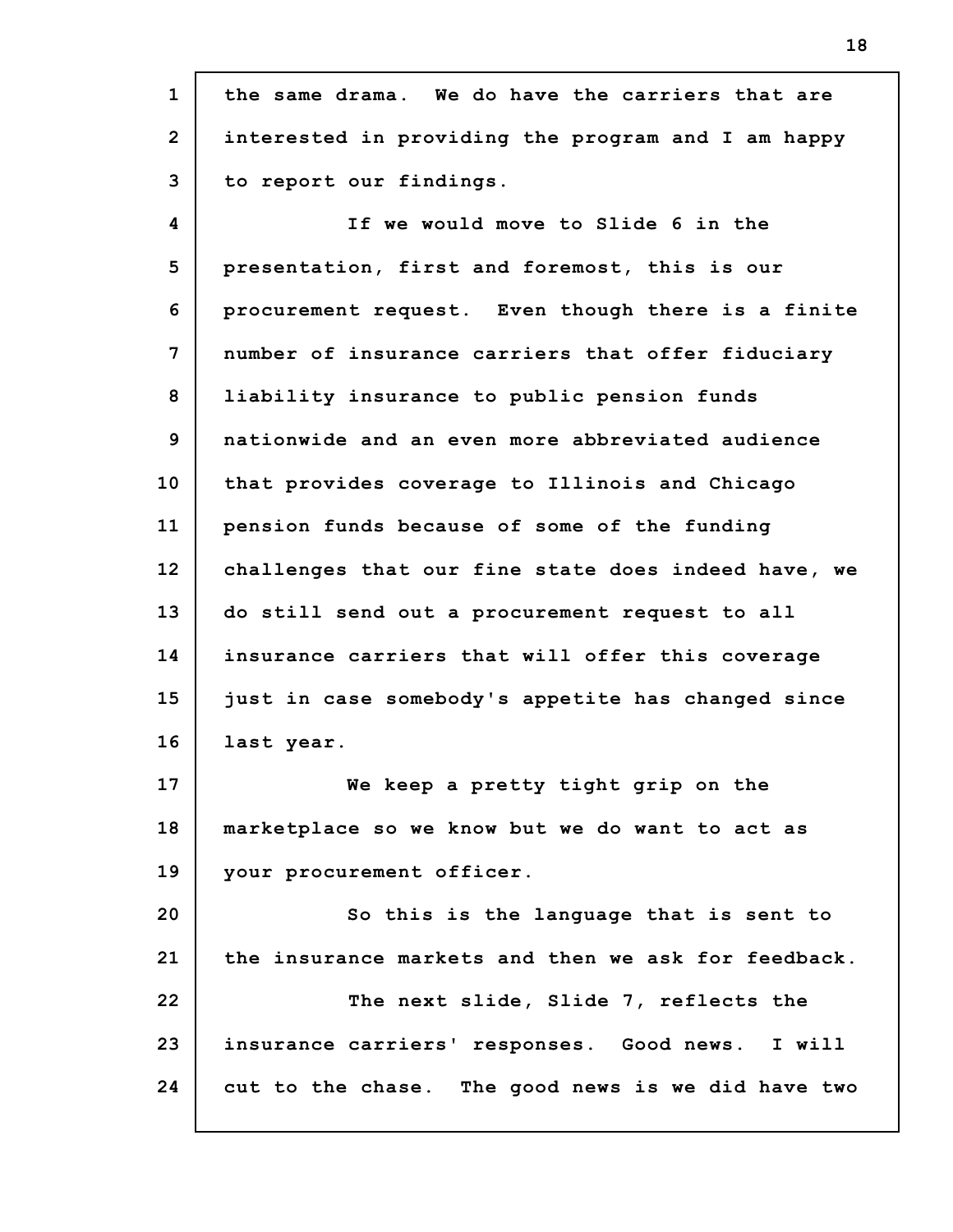| $\mathbf{1}$   | carriers, your incumbent carriers, that are willing |
|----------------|-----------------------------------------------------|
| $\overline{2}$ | to support the programs that we had bound last year |
| 3              | and that is going to be what we are recommending    |
| 4              | this year.                                          |
| 5              | The other insurance carriers have not               |
| 6              | gotten more aggressive or more interested in this   |
| $\overline{7}$ | risk than they were last year.                      |
| 8              | The next couple of slides I am going to             |
| 9              | put a pin in for a moment, that is 8 through 12. I  |
| 10             | am going to try to ask whoever is driving to land   |
| 11             | on Slide 13 for a review.                           |
| 12             | Those slides we are quickly passing is a            |
| 13             | quick summary of the coverage and there we have it. |
| 14             | Thank you.                                          |
| 15             | Those slides that we are quickly passing            |
| 16             | through was a quick summary of the coverage         |
| 17             | nuances.                                            |
| 18             | I am making this statement as an opener             |
| 19             | and I will make it as a closer of this page, if you |
| 20             | will. I am sure counsel will appreciate it and      |
| 21             | knowing counsel she probably will ask me to verify. |
| 22             | There have been no changes, unless we               |
| 23             | want to make a change to the limit profile on this  |
| 24             | page. There have been no changes to coverage,       |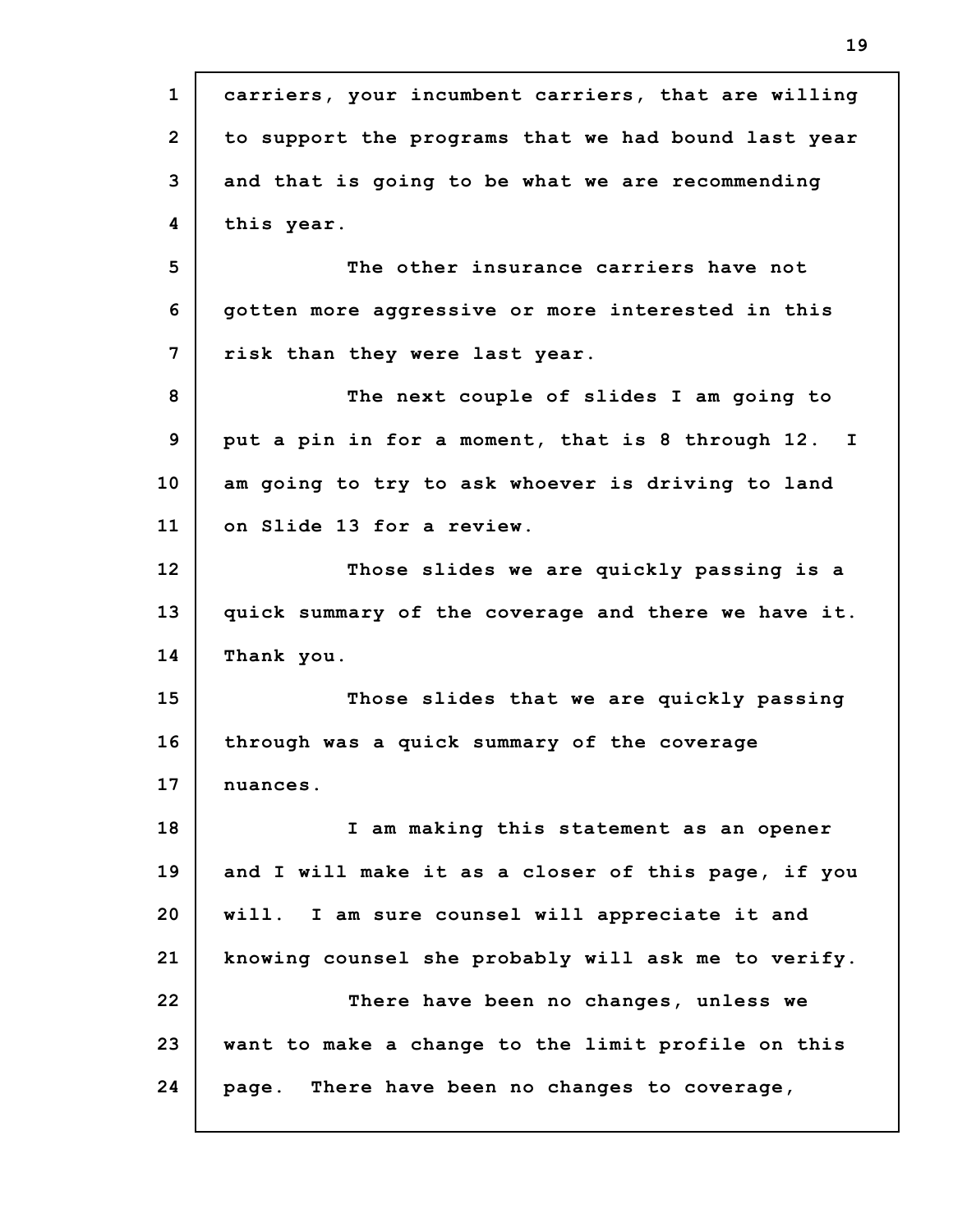**1 2 3 4 5 6 7 8 9 10 11 12 13 14 15 16 17 18 19 20 21 22 23 24 nuance or carriers from last year to this year. All of the coverage provisions that we had reviewed and bound last year in September have carried forward and there have been no changes to the program. Again, G27unless we change the limit profile and use either Options 1, 2 or 4 and not my recommended Option 3. So here we're looking at the coverage program. We have fiduciary liability insurance, which provides a \$10 million annual aggregate limited liability, that includes not only defense costs but indemnity payments, if the Board or Staff is sued for breach of their duties in executing and performing their fiduciary duties as laid out by the Illinois State Pension Code. \$10 million of a shared limit between the Board, Staff, and covers defense as well as indemnity payments. The two sublimits or portions of that product that are not at that full limit. One relates to funding claims, if there is an allegation against one of the Trustees for failing to fund the system. We do have have a \$4 million slush fund built into this program that will**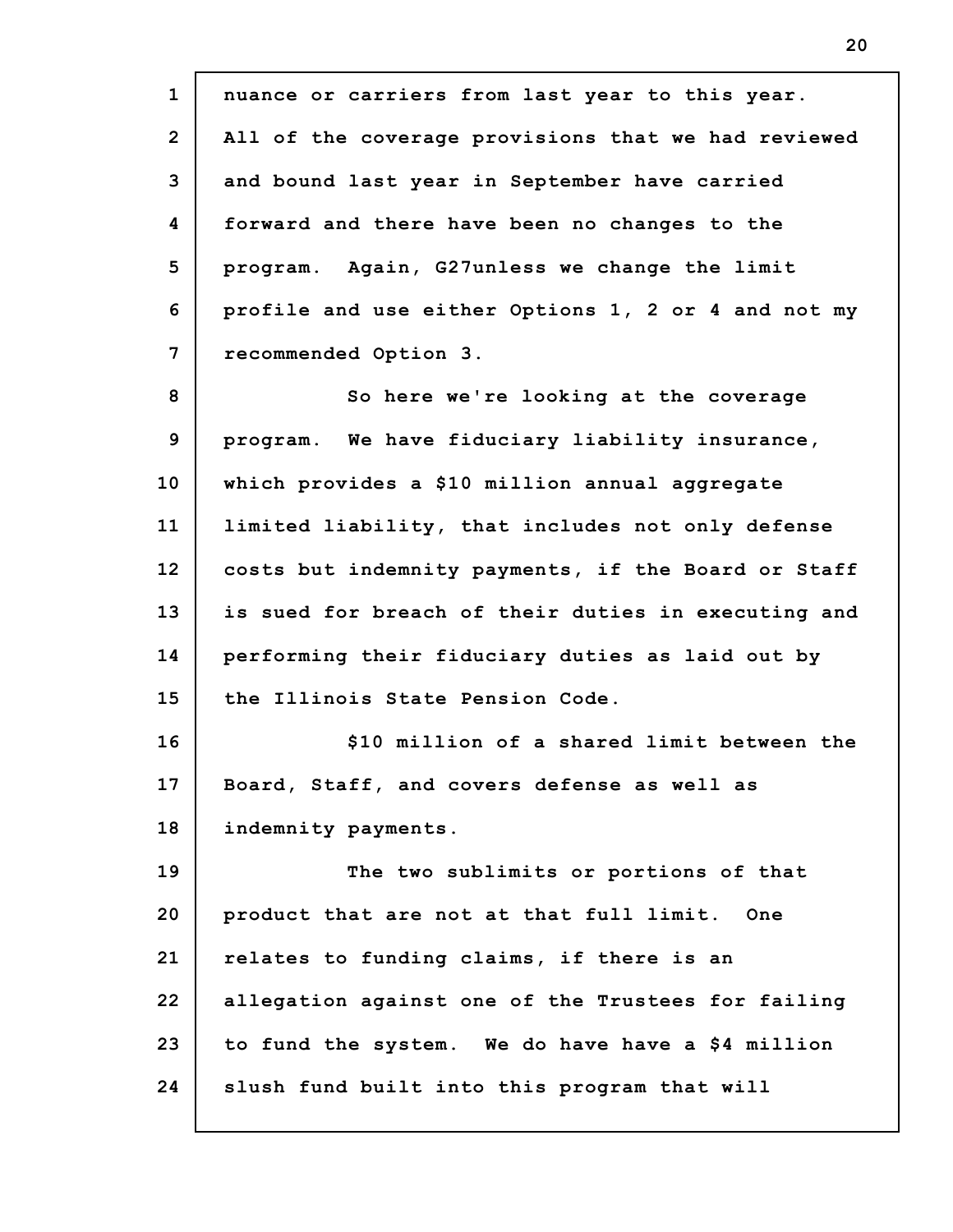| $\mathbf{1}$   | provide said defense for that exact claim.           |
|----------------|------------------------------------------------------|
| $\overline{2}$ | If the claim has anything else to do --              |
| 3              | if the claim has any other bearing other than        |
| 4              | funding, we have the full \$10 million of coverage,  |
| 5              | okay. And then, secondarily, we have an employment   |
| 6              | practices bump out I will call it or a \$1 million   |
| 7              | sublimit for employment practice claims. That        |
| 8              | would be reserved for wrongful termination, sexual   |
| 9              | harassment, discrimination claims. Sort of those     |
| 10             | Title VII type claims or breach of Title VII type    |
| 11             | claims related to employment status or wrongful      |
| 12             | employment statute, if you will.                     |
| 13             | That above the line, the half quadrant               |
| 14             | above the line, is the limit profile. Below the      |
| 15             | line, where it says "Retentions", deductibles, kind  |
| 16             | of a fancy word for deductible, there is a \$100,000 |
| 17             | deductible but that deductible only applies if it    |
| 18             | can be born by the Fund, by the pension system       |
| 19             | itself.                                              |
| 20             | If there is a claim against an individual            |
| 21             | and they are deemed to be personally liable, no      |
|                |                                                      |
| 22             | deductible applies.                                  |
| 23             | So, again, if there is a claim against               |
| 24             | Craig Goesel, and I am on the board, and I cannot    |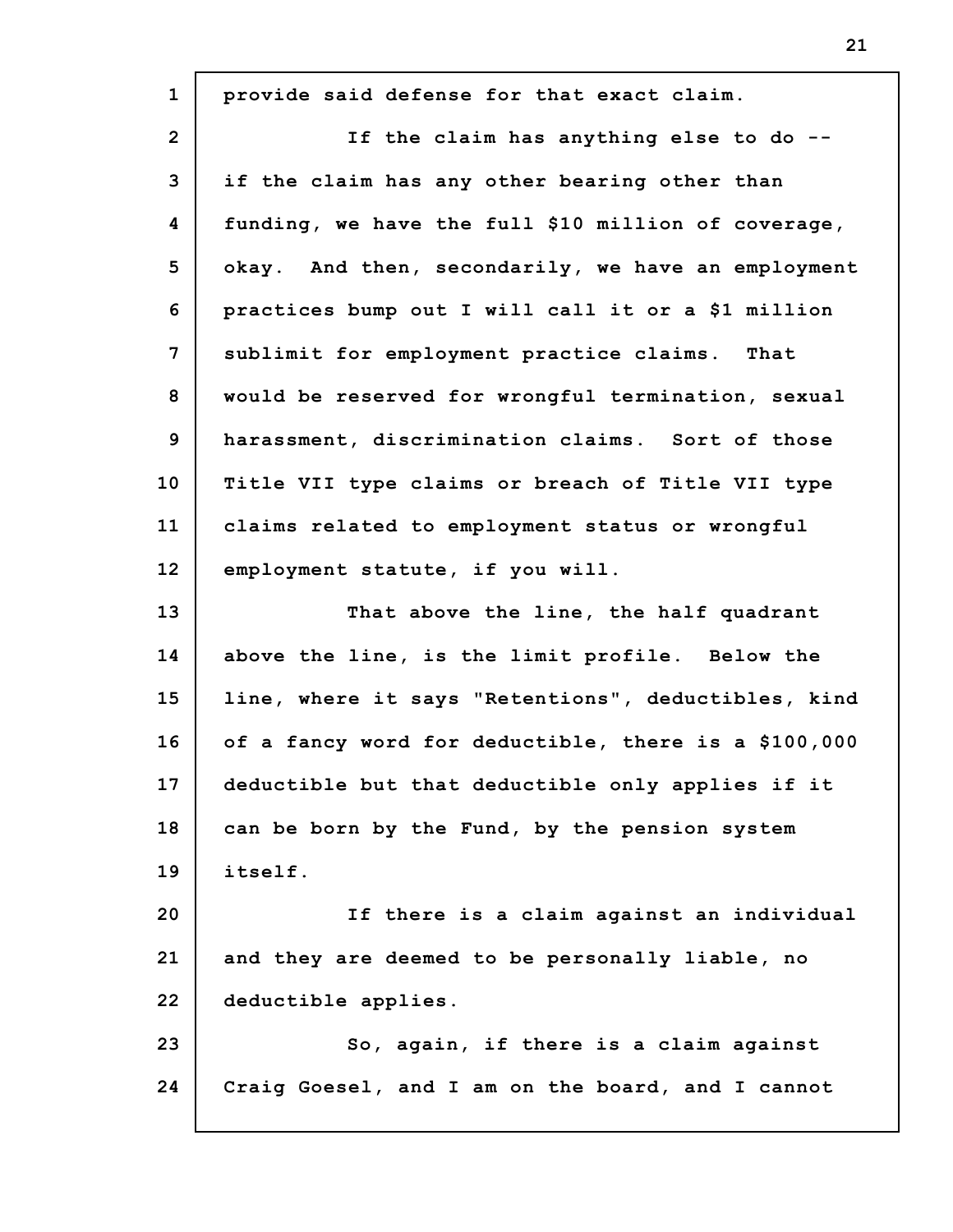**1 2 3 4 5 6 7 8 9 10 11 12 13 14 15 16 17 18 19 20 21 22 23 24 for whatever reason be indemnified by the system, a zero deductible will apply. This insurance is intended to pay dollar one, instead of me paying dollar one for my defense as well as indemnity. If the Fund is in a position to indemnify me, that is when the \$100,000 deductible first needs to be satisfied. Again, that deductible comes out of the pension system, not out of any individual's pocket. The total premium spent last year was about \$215,000 for that product profile as you see above. I have four options summarized here. The only differences between them are the limit profiling. As you can see in that blue band, if you will, either a \$3 million limit, which is severely cutting the limit. A \$5 million which is having the limit. Option 3, which is our recommended, which is keeping the limit profile the same \$10 million or offering an increase limit of \$15 million. Please note, Trustees, if you don't recollect or you are new to the board, we had had a \$15 million program and we had changed that limit**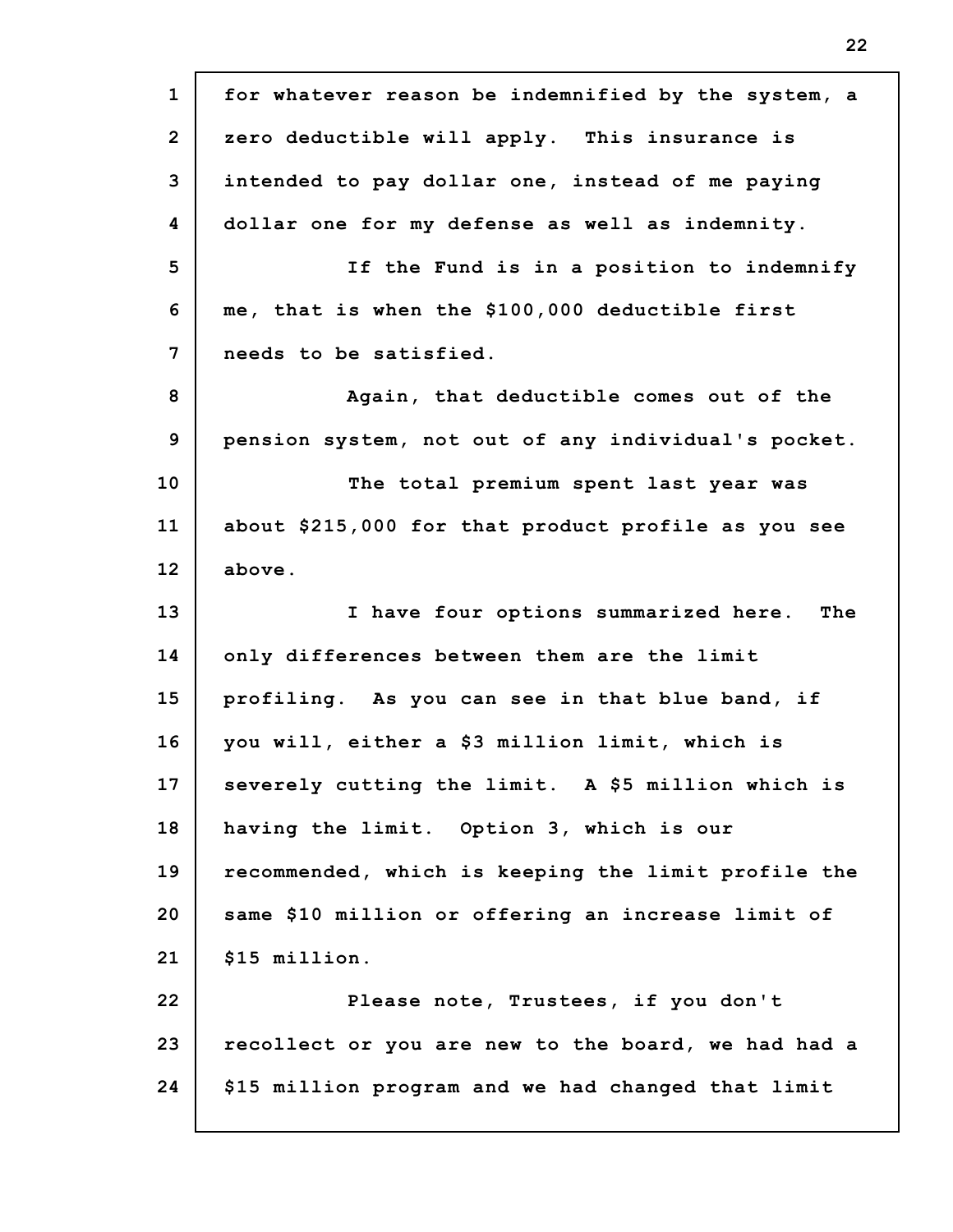| $\mathbf{1}$   | profile in 2019 down to the \$10 million limit      |
|----------------|-----------------------------------------------------|
| $\overline{2}$ | profile. But I am recommending we keep the          |
| 3              | program, Option 3, \$10 million limit, which keeps  |
| 4              | the same carriers, the same deductibles, same limit |
| 5              | profile, and same coverage provisions that we had   |
| 6              | bound last year.                                    |
| 7              | The pricing is just shy of a four and a             |
| 8              | half percent increase year-over-year premium from   |
| 9              | 215 to about \$224,500. Okay.                       |
| 10             | I am going to pause there before I talk             |
| 11             | about the cyber limit coverage as well as some      |
| 12             | benchmarking numbers.                               |
| 13             | Any questions from counsel?                         |
| 14             | MS. BOECKMAN: Can you talk a little bit             |
| 15             | about how the \$10 million of coverage compares to  |
| 16             | our peers? This is Sarah.                           |
| 17             | MR. GOESEL: Yes, Sarah. Thank you,                  |
| 18             | counsel.                                            |
|                |                                                     |
|                | I will quickly ask us to go to Slide 16,            |
| 19<br>20       | if you will. I have two benchmarking scans. Both    |
|                | of which run sort of comparables against your peers |
|                | nationwide. Obviously, you have a more finite       |
| 21<br>22<br>23 | group here stateside. Although, their numbers are   |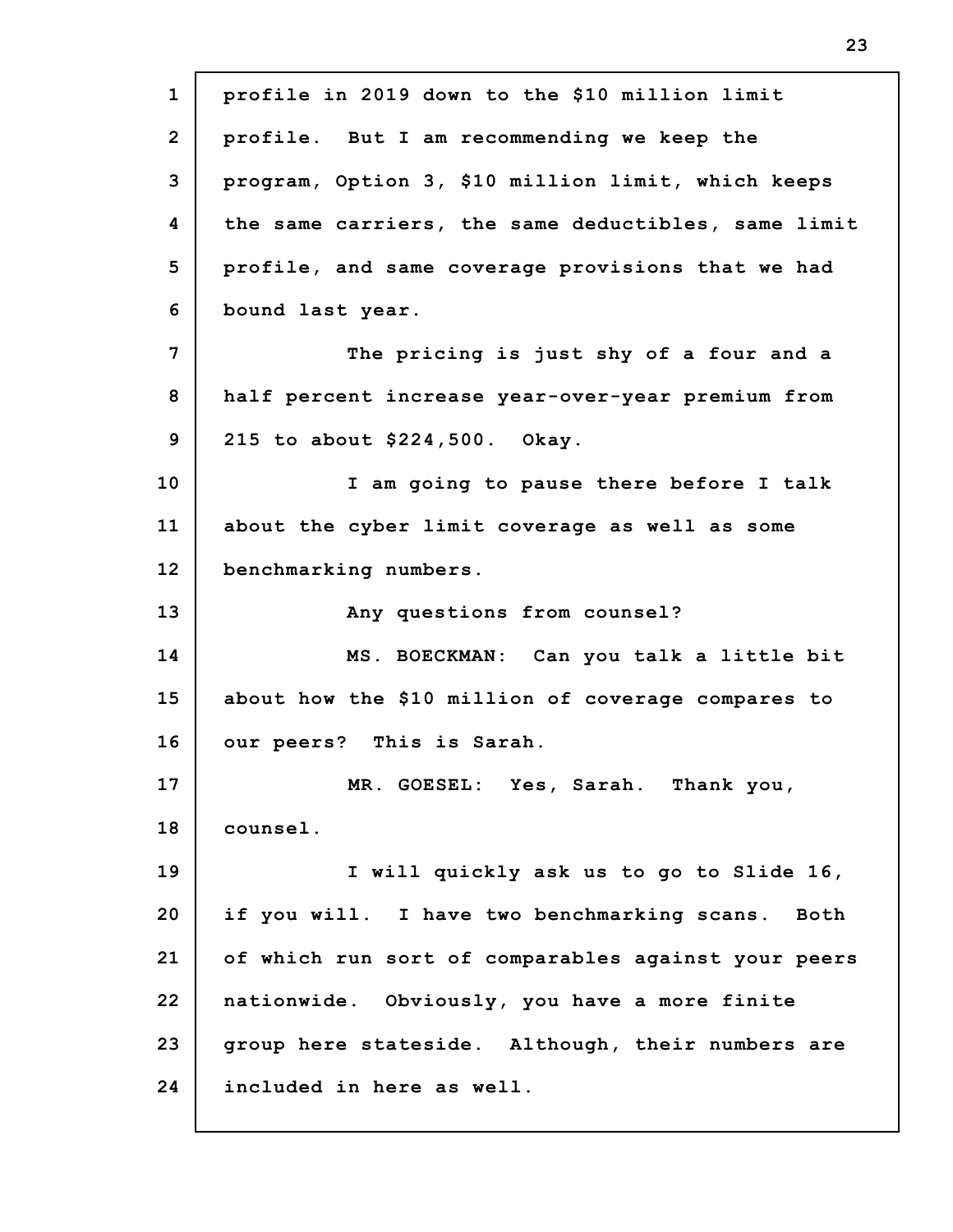**1 2 3 4 5 6 7 8 9 10 11 12 13 14 15 16 17 18 19 20 21 22 23 24 We're at \$10 million. We are basically at the median and at the average for limit profiling by the way. About 50 percent of your peers purchased greater than \$10 million of coverage. Almost exactly 50 percent of your peers purchased \$10 million or less. We are exactly at the median level with the \$10 million program. Keep in mind, I ran this for asset managers. I am sorry, I see this. It says half a million to 2.5. I actually ran it from half a million to 5 billion. I will correct that and send around. This is a scan between half a billion up to including \$5 billion. It is a very large scan of assets under management for public pension systems and you guys I think at around the \$4 billion mark are trending on the higher end of that scan but I am comfortable with the limit profile. Most notably for two reasons. One, if you want to move to Slide 18. As well as a reference that I made to this group last year when Madam Treasurer I think had asked about claim history.**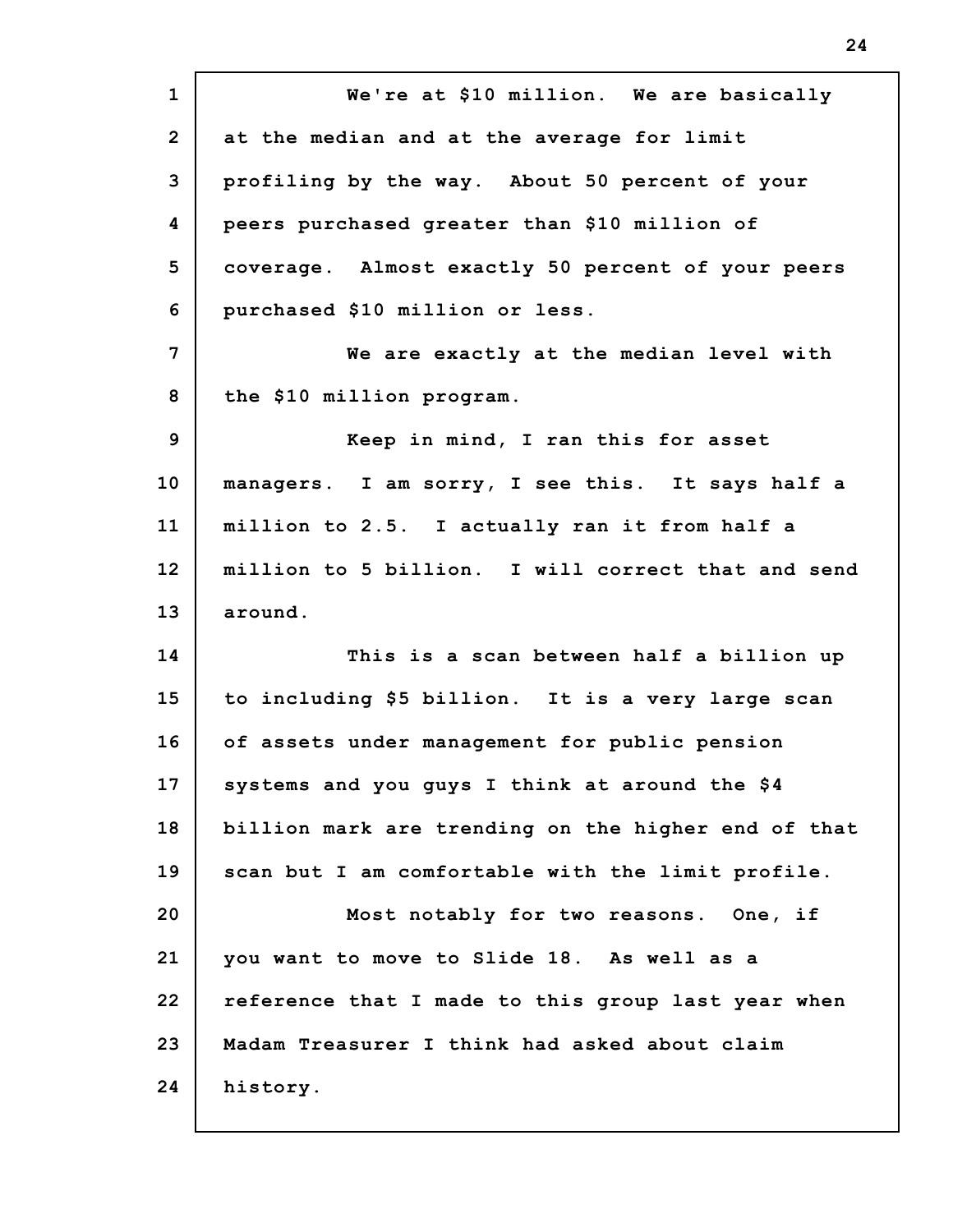**1 2 3 4 5 6 7 8 9 10 11 12 13 14 15 16 17 18 19 20 21 22 23 24 Here's another scan of very large systems as you can see going into the \$100 billion marks as there are not many of those. You can probably assume those are maybe California related or New York related funds. But at the end of the day the limit profiling does basically float around the \$10 million demarcation mark for any of those that are \$5 billion or under. With regard to Madam Treasurer's questions last year, she had asked what claim history we have seen where the claims have breached the \$10 million mark. Over a 10-year history, by the way this is an 11-year history. This is 10 years last year. Over an 11-year history, we have witnessed five fiduciary claims that breached a \$10 million figure. Three of those were within 12 and a half million and only two of those had breached 12 and a half million. This is again over a 11-year period. Two of those claims by the way related to the Detroit uniform systems. If anyone remembers in the late 90s, early 2000s, there was a lot going on in Detroit with regard to allegations of party and interest transactions, fraud, et cetera, et**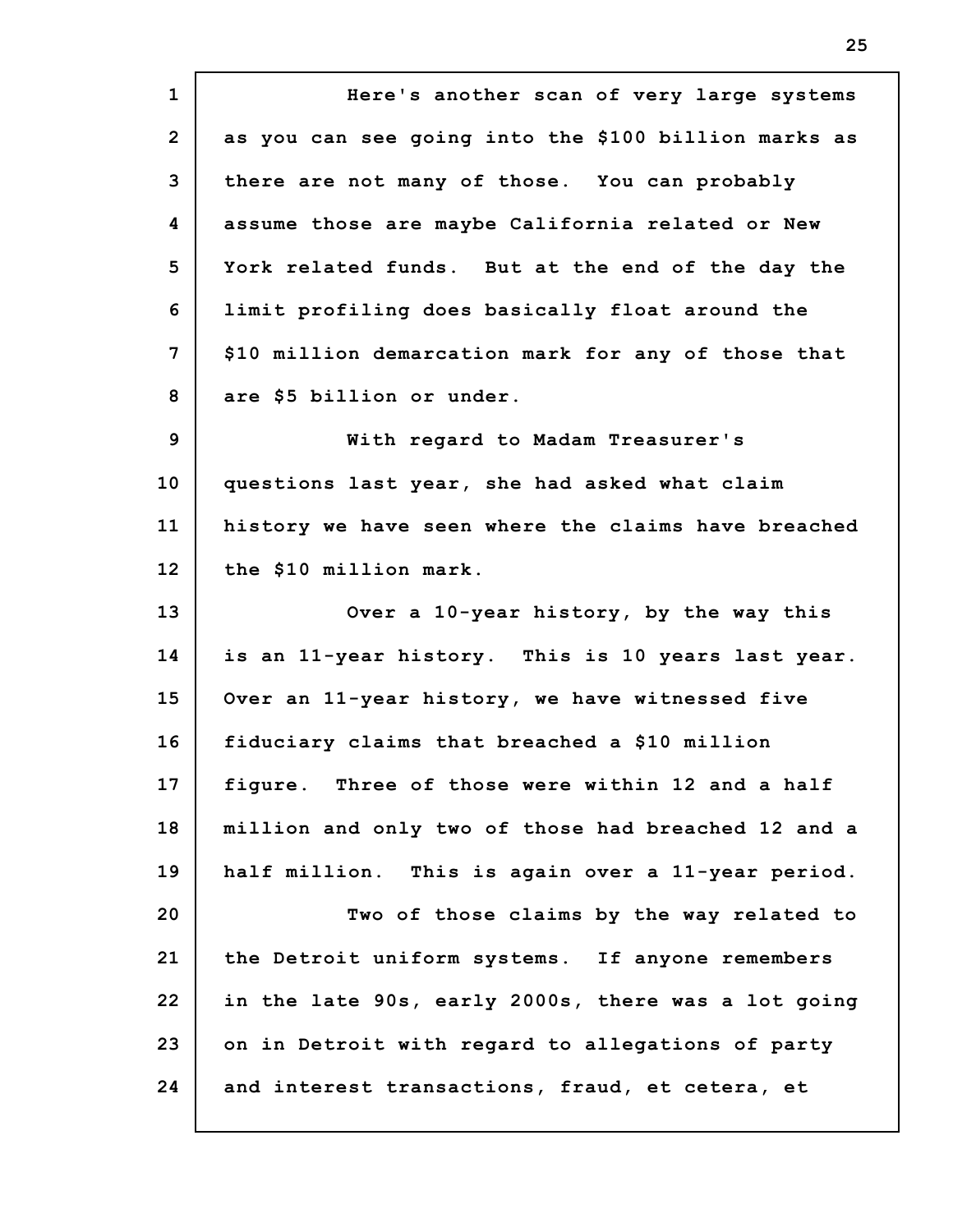| $\mathbf{1}$   | cetera.                                             |
|----------------|-----------------------------------------------------|
| $\overline{2}$ | Unfortunately, those were poster children           |
| 3              | for the worse claims that we have seen in sometime. |
| 4              | I don't want to draw comparison against the Detroit |
| 5              | funds. They were going through some major trauma.   |
| 6              | But in looking at that claim history and            |
| 7              | having witnessed more than 100 claims and the vast  |
| 8              | majority of those closing well within \$10 million  |
| 9              | had lead the Board to vote on keeping this program  |
| 10             | at the \$10 million mark.                           |
| 11             | Again, comparing you against your peers,            |
| 12             | you're at the median and average. And when we       |
| 13             | compare you against 11 years of claim history,      |
| 14             | you're covering more than 90 percent of the         |
| 15             | historical likelihood of having a claim within that |
| 16             | limit profile.                                      |
| 17             | MS. BOECKMAN: Great. Thank you, Craig.              |
| 18             | MR. GOESEL: My pleasure.                            |
| 19             | Any other questions on the fiduciary                |
| 20             | portion of the product?                             |
| 21             | MR. WHITE: Craig, one question before               |
| 22             | you go on to the cyber security, since we don't     |
| 23             | have the numbers for cyber security, is this        |
| 24             | something we have to come back and do again next    |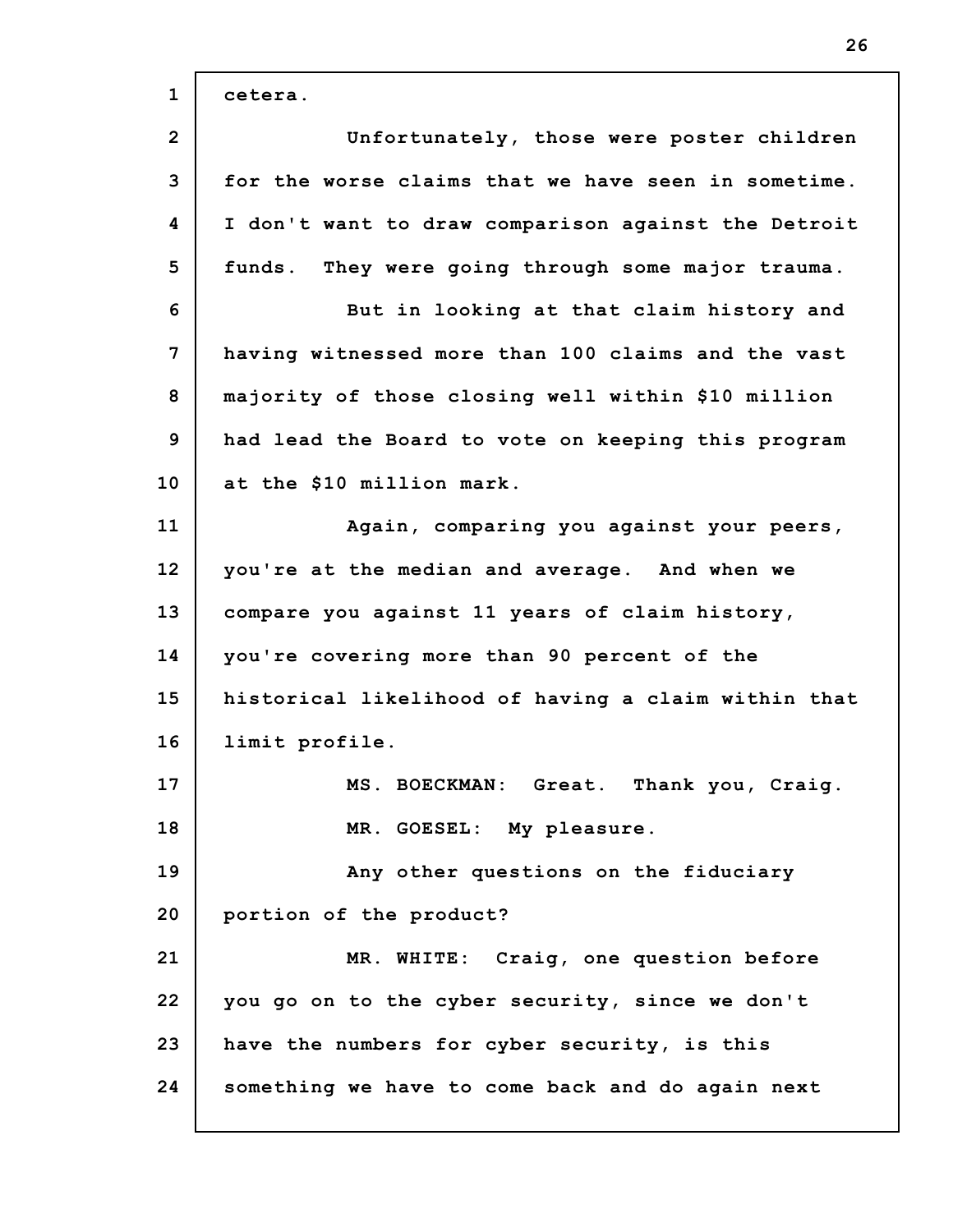**1 2 3 4 5 6 7 8 9 10 11 12 13 14 15 16 17 18 19 20 21 22 23 24 month or is the goal to try to present the information and then just have us review the numbers next month? MR. GOESEL: Very good question, Director White. You know, I am going to have to leave it to you and your discretion and your vendor's discretion counsel. I will suggest this. I wanted to talk about the state of the insurance marketplace for cyber liability. Those that are on a multitude of Chicago boards have probably heard this now three times so my apologies. I did want to talk about the state of the marketplace and the turmoil we're in. I think it is best to set expectations right now of the Board. Whether or not in September you want to present the numbers to the Board is going to be at your discretion. We will have those numbers available for you for your September board meeting. But if we would go to Slide 15, I think this is a good time to parlay into the discussion. So to Dennis' point, this insurance program also expires on 9-30, the end of September. However, because of the state of the insurance**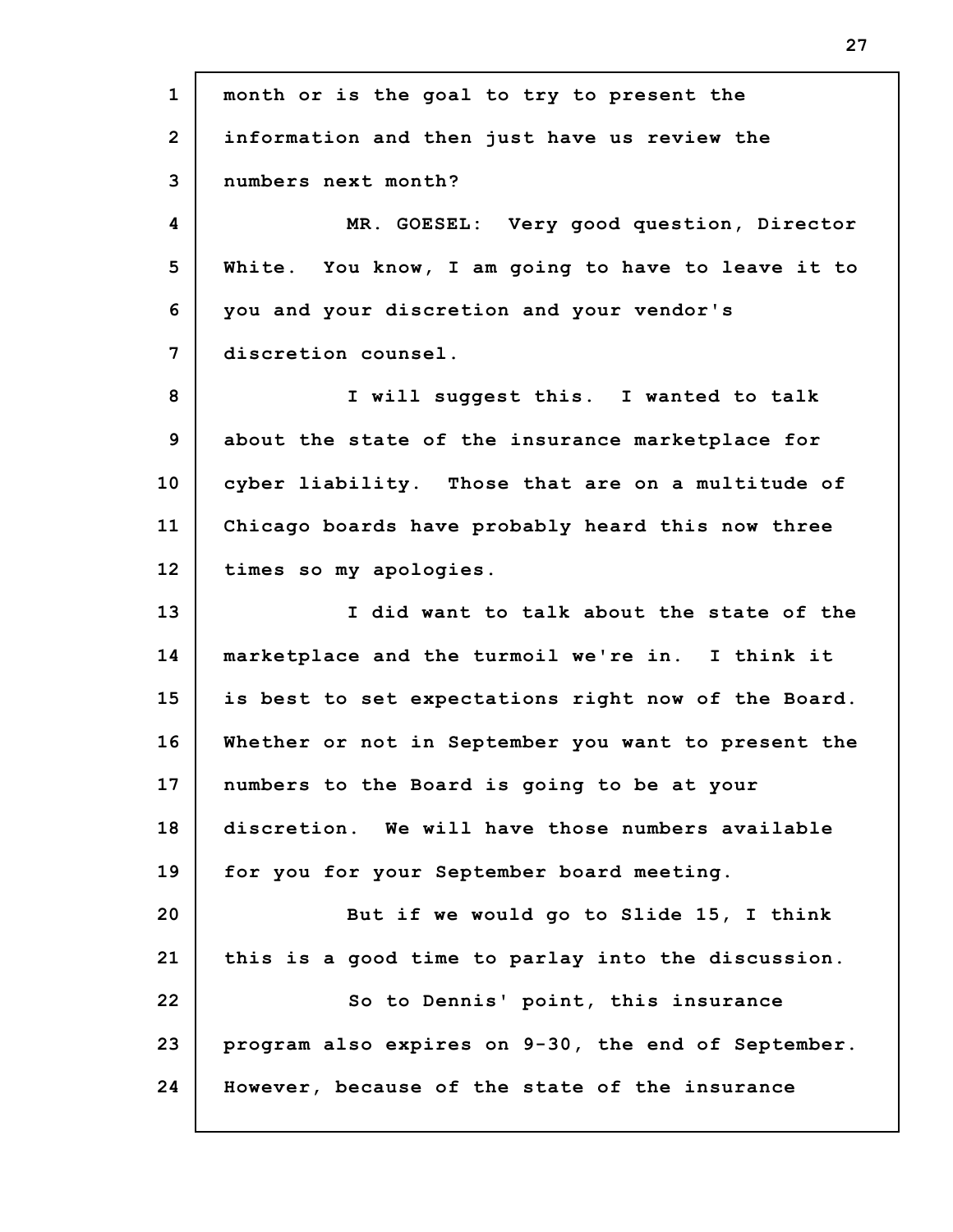**1 2 3 4 5 6 7 8 9 10 11 12 13 14 15 16 17 18 19 20 21 22 23 24 marketplace, because of the state of the claim activity in the cyber liability space, insurance carriers are not willing to quote the program until they are within 30 days of the expiration date. Which means we have to have passed the 8-30 date, basically get into September, before the insurance carriers are ready to release a formal quote. However, we know the state of the marketplace. We have a lot of public pension funds as well as governmental entities so we sort of know what to expect with regard to the underwriting and the impact of the program. So the state of the insurance marketplace for cyber is in turmoil and I don't say that to be exaggeratory or cute in any capacity. All of those claims or all of those headlines that you have probably seen with regard to the pipeline, the meat processing center, the insurance carrier here locally in Chicago CNA, there is obviously almost one a day that are affecting not only corporate America but also public entities. In fact, governmental entities are one of the highest level of target by threat actors. All**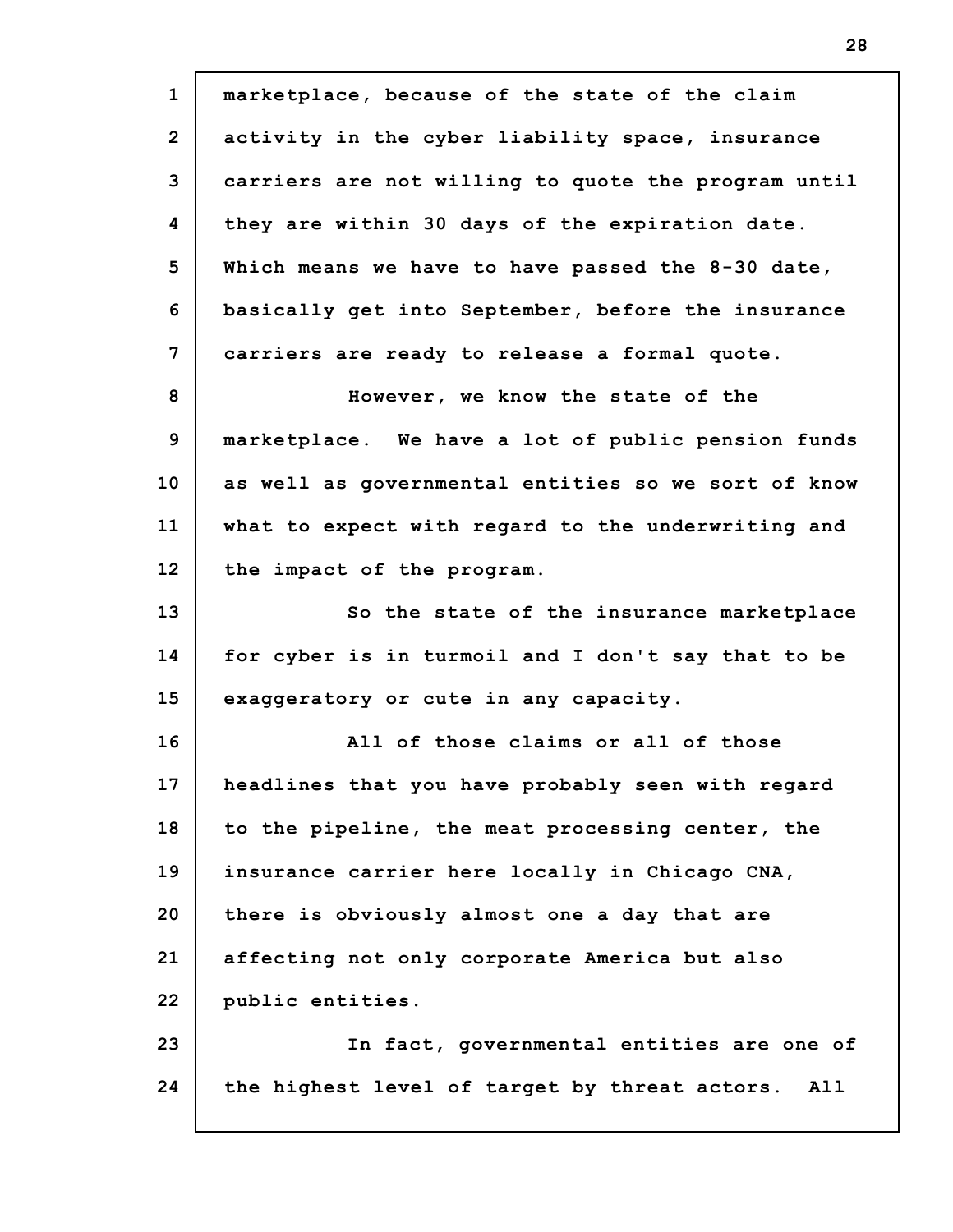**1 2 3 4 5 6 7 8 9 10 11 12 13 14 15 16 17 18 19 20 21 22 23 24 of those extortion claims, whereby these threat actors from eastern block countries often times are demanding a million dollars in Bitcoin before they release data or to unencrypt hacked information. Those are insurable claims and would be an insurable claim under this policy. Because of that the insurance carrier has been completely unprofitable in this line of business for about ten years. All of the premium they have collected in ten years has been paid out and then some in claim activity in 2020 and 2021. The work from home environment is augmenting this issue and making it even worse just because of everyone's system having that much more accessibility to these threat actors. So because of it, as you can imagine, insurance carriers are quickly ramping up their underwriting, they are quickly increasing retentions, and putting significant rate pressure on the premiums. So I say that while we don't have these programs yet negotiated, right now the pension system buys a million dollars of limit through Beazley and spending about \$22,500 in annual**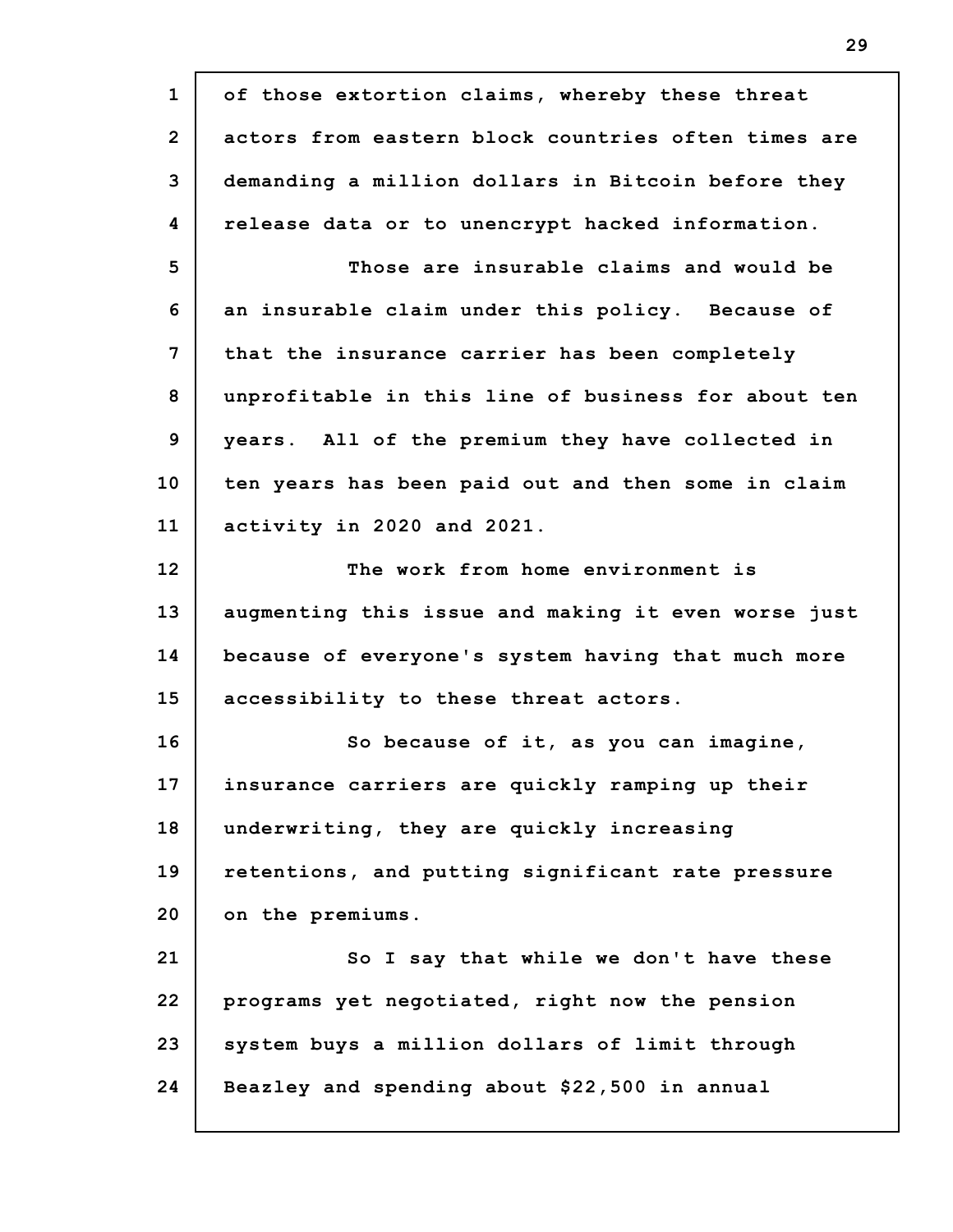| $\mathbf{1}$   | premiums for this product. We fully expect the      |
|----------------|-----------------------------------------------------|
| $\overline{2}$ | minimum premium for this same coverage line to be   |
| 3              | at least \$30,000.                                  |
| 4              | Now, again, we are talking eight grand.             |
| 5              | I know that is not going to make or break the       |
| 6              | pension system's budget. On a percentage basis,     |
| 7              | that is pretty high.                                |
| 8              | I do want to note that this is probably a           |
| 9              | minimum price tag and we're seeing clients, public  |
| 10             | entity clients, with double in premiums.            |
| 11             | There is a large downstate fund that saw            |
| 12             | a five times over increase in premium and doubling  |
| 13             | of the retention just because of how bad the        |
| 14             | insurance marketplace is and how rampant the claim  |
| 15             | activity is.                                        |
| 16             | So, to Dennis' point, right now these               |
| 17             | terms have not been formally negotiated. We will    |
| 18             | have this page updated for the September meeting    |
| 19             | but I did want to set proper expectations with the  |
| 20             | Board that the program we're going to be presenting |
| 21             | in a month is going to look vastly different with   |
| 22             | regard to pricing. Hopefully not vastly different   |
| 23             | with regard to coverage as this is a fairly         |
| 24             | comprehensive and all inclusive product line for a  |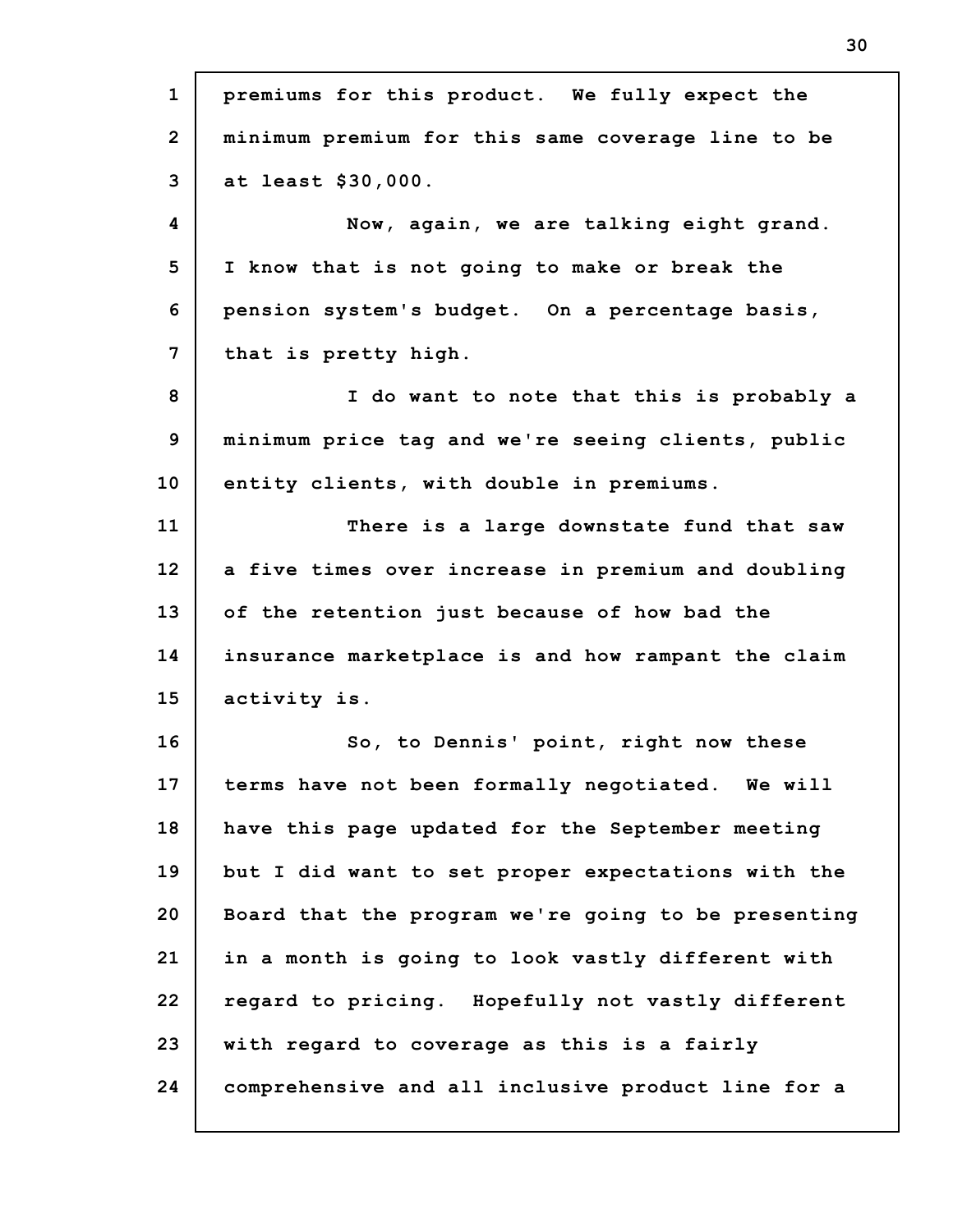| $\mathbf{1}$ | public pension.                                     |
|--------------|-----------------------------------------------------|
| $\mathbf{2}$ | Dennis, was that sufficient for a review            |
| 3            | on this product?                                    |
| 4            | MR. WHITE: Yes, that is very helpful.               |
| 5            | Thank you.                                          |
| 6            | MR. GOESEL: One last thing, if I may,               |
| 7            | just so I have this on record, we have a number of  |
| 8            | years ago -- I think we are now approaching our     |
| 9            | fifth renewal. We have consolidated or synced the   |
| 10           | effective dates of the four reciprocal pension      |
| 11           | funds, the Chicago funds that is. We also actually  |
| 12           | included Cook County's Pension Fund on this date as |
| 13           | well for a reason.                                  |
|              |                                                     |
| 14           | We have collective buying power in the              |
| 15           | insurance marketplace and we have been able to      |
| 16           | receive a discount from the insurance marketplace   |
| 17           | by getting all of these dates aligned on that 9-30  |
| 18           | effective date and we have been able to reduce our  |
| 19           | compensation by 10 percent. So that is summarized   |
| 20           | on Slide 17 but I did want to state that for the    |
| 21           | record.                                             |
| 22           | We have the effective date of 9-30 not on           |
| 23           | accident. It is aligned with the other three        |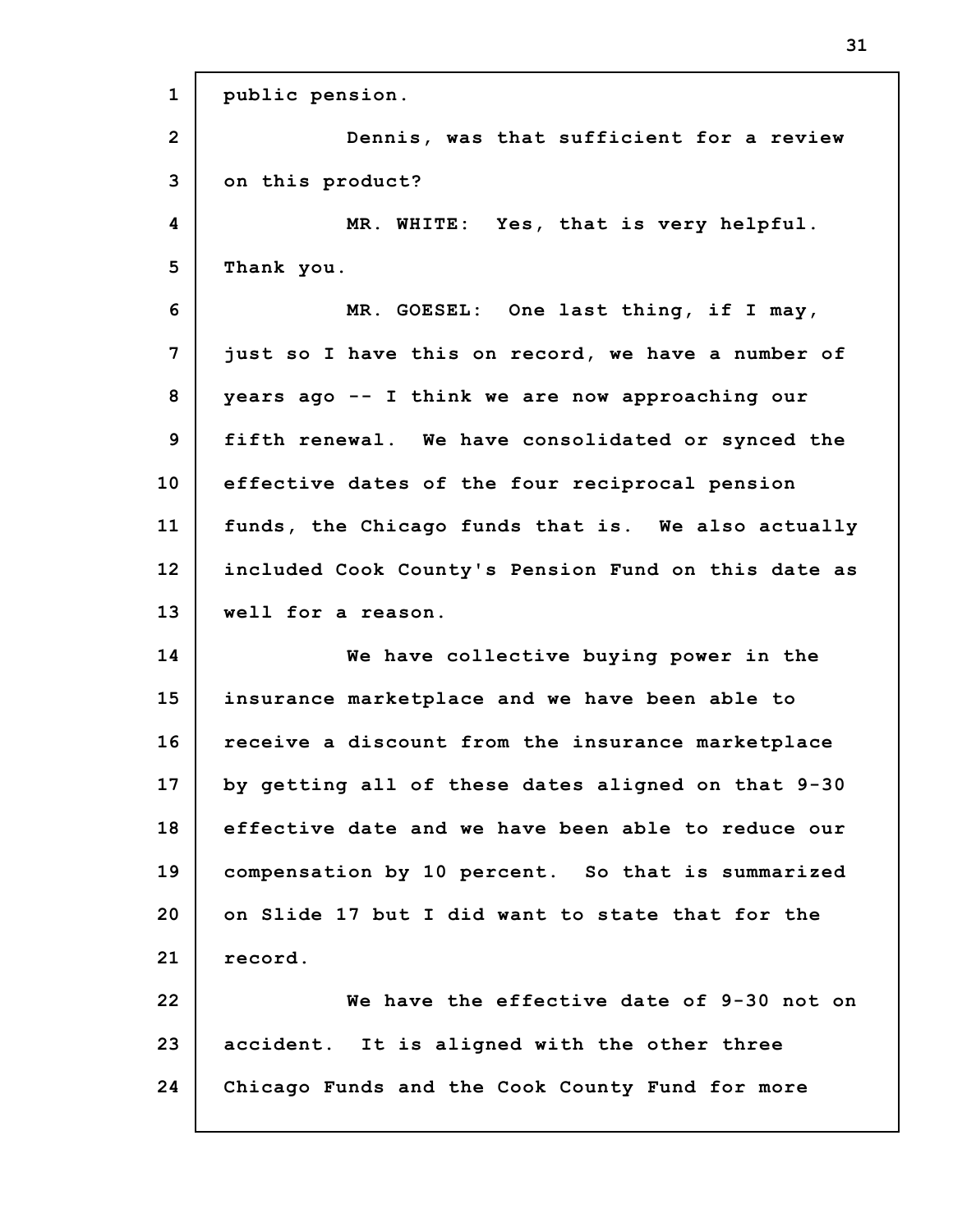| $\mathbf{1}$   | buyer's leverage in the marketplace as well as more |
|----------------|-----------------------------------------------------|
| $\overline{2}$ | buyer's leverage with me with regard to our         |
| 3              | compensation.                                       |
| 4              | This concludes my review of the program.            |
| 5              | This is a fairly comprehensive and all-inclusive    |
| 6              | product line for a public pension system.           |
| 7              | Dennis, was that sufficient for a review            |
| 8              | on this product?                                    |
| 9              | MR. WHITE: Yes, that was very helpful,              |
| 10             | thank you.                                          |
| 11             | Not having the info on the cyber, I guess           |
| 12             | we should table it. We can move on the fiduciary    |
| 13             | liability insurance.                                |
| 14             | MS. BOECKMAN: We will be back in                    |
| 15             | September on the cyber once we have the numbers     |
| 16             | that Craig outlined.                                |
| 17             | PRESIDENT THOMPSON: Basically what we               |
| 18             | are doing presently is approving the renewal of the |
| 19             | Fund's fiduciary liability insurance, correct?      |
| 20             | Do I have a motion to renew the Fund's              |
| 21             | fiduciary liability insurance based on the          |
| 22             | recommendations of the broker?                      |
| 23             | MR. WHITE: Are we choosing the option               |
| 24             | recommended by the broker, Option 3?                |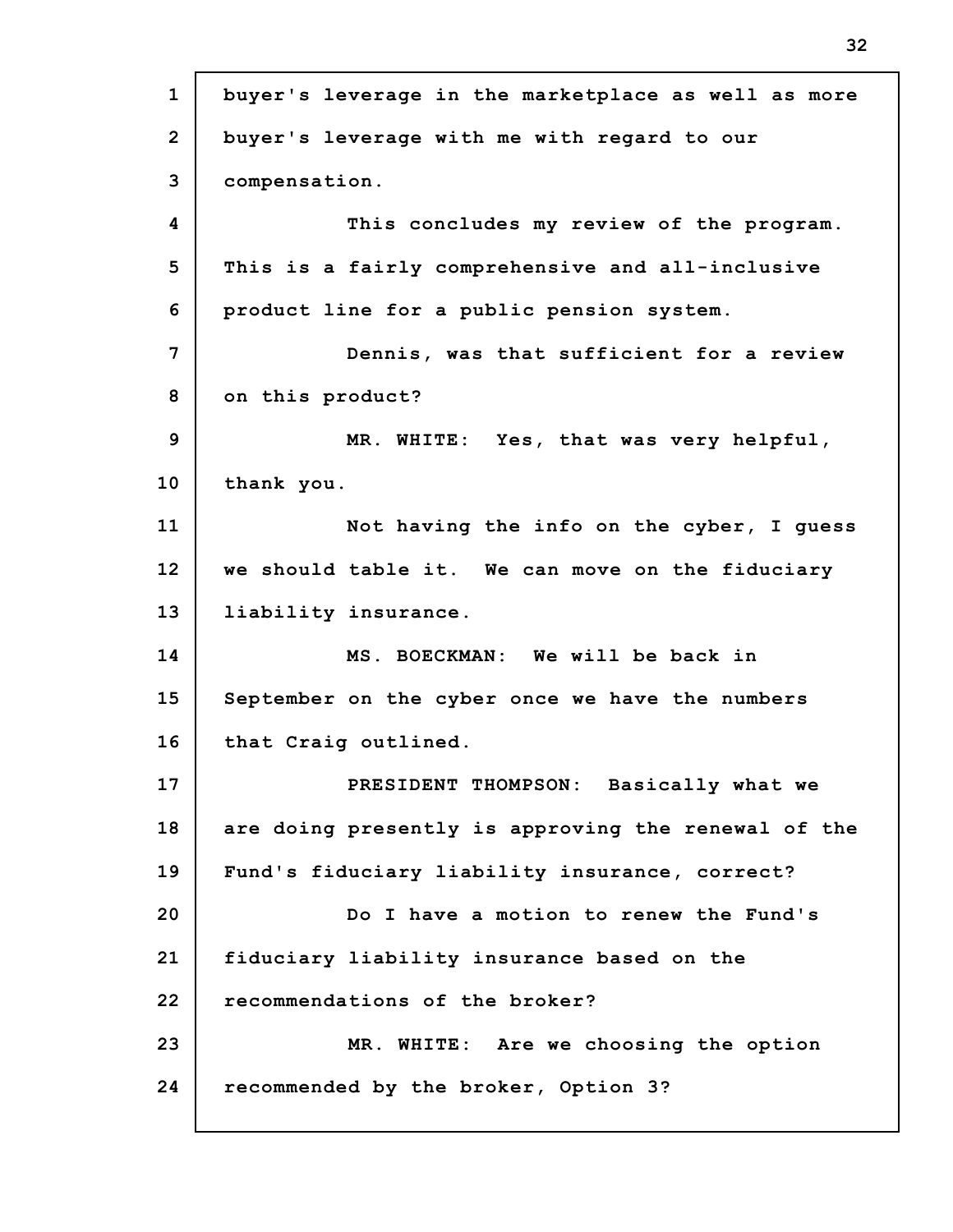**1 2 3 4 5 6 7 8 9 10 11 12 13 14 15 16 17 18 19 20 21 22 23 24 PRESIDENT THOMPSON: The option recommended by the broker on the terms presented. Basically, what I need to know is if I can get a motion to approve the renewal of the Fund's fiduciary liability insurance, based on the recommendation of the broker, on the terms presented. Any discussion? TRUSTEE DEGNAN: So moved. TRUSTEE CANNING: Second. MS. HANSEN: Trustee Canning. TRUSTEE CANNING: Yes. MS. HANSEN: Trustee Degnan. TRUSTEE DEGNAN: Yes. MS. HANSEN: Trustee Soni. TRUSTEE SONI: Yes. MS. HANSEN: Madam President. PRESIDENT THOMPSON: Yes. MS. HANSEN: Mr. Slack. MR. SLACK: Yes. MS. HANSEN: Motion carries. PRESIDENT THOMPSON: Thank you. Moving right along to net position. MR. WHITE: Just a quick update on the Fund's net position. As we reported for the last**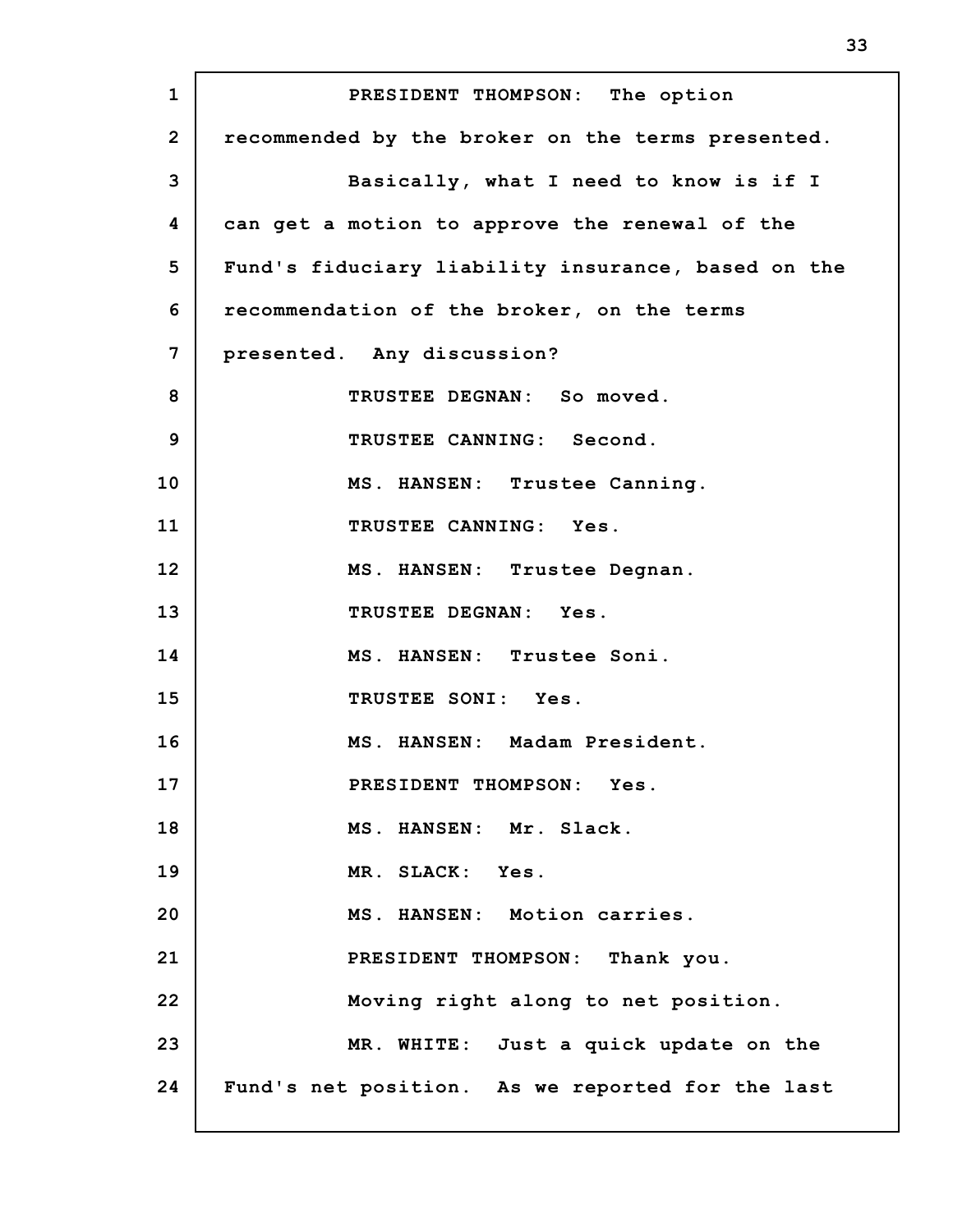**1 2 3 4 5 6 7 8 9 10 11 12 13 14 15 16 17 18 19 20 21 22 23 24 month, June, it was at 21.4 and we're looking at 21.1 . PRESIDENT THOMPSON: Thank you. Do we have Bukola? MS. BELLO: Good morning, everyone. PRESIDENT THOMPSON: Legislative updates. MS. BELLO: I have a wonderful legislative update for you. Let me start off by saying that we have been trying to be consistent in staying the course and we have done that. Public Act 102-034, let me walkthrough everyone through that legislation. Last year former trustee, Trustee Johnson, voiced his concern about several of his members of his union that were contracting Covid and he did not feel the General Assembly was seeking adequate measures of protection into the law for law enforcement. And so we decided to support an initiative where we would introduce and file legislation to file MEABF COVID-19 protection similar to police and fire. I will say that we have had a little bit of a bumpy road. Many of you may recall that we**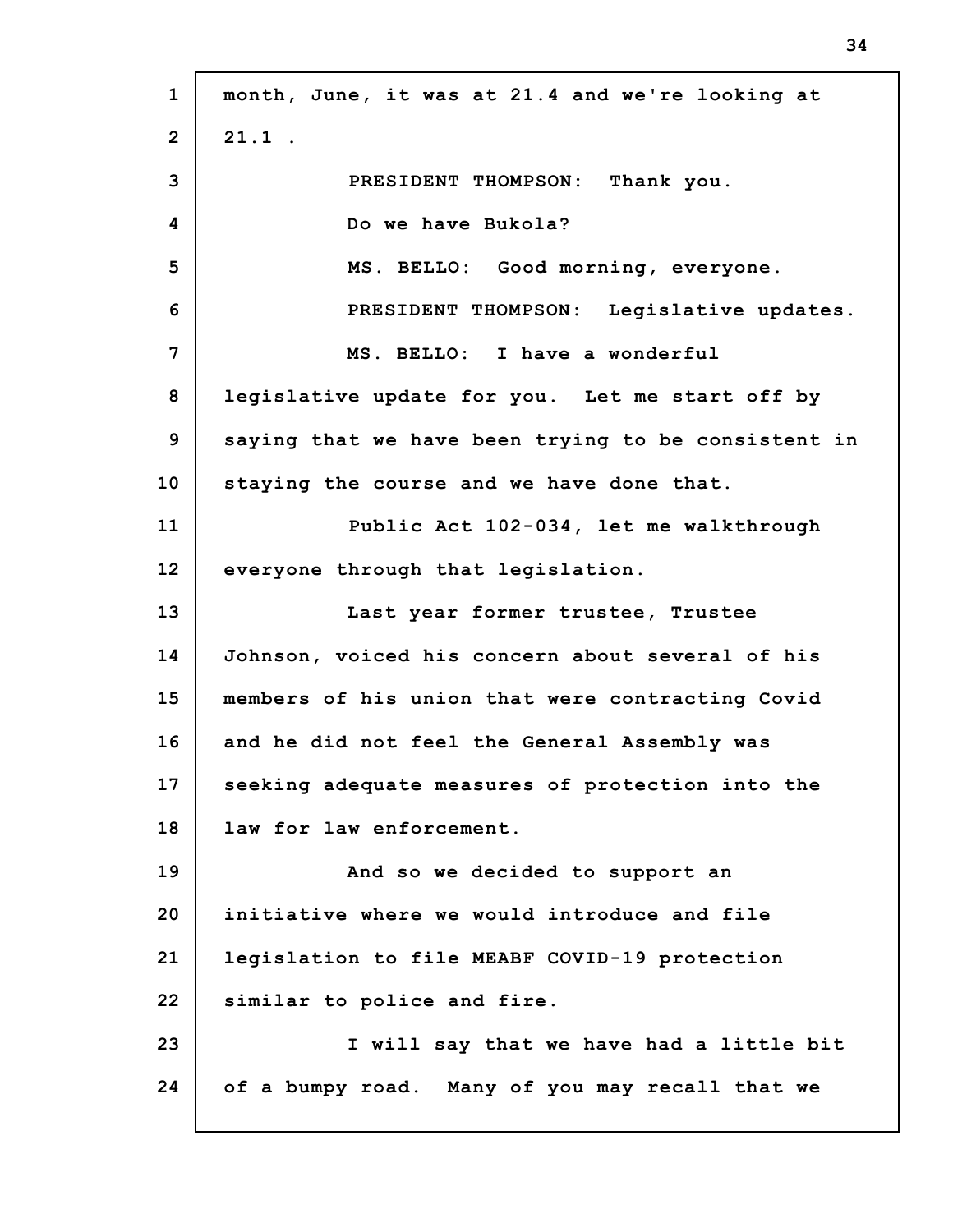**1 2 3 4 5 6 7 8 9 10 11 12 13 14 15 16 17 18 19 20 21 22 23 24 have actually gone through two iterations of this bill before we were finally able to get it into a suitable vehicle to be able to pass. So the previous bill was House Bill 1744, which staff testified on. That bill passed out of the House but it was held in the Senate. The second bill was Senate Bill 2488, which was introduced and filed in the Senate but was held. Ultimately, you may recall that I had to seek out another vehicle, a shell bill, in order for us to be able to get our language added on and amended. So you will see on your screen, that the bill was amended to not only include our COVID-19 protection, but it also includes other provisions that impact downstate police and there is an additional provision around return to work. Let me specifically talk about what the COVID-19 protection provisions do. You can obviously read it for yourselves. I will say specifically that there is a rebuttable presumption that is now created that if someone contracts Covid, it would be presumed to be in their line of duty while they are working.**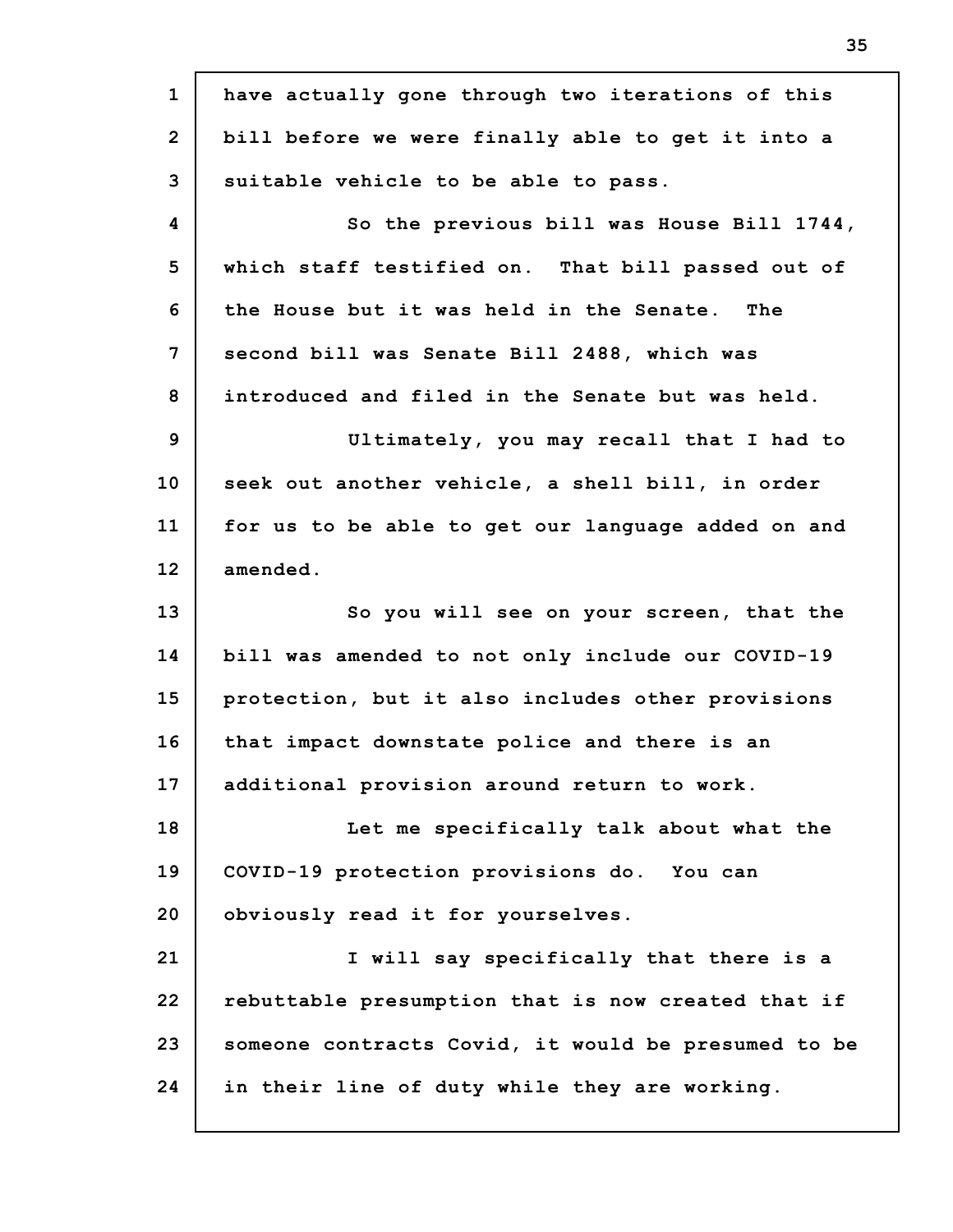**1 2 3 4 5 6 7 8 9 10 11 12 13 14 15 16 17 18 19 20 21 22 23 24 So there are specific dates that the presumption applies to anyone who was exposed or contracts COVID-19 on or after March 9th of 2020 and on or before June 30th of 2021 and then that continues. There is specific provisions that list that this does not apply if someone is on a leave of absence. I will tell you that I have had discussions with the City. They were in agreement with the legislation. They were neutral in committee. There were conversations that happened offline where the City understood exactly where the Fund was coming from and did not believe that it would cause any issues. This is great in keeping our working relationship with the City going. In addition, you will see there is a return to work provision. This was brought forward by a constituent to the Senator that wanted parody between what would happen if a retiree needed to return back to work in the classroom but didn't want to lose their pension. And so I brought this to staff's attention, to Director White's attention, and**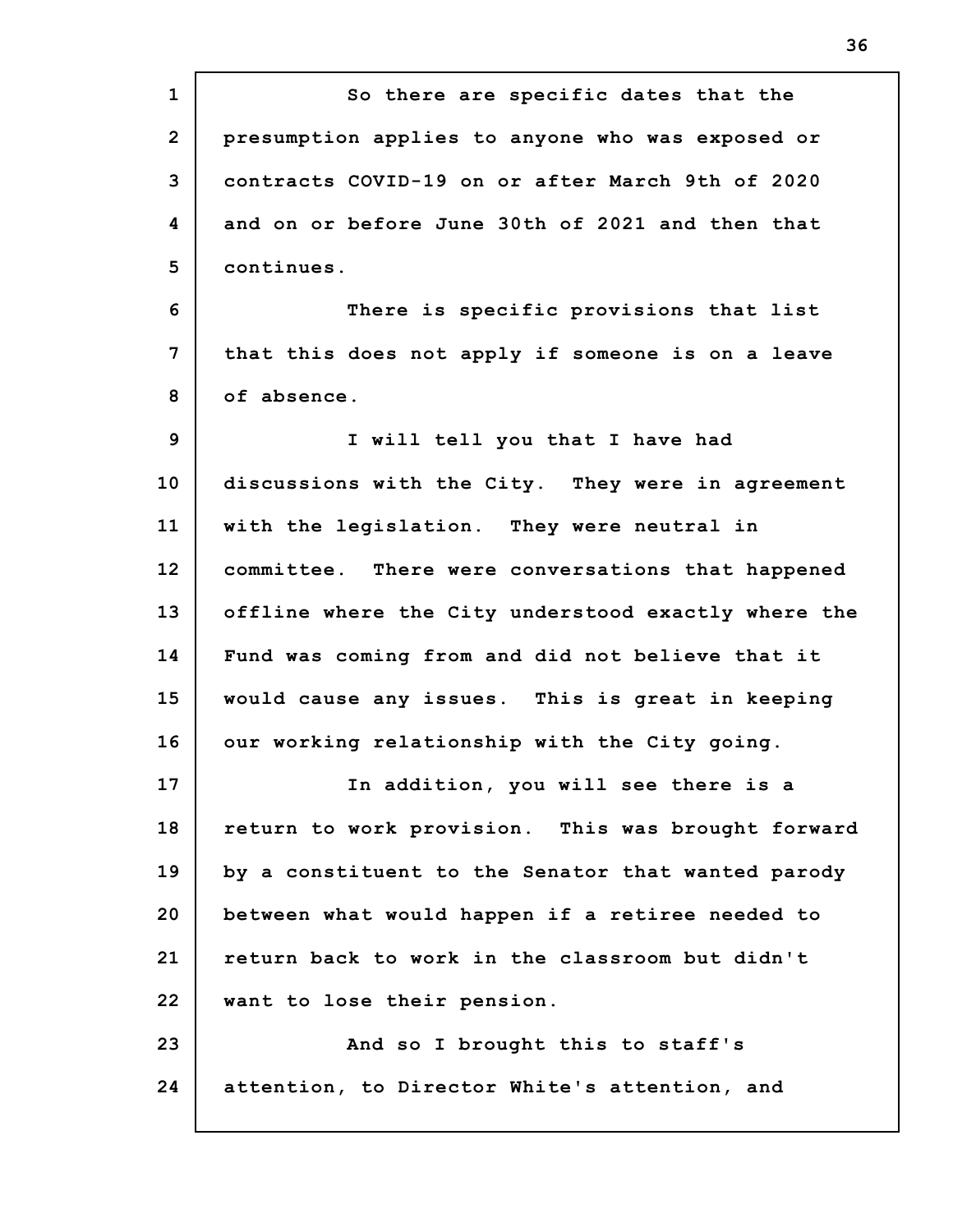| $\mathbf{1}$   | ultimately this is one of those issues where the    |
|----------------|-----------------------------------------------------|
| $\overline{2}$ | General Assembly moved forward. Thankfully for us   |
| 3              | they took language that was in TRS, Teachers        |
| 4              | Retirement System, and language that was in the     |
| 5              | Chicago Teachers Pension Fund, that article, and    |
| 6              | made it similar.                                    |
| 7              | So it applies specifically to anyone who            |
| 8              | was a special education classroom assistant or      |
| 9              | classroom assistant or a temporary non-annual basis |
| 10             | type worker.                                        |
| 11             | Let me stop and ask if there are any                |
| 12             | questions regarding House Bill 275, which is now    |
| 13             | Public Act 102-0342?                                |
| 14             | MEMBER SONI: I do have a question. We               |
| 15             | do have a lot of employees that were working from   |
| 16             | home for this entire period. So if they contracted  |
| 17             | Covid, they would be presumed to have it in the     |
| 18             | line of duty?                                       |
| 19             | MS. BELLO: That is a very, very good                |
| 20             | question and that is one of those things where I am |
| 21             | going to volley this over to the attorney and I     |
| 22             | will do a little bit of deep diving.                |
| 23             | If you are working from home, you are not           |
| 24             | necessarily working at the job at the site. So the  |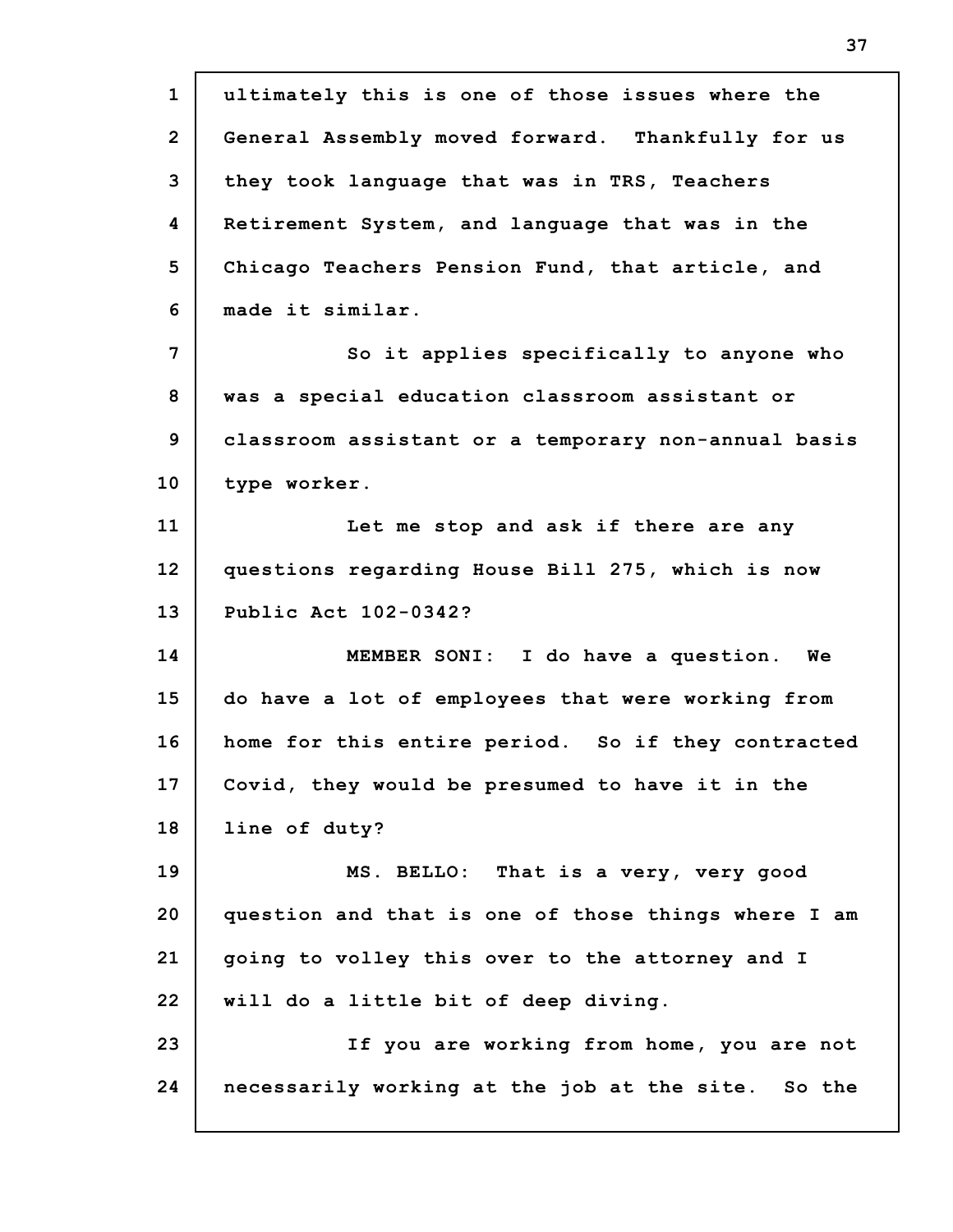**1 2 3 4 5 6 7 8 9 10 11 12 13 14 15 16 17 18 19 20 21 22 23 24 legislative intent would be if you are working onsite and you contract Covid, not that you are working from home because it can be challenged by the City that you weren't in contact with anyone and then that is where there would be an issue. The legislative intent is for anyone within Article 8 who is out working and they happen to contract in their line of duty in their regular course of business, that is where they would be able to claim COVID-19 was an act of work. I can followup with you specifically on what remote working would be. MR. WHITE: Sarah has a comment. Our legal counsel has a comment. MS. BOECKMAN: I don't have the legislation in front of me, Bukola, so I apologize. But I am pretty sure we addressed that specific point, Trustee Soni, in the legislation. So I do think that it was addressed. Keep in mind this is for someone who dies as a result of exposure to COVID-19. I just wanted to reiterate that point that Bukola made. This is involving employees who died because of Covid. And, to Dennis' point, the legislation**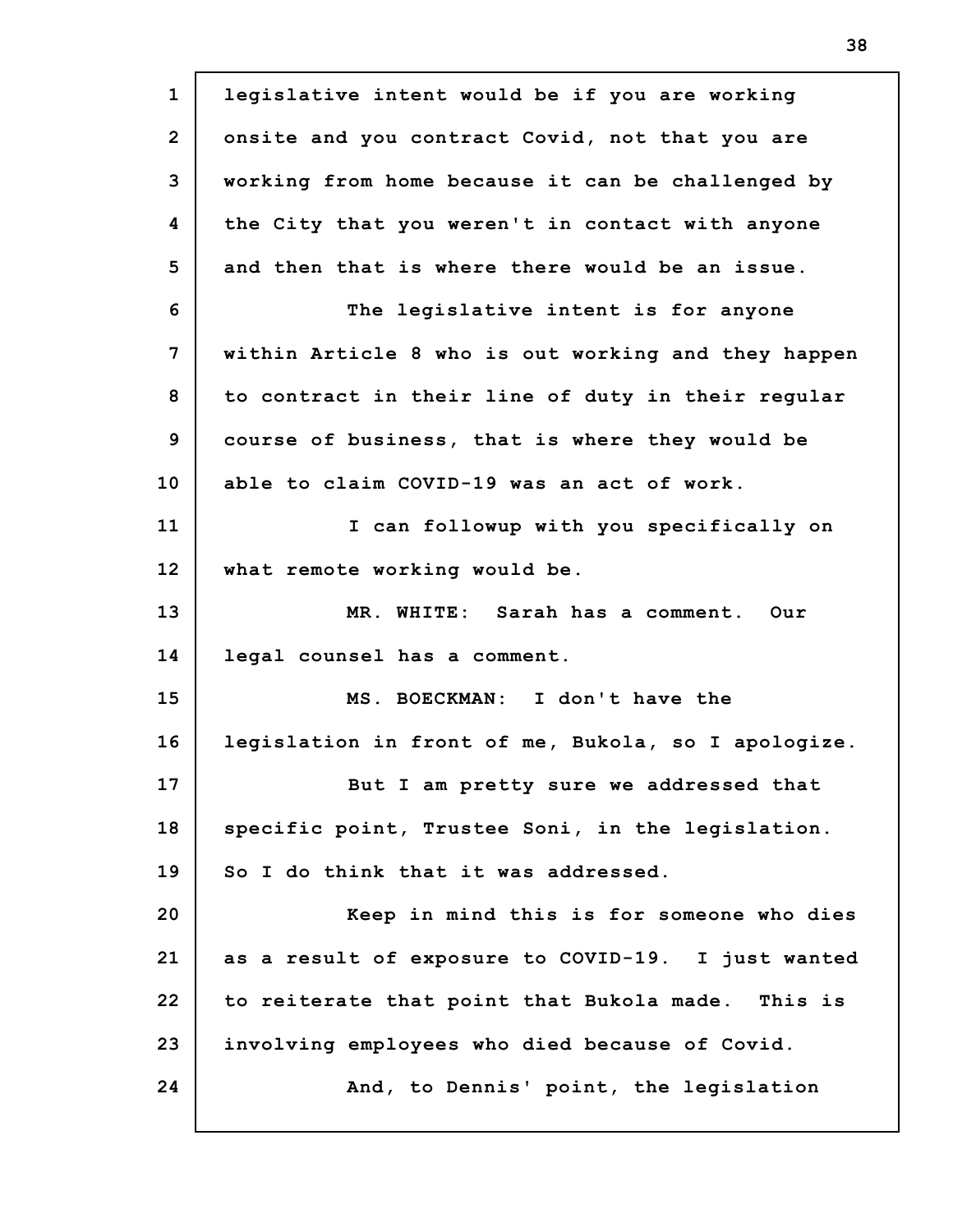| $\mathbf{1}$    | did specifically, my understanding, is address that |
|-----------------|-----------------------------------------------------|
| $\overline{2}$  | you had to be onsite.                               |
| 3               | MR. WHITE: Right. You had to be                     |
| 4               | working. I think it was meant to deal with          |
| 5               | employees who were deemed essential workers, who    |
| 6               | were coming to work and if you got sick as an       |
| 7               | essential worker. I think that was pretty much the  |
| 8               | actual intent of the legislation.                   |
| 9               | MS. BELLO: Trustee Soni, I apologize.               |
| 10              | Maybe the screen is a bit blurry. On the third      |
| 11              | bullet point, it says, "The presumption shall not   |
| 12 <sup>2</sup> | apply if the employee was on leave of absence from  |
| 13              | his or her employment or otherwise not required to  |
| 14              | report for duty at the physical workspace generally |
| 15              | assigned to the employee, including but not limited |
| 16              | to working remotely".                               |
| 17              | So to Sarah and Dennis' point, that is              |
| 18              | specifically in the legislation.                    |
| 19              | MEMBER SONI: Thank you.                             |
| 20              | MS. BELLO: You're welcome. Any other                |
| 21              | questions?                                          |
| 22              | Let me jump down to additional bills of             |
| 23              | interest. So periodically I will update you on      |
| 24              | bills that I have been tracking that I believe will |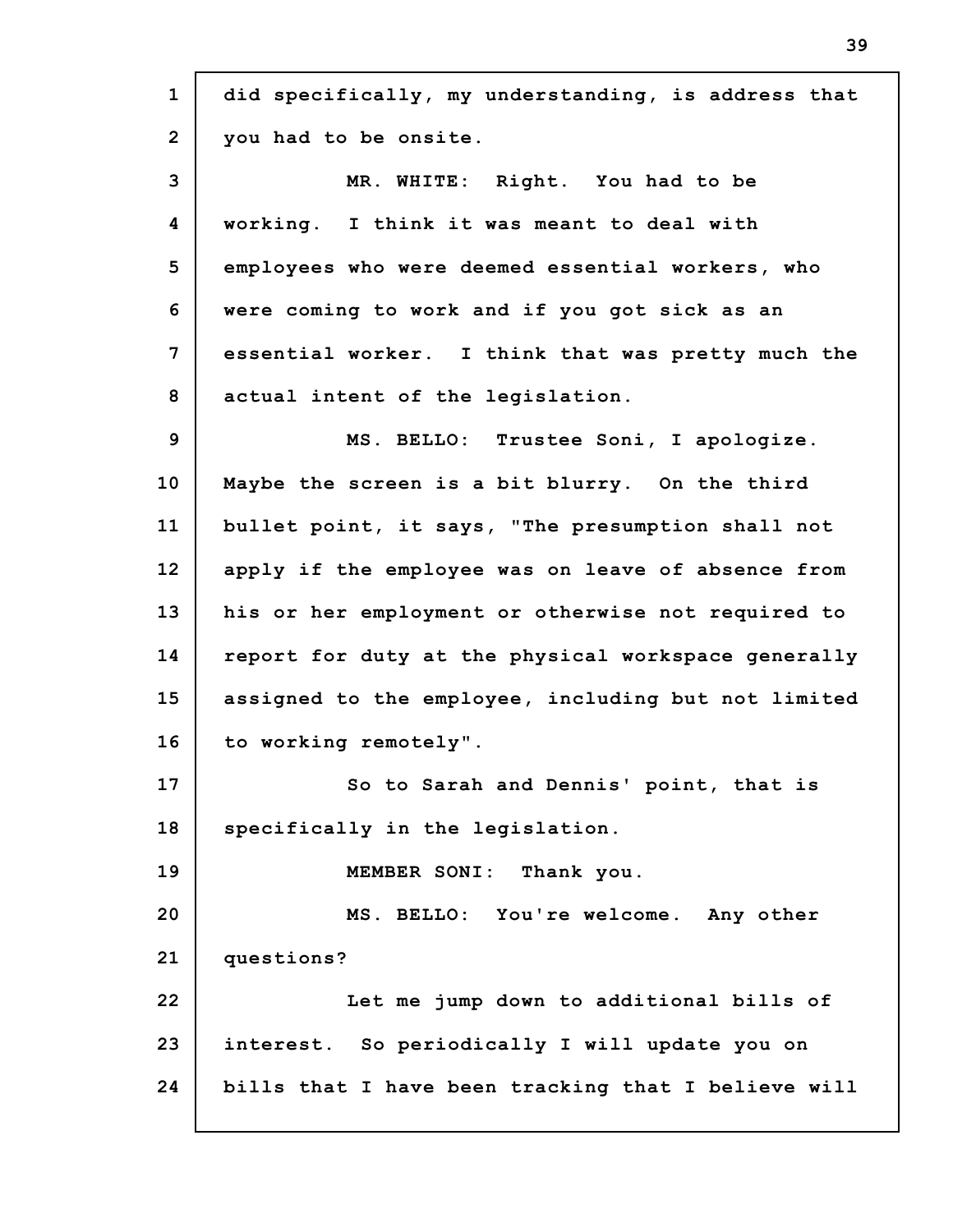| $\mathbf{1}$   | either be of interest to Staff and/or the Trustees  |
|----------------|-----------------------------------------------------|
| $\overline{2}$ | or both.                                            |
| 3              | Let me quickly provide you with an                  |
| 4              | overview of those particular bills. House Bill 232  |
| 5              | is around prohibited transactions around            |
| 6              | investments.                                        |
| 7              | Last year there were get a few members of           |
| 8              | the Latino caucus, who wanted to put forward        |
| 9              | policies that would require investment funds,       |
| 10             | retirement systems, pension funds, to divest from   |
| 11             | any particular companies that would be involved in  |
| 12             | policies or companies that would be for-profit in a |
| 13             | restricting or holding migrant children.            |
| 14             | It is a very long complicated process but           |
| 15             | eventually the legislation is now in a form where   |
| 16             | there is quidance around transactions that are      |
| 17             | prohibited. There is guidance around what           |
| 18             | companies can do to remove themselves from a        |
| 19             | restricted list. There is guidance around how       |
| 20             | companies can move forward, if they choose not to   |
| 21             | divest themselves from those companies. And what    |
| 22             | the requirements system can do in terms of their    |
| 23             | investments. There is also guidance and provisions  |
| 24             | around what the larger Illinois policy investment   |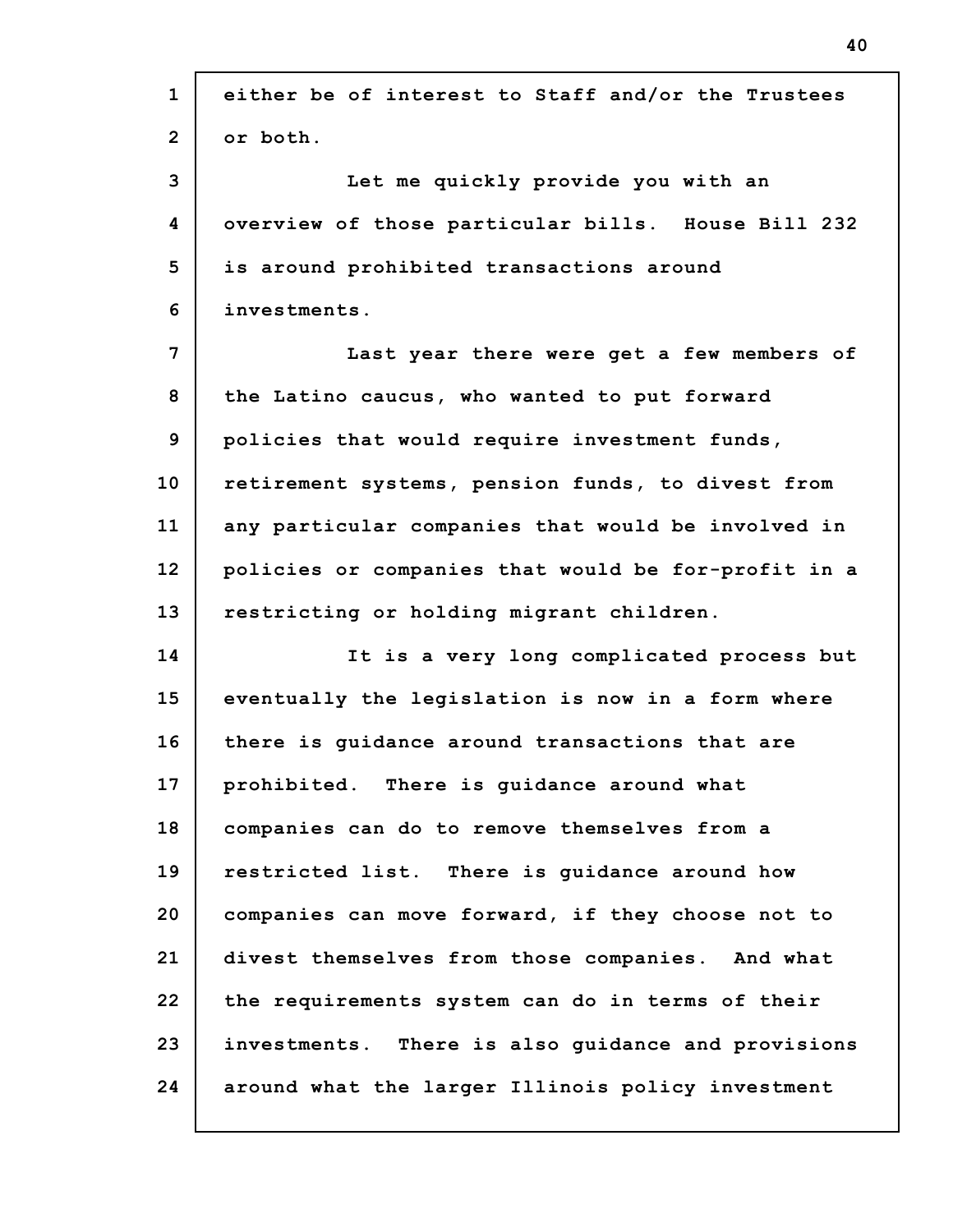**1 2 3 4 5 6 7 8 9 10 11 12 13 14 15 16 17 18 19 20 21 22 23 24 fund can do in order to protect their assets. That is something that the investment division of the fund would be interested in and that is why I put this on here. That was signed into law July 23rd and it is now a Public Act. The next one is House Bill 3004, which is around board employment of a particular trustee. Specifically around a trustee who would like to - if it arises, where they might be interested in becoming an Interim Executive Director while the Fund conducts a search. There is specific provisions around what happens when a trustee leaves the fund or retires from the fund. And, if there is an opening, there is a cooling off period where they have to wait 12 months. There are also provisions around what it means and what exact circumstances would allow them to serve in a capacity as an interim staff member. Particularly, the legislation mandates that executive staff would have to refuse to serve in that interim capacity. And it also specifically lists out what a person would need to do in terms of being able to keep their trustee position, if**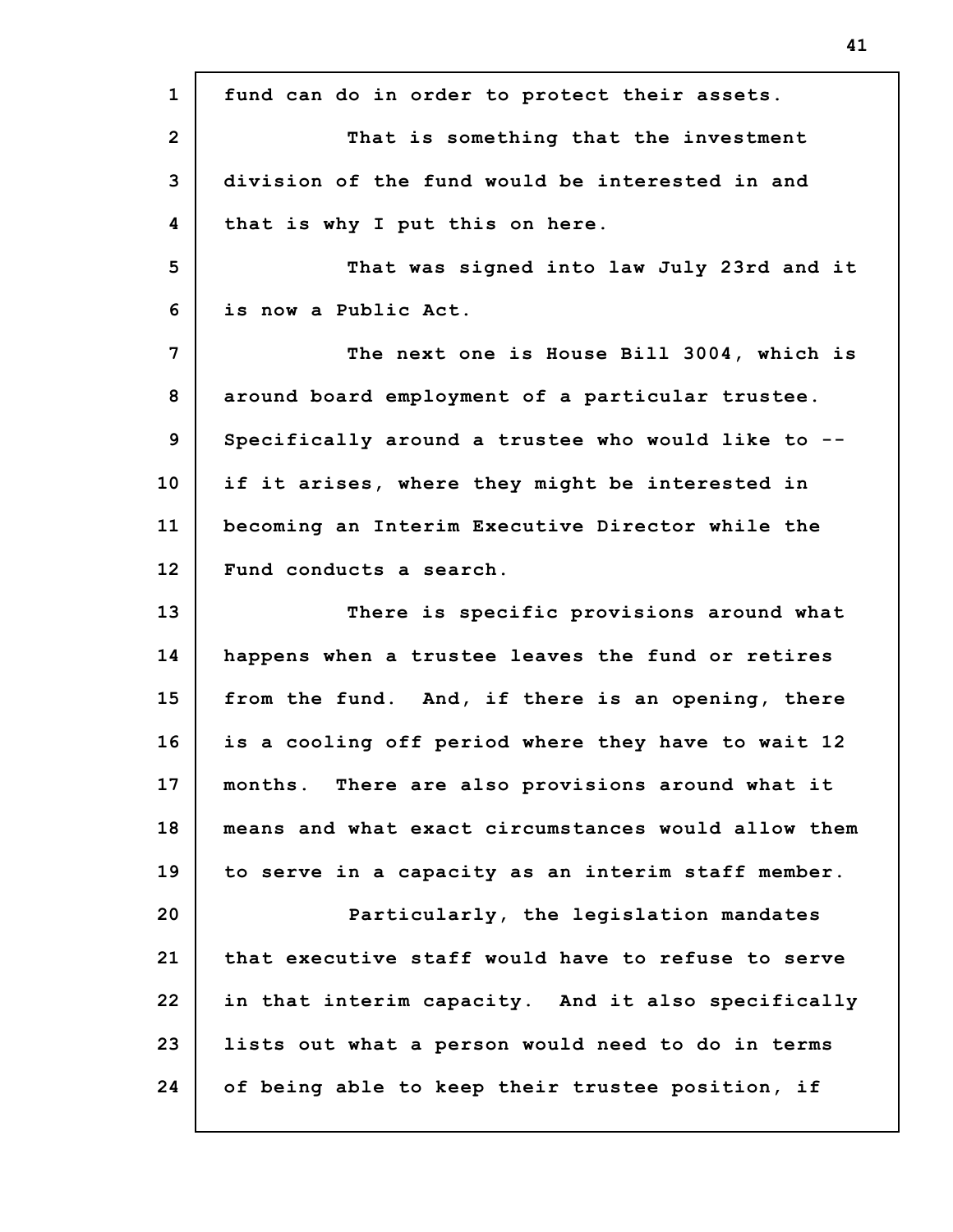| $\mathbf{1}$    | they took an absence from being a trustee to serve  |
|-----------------|-----------------------------------------------------|
| $\overline{2}$  | in an interim capacity. They would still be able    |
| 3               | to return back to being a trustee but any executive |
| 4               | officer position that they had they would have to   |
| 5               | give that up.                                       |
| 6               | So that is what House Bill 3004 lists               |
| 7               | out. That was sent to the Governor but it is        |
| 8               | awaiting signage. We're still waiting on that.      |
| 9               | Additionally, Senate Bill 2356 around               |
| 10 <sub>1</sub> | open meetings. This legislation is really just I    |
| 11              | think a term of management of what is happening     |
| 12              | with records. Requiring that closed session         |
| 13              | minutes are reviewed regularly. Any time that       |
| 14              | there is any sort of executive session that those   |
| 15              | minutes are reviewed regularly. It is mostly        |
| 16              | maintenance in terms of the Open Meetings Act.      |
| 17              | I will go down to Senate Bill 2664 around           |
| 18              | electronic notary documents. That was a very large  |
| 19              | bill introduced last year around this notion that   |
| 20              | any document that needs to be notarized, especially |
| 21              | dealing with things that are happening remotely,    |
| 22              | how that is able to be protected. What provisions   |
| 23              | are in line around making sure those documents can  |
| 24              | still be accurate and authenticated.                |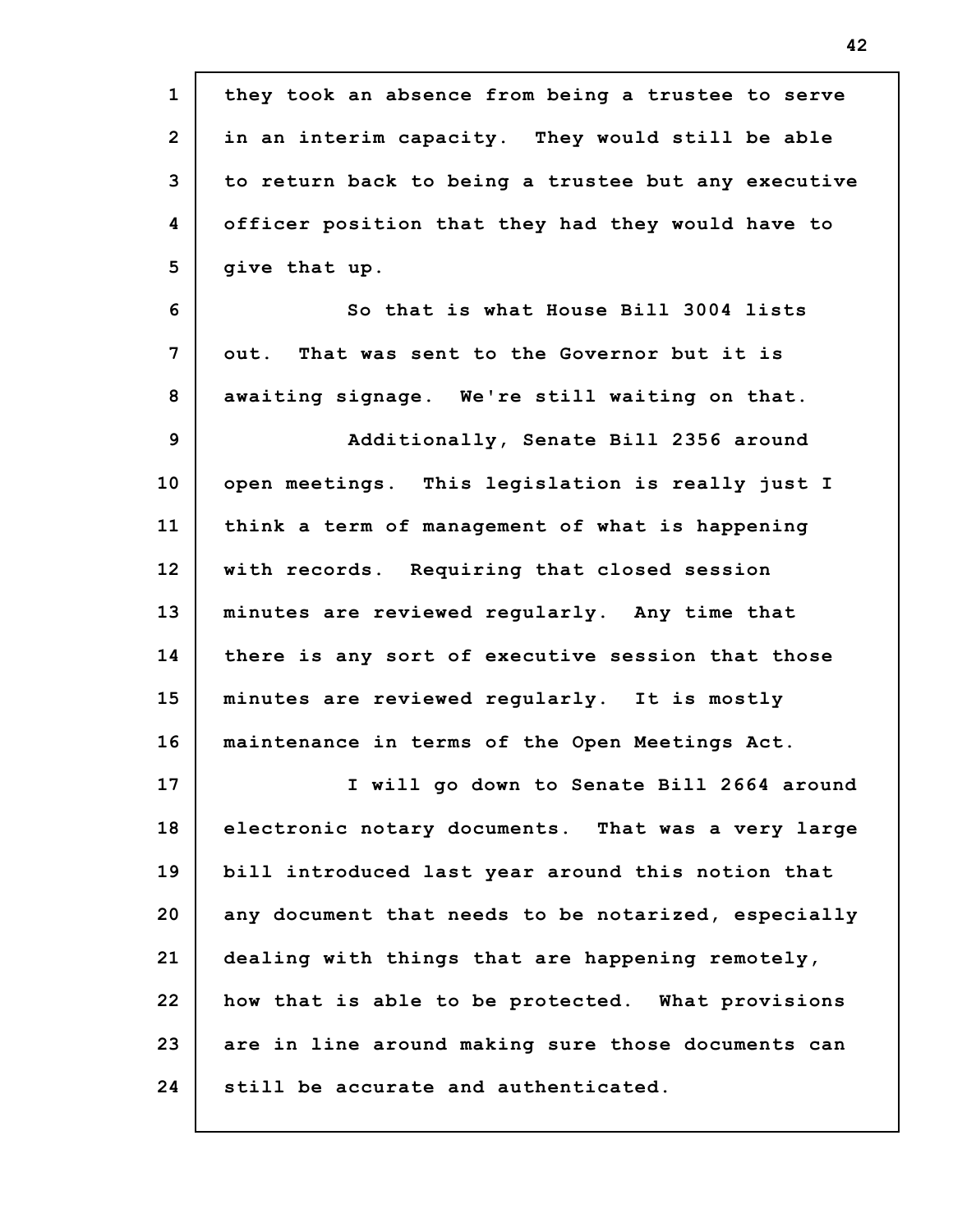| $\mathbf{1}$   | There is also provisions around the                |
|----------------|----------------------------------------------------|
| $\overline{2}$ | Secretary of State and what they are allowing.     |
| 3              | It is a very long piece of legislation             |
| 4              | but for our purposes that notary information is    |
| 5              | particularly important to staff.                   |
| 6              | Lastly, House Bill 2766, which this                |
| 7              | particular body chose to be neutral on, but I had  |
| 8              | great conversations with the Legislative Director  |
| 9              | from AFSCME 31 around what this legislation would  |
| 10             | mean.                                              |
| 11             | Ultimately, it would allow the City to be          |
| 12             | able to coordinate mailings. The information would |
| 13             | be accessible from our Fund. We would provide it,  |
| 14             | if requested. And this was something that was      |
| 15             | wanted by AFSCME Council 31. Specifically, the     |
| 16             | retiree portion of that union. Our Fund saw no     |
| 17             | issues with it and ultimately it passed. It was    |
| 18             | sent to the Governor. It has not been signed but   |
| 19             | this was of interest because this board took a     |
| 20             | neutral position.                                  |
| 21             | Any questions on the additional items of           |
| 22             | legislation?                                       |
| 23             | There doesn't seem<br>PRESIDENT THOMPSON:          |
| 24             | to be. Thank you so much, Bukola.                  |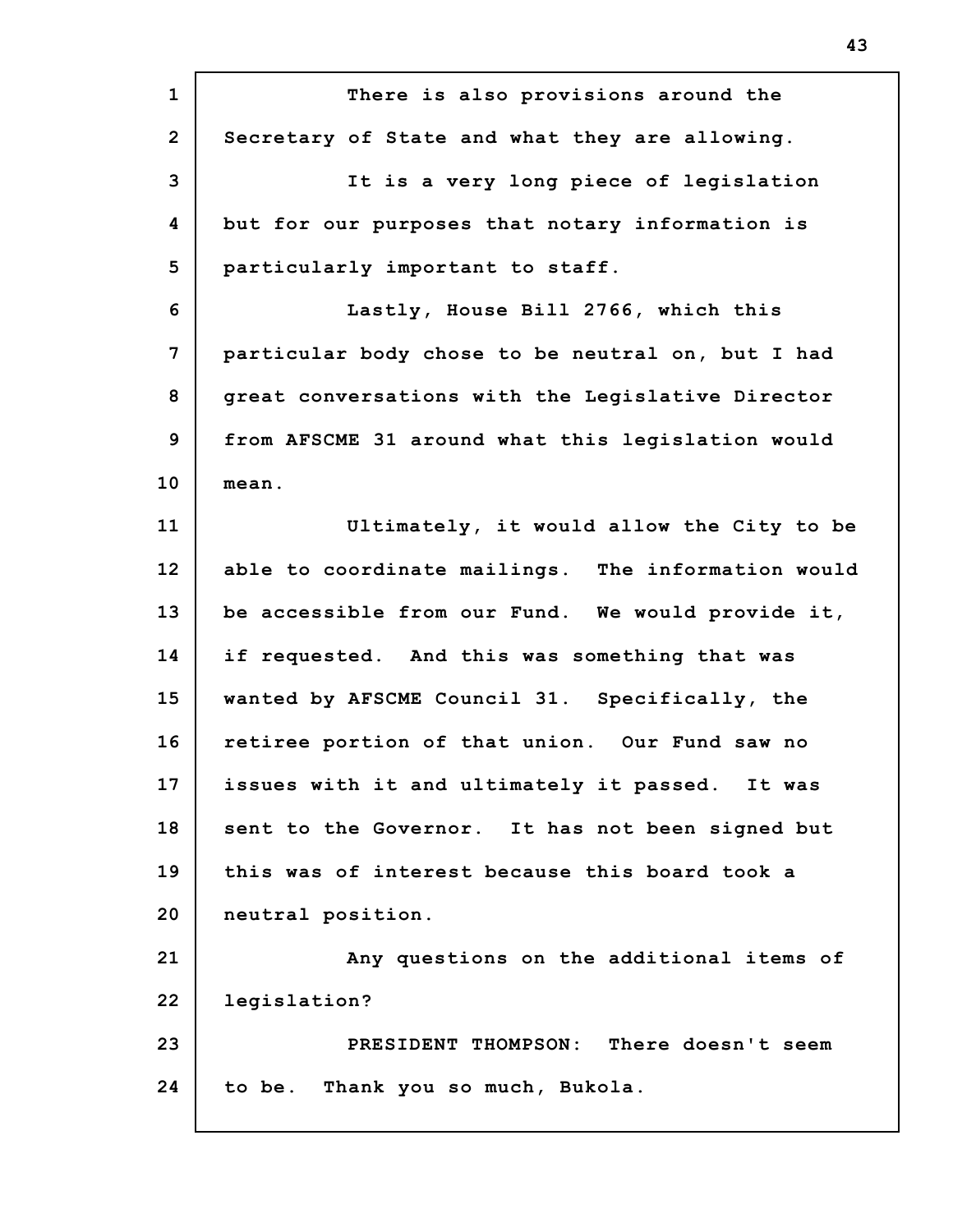**1 2 3 4 5 6 7 8 9 10 11 12 13 14 15 16 17 18 19 20 21 22 23 24 MS. BELLO: Thanks. Have a great day. PRESIDENT THOMPSON: You, too. Investment, Jamie. MR. WESNER: Thank you, Madam President. If you can pull up the Market Tracker, I will quickly walkthrough an update on the market. A quick summary. The market continues to go higher, which makes these conversations much more pleasant. But also we need to continue to look forward to see what risks are on the horizon. We know markets don't go up in a straight line and we know there will be a correction and certainly there are a lot of risks out there given the Covid variance, the situation in Afghanistan. There are all types of things that typically in the past might have been a catalyst for correction in the market and right now the market seems to shake off all of these issues. While that is nice for the portfolio in the current environment, it's just looking forward to say when does it matter and that is what we don't know but we know typically you're going to go get a correction. You're going to get some type of**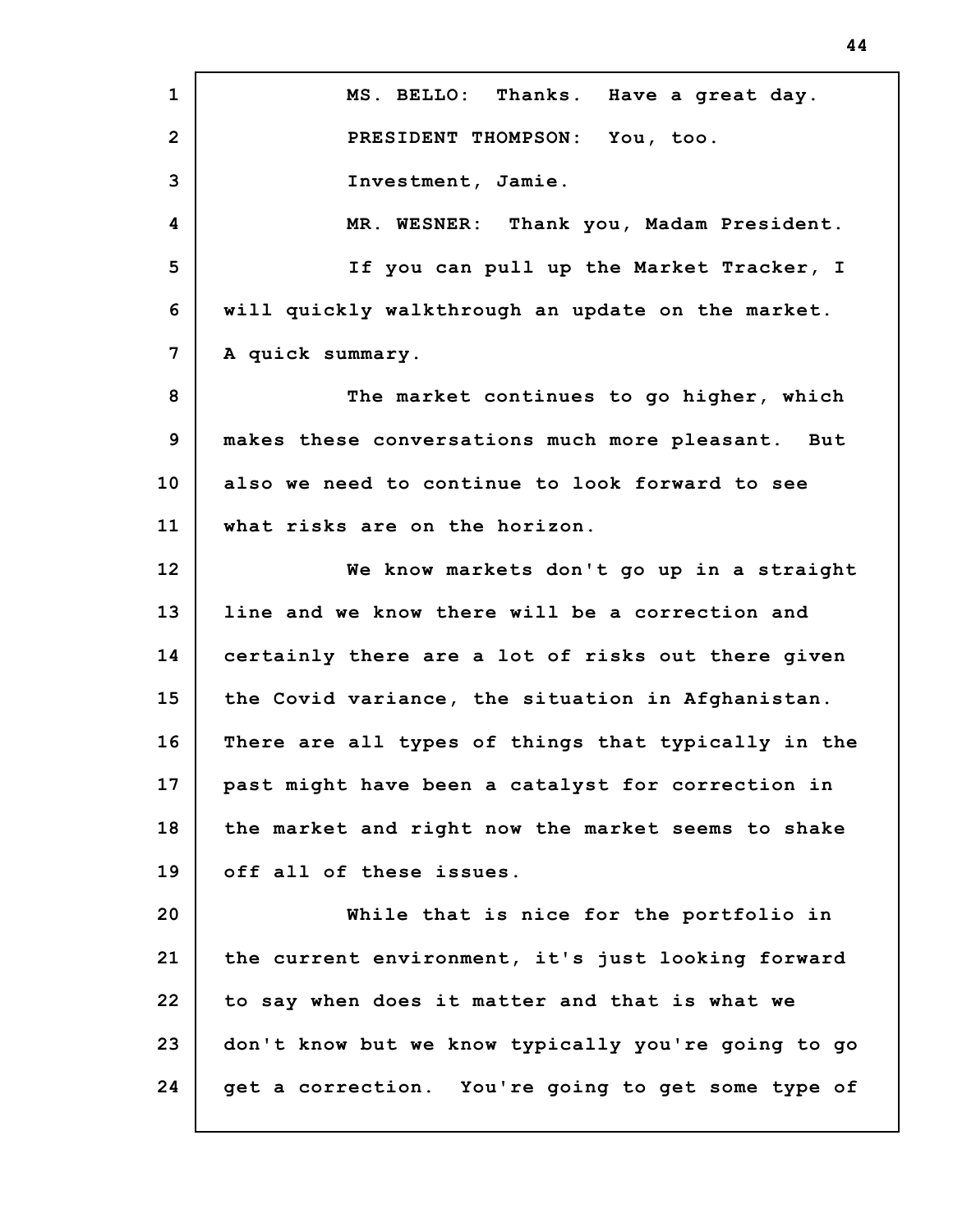**1 volatility in the market.**

| $\overline{2}$ | What is up here on the tracker is again              |
|----------------|------------------------------------------------------|
| 3              | the performance through the end of July. And what    |
| 4              | is really nice is for the one month, really almost   |
| 5              | across the board in the U.S., we saw positive        |
| 6              | markets. Stocks, bonds. It doesn't matter where      |
| 7              | you were we saw the markets going up. And the nice   |
| 8              | thing also we saw interest rates come back down.     |
| $\mathbf{9}$   | If you recall in the first quarter, bonds            |
| 10             | were pretty negative. Bonds were down 3, 4 percent   |
| 11             | in a single quarter. We almost gained all of that    |
| 12             | back since the end of March.                         |
| 13             | So you see in the upper right-hand                   |
| 14             | corner, core bonds were up 1.1 percent for July.     |
| 15             | That is a big move for a single month for bonds,     |
| 16             | that certainly is a positive. You see that           |
| 17             | year-to-date fiqure almost back to break even down   |
| 18             | a half a percent.                                    |
| 19             | If you go about two-thirds of the way                |
| 20             | down that table, you will see high yield and bank    |
| 21             | This is the below investment grade part of<br>loans. |
| 22             | your portfolio.                                      |
| 23             | For July, just marginally higher. Bank               |
| 24             | loans were pretty flat. High yield was up            |
|                |                                                      |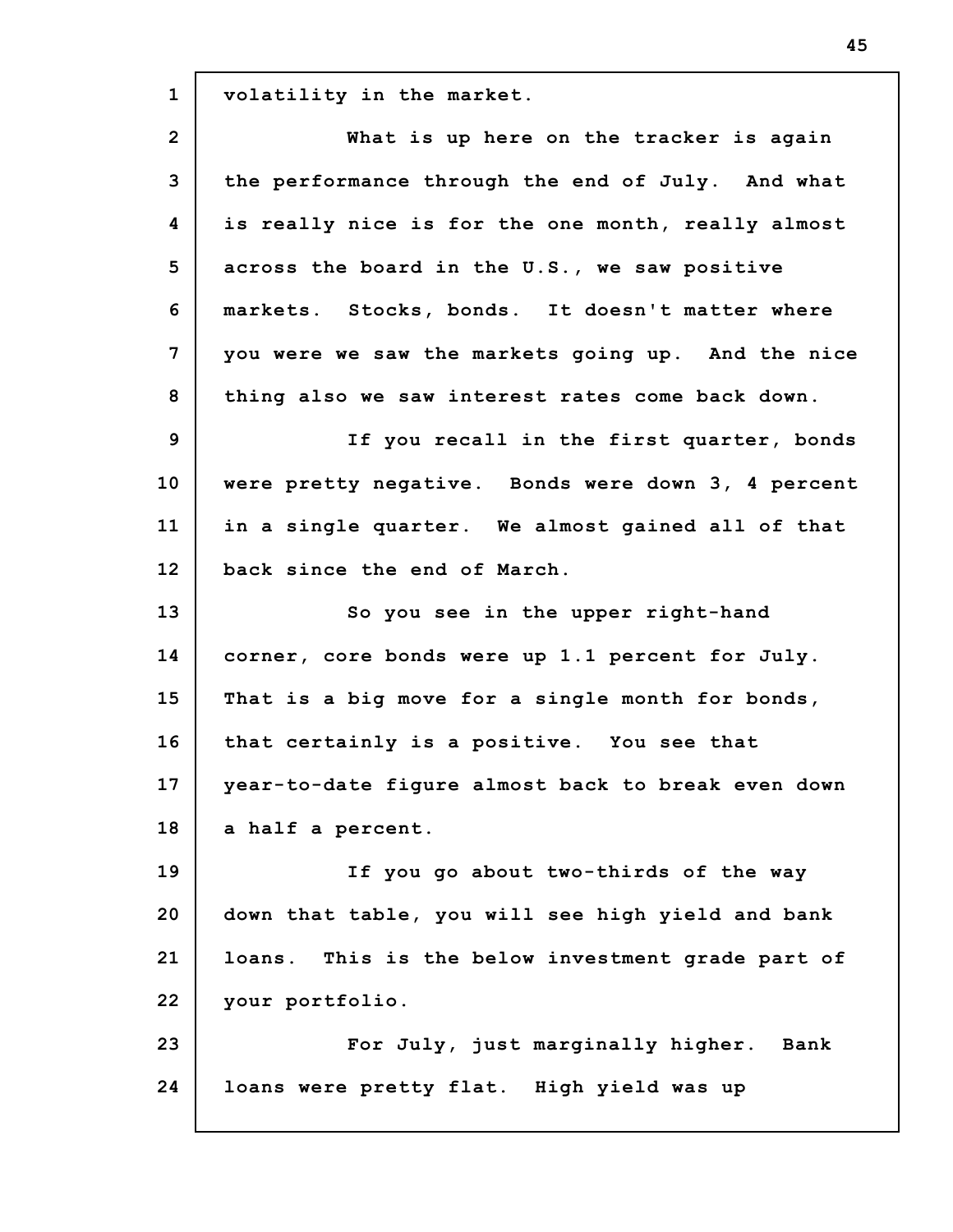| $\mathbf{1}$   | four-tenths of a percent. Year-to-date you see up  |
|----------------|----------------------------------------------------|
| $\overline{2}$ | 3 and a half to 4 percent respectfully.            |
| 3              | That exposure year-to-date has really              |
| 4              | helped your bond portfolio actually be slightly    |
| 5              | positive versus the core bond position which is    |
| 6              | still a half a percent negative for the year.      |
| 7              | If we switch to left-hand column, in the           |
| 8              | top left-hand table, U.S. equities. Strong month   |
| 9              | again for July. So S&P was up 2.4 percent.         |
| 10             | Year-to-date we are up 18 percent in just seven    |
| 11             | months. Obviously, great performance from the      |
| 12             | broad U.S. stockmarket.                            |
| 13             | If you go to the green and blue squares            |
| 14             | right in the center of the page, the green squares |
| 15             | are just the month of July. The blue squares are   |
| 16             | year-to-date.                                      |
| 17             | This is showing you the different parts            |
| 18             | of the U.S. market. So, for the month of July, you |
| 19             | really wanted to be large cap and growth. In the   |
| 20             | upper right-hand box, positive 3.3. Small cap      |
| 21             | value and basically small cap across the board was |
| 22             | all down about 3 and a half percent. So those      |
| 23             | large tech names really rallied back for the month |
| 24             | of July.                                           |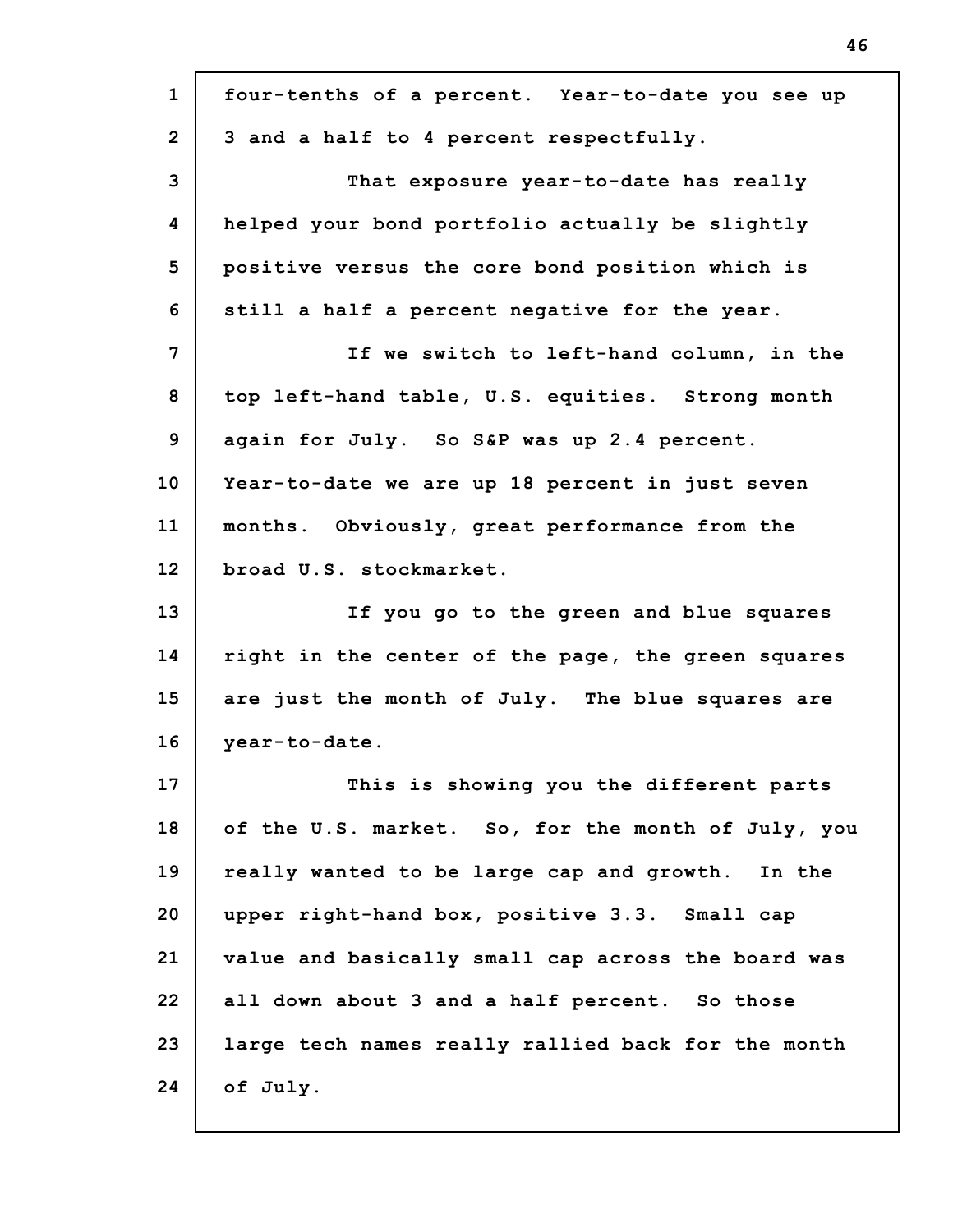**1 2 3 4 5 6 7 8 9 10 11 12 13 14 15 16 17 18 19 20 21 22 23 24 Year to-date in the blue squares, everything is very strongly positive. But small cap value is still the best performer up 22 percent. When you look at things about your portfolio, you look at your managers, you have several managers that operate in that space and so that will be a nice positive performance. If we go back to the left-hand column in the second table down there, the international markets. International is one of the few kind of negative areas for the month of July. The second row in that table, which is the gray line, that ACWI ex.US, that is the international benchmark, down 1.6 percent for July. 4 percent below the U.S. market. Year-to-date that is only up 7 and a half percent. 7 and a half percent for seven months in and of itself we are quite pleased with that. Relative to the U.S. market, that has certainly kept up with the U.S. That is the trend that has been in place for ten years. Valuations are much cheaper abroad. Certainly a lot of other countries have not been as effective in their vaccine rollouts. They have**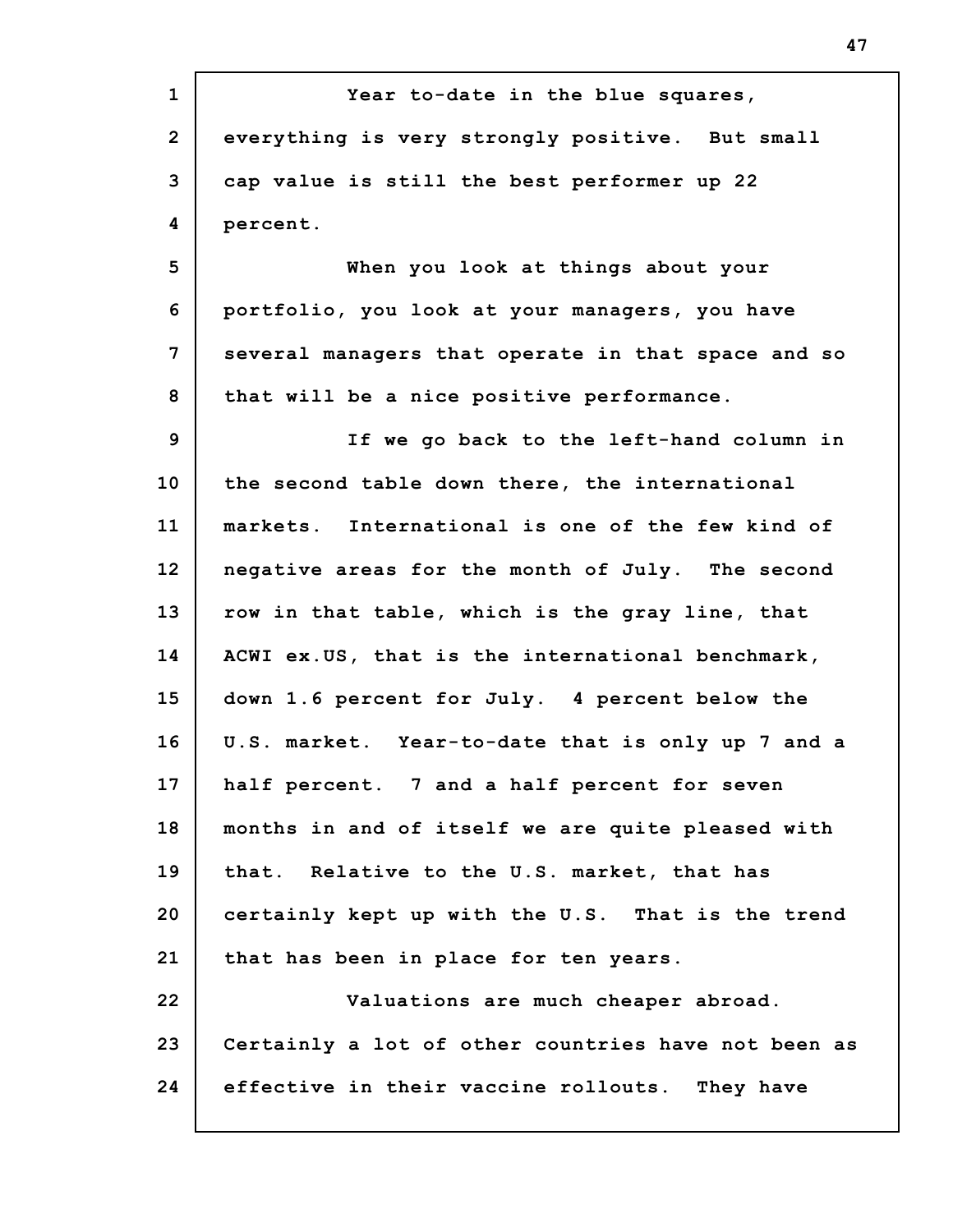| $\mathbf{1}$   | other issues they are facing. So we saw a lot of    |
|----------------|-----------------------------------------------------|
| $\overline{2}$ | volatility.                                         |
| 3              | The most volatility for the month of July           |
| 4              | was in China. China was down almost 14 percent for  |
| 5              | the single month. That caused emerging markets --   |
| 6              | which China makes up a huge chunk of the emerging   |
| 7              | market benchmark. Emerging markets were down 6.7    |
| 8              | percent for that single month. That was a big       |
| 9              | contributing factor for international markets being |
| 10             | negative.                                           |
| 11             | Again, they bounced back somewhat in                |
| 12             | August thus far but certainly you haven't been      |
| 13             | compensated for taking on that extra risk in some   |
| 14             | of those emerging markets.                          |
| 15             | Going back to the right-hand column, a              |
| 16             | couple of alternatives. We will talk about this     |
| 17             | when we look at the individual performance.         |
| 18             | Hedge funds has been a little more muted            |
| 19             | this year in terms of performance. Your defensive   |
| 20             | equity strategies have been the best performers,    |
| 21             | that is the bottom row in the hedge fund table.     |
| 22             | CBOE PutWrite Index. You can see that is            |
| 23             | substantially higher than all the traditional hedge |
| 24             | fund benchmarks. I always like to comment on that.  |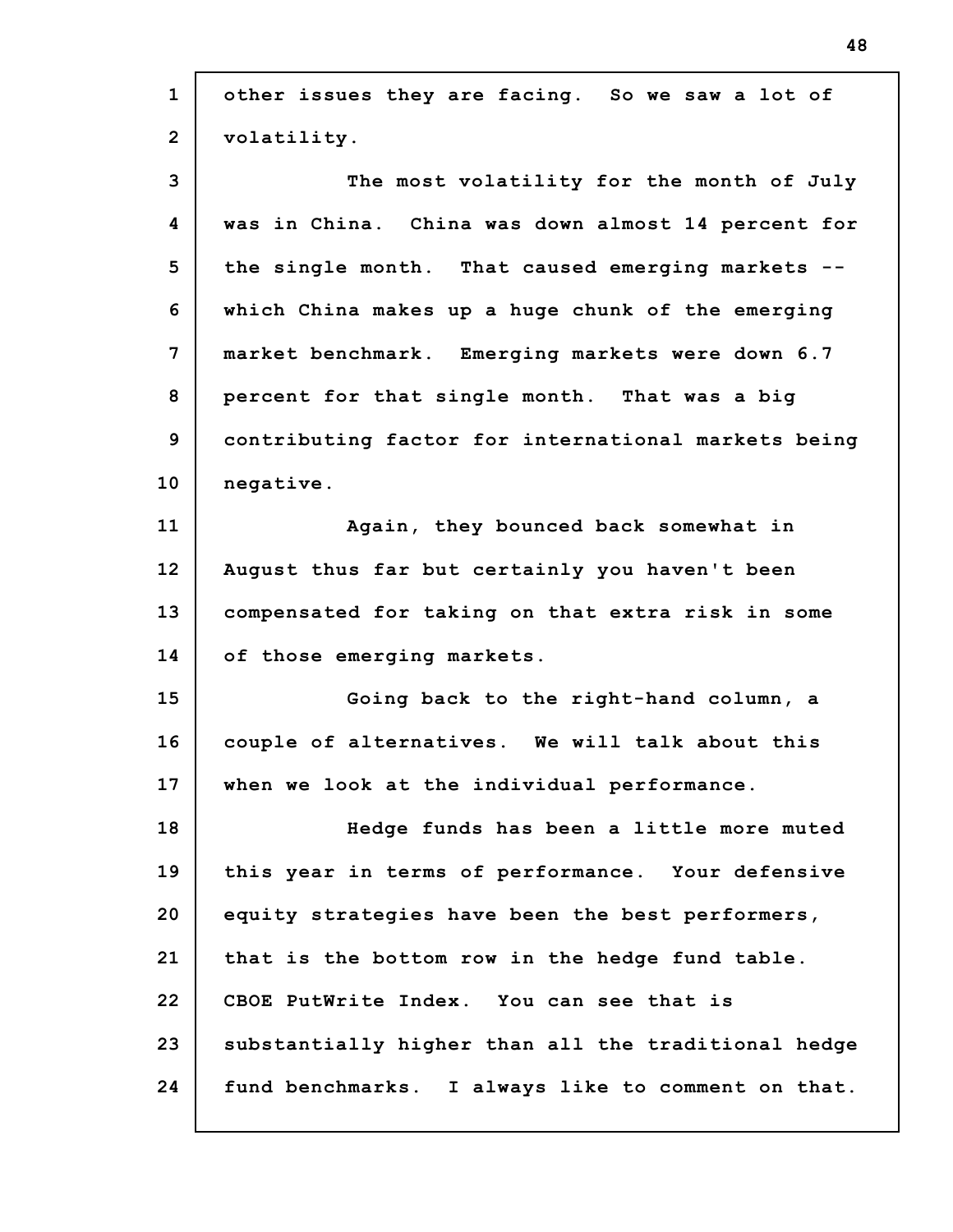| $\mathbf{1}$   | Way cheaper.                                        |
|----------------|-----------------------------------------------------|
| $\overline{2}$ | It is nice to have a strategy that is               |
| 3              | probably about a quarter of the cost and performing |
| 4              | much better.                                        |
| 5              | We have a balance in your portfolio but             |
| 6              | the lower strategies perform much better.           |
| 7              | Inflation. We have heard a lot of talk              |
| 8              | about inflation. You have seen in terms of wage     |
| 9              | inflation in your respective industry. Inflation    |
| 10             | is finally starting to heat up. We see it in        |
| 11             | commodity prices. We are seeing gas prices be       |
| 12             | higher. Wages we think are going to stay higher     |
| 13             | now. First time in a long time that we see pretty   |
| 14             | strong pressure on raises.                          |
| 15             | At Marquette, we see it across the board.           |
| 16             | If you want to hire quality people, you have to pay |
| 17             | up. That is one of the big contributors for         |
| 18             | inflation. We have seen a few of these factors      |
| 19             | that aren't really long-term. Like used car prices  |
| 20             | and stuff like that have been influenced by the     |
| 21             | shortage of the chip going into all the cars. That  |
| 22             | is the stuff -- the inflation that won't stick      |
| 23             | around for long.                                    |
| 24             | But wage inflation, once wage inflation             |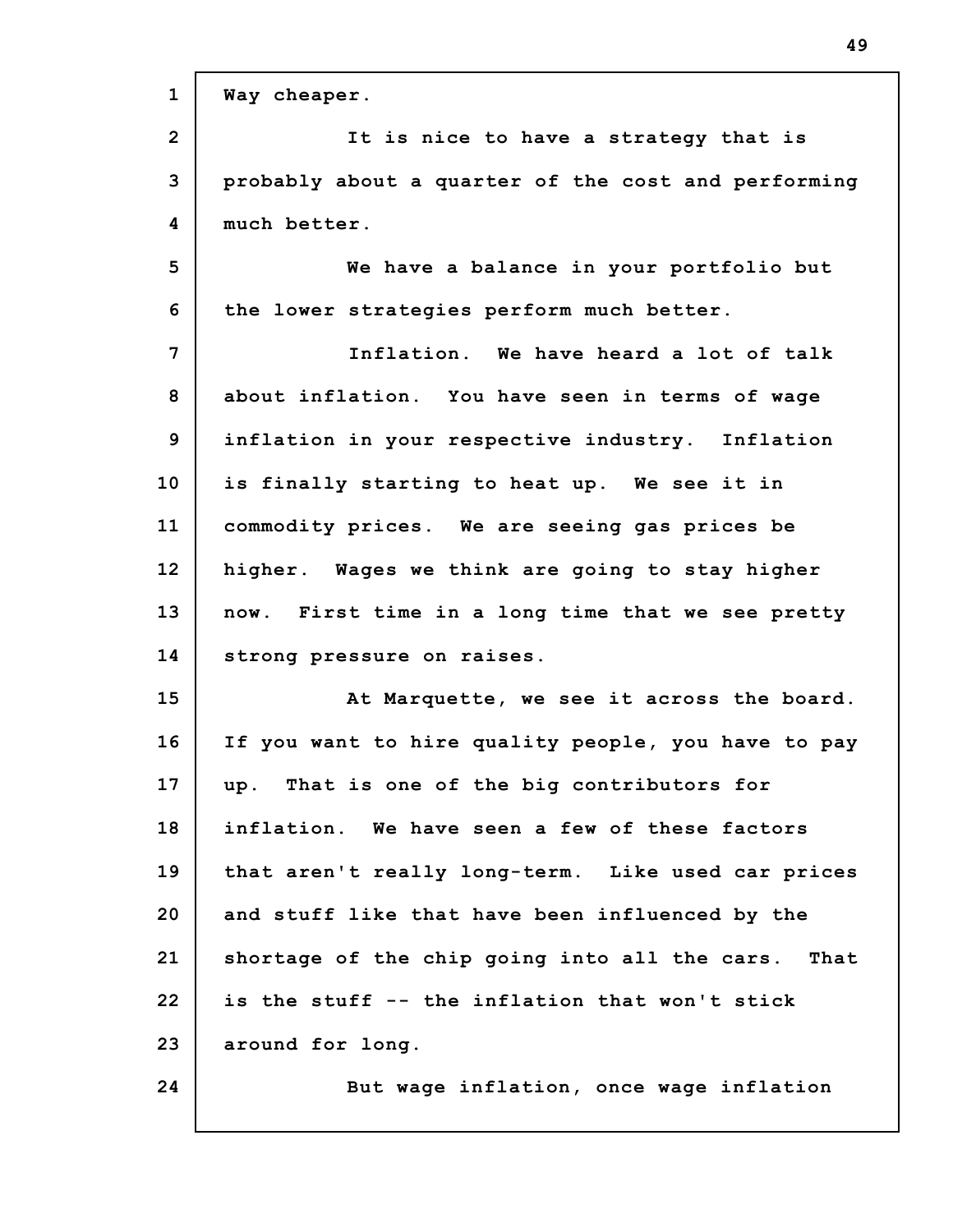| $\mathbf{1}$   | comes, no employee will ever come back and say I    |
|----------------|-----------------------------------------------------|
| $\overline{2}$ | will take a 5 percent pay cut, that doesn't happen. |
| 3              | Once wages go up, they stay higher. That is one of  |
| 4              | the things that is really keeping inflation higher. |
| 5              | Pushing commodity prices higher.                    |
| 6              | Real estate, infrastructure, some of the            |
| $7\phantom{.}$ | other areas of your portfolio, they will protect    |
| 8              | you in times of inflation. But the question right   |
| 9              | now is making sure inflation doesn't get out of     |
| 10             | hand. That is what the Federal Reserve is trying    |
| 11             | to balance right now. Keep the economy stimulated   |
| 12             | without letting it overheat.                        |
| 13             | We have your portfolio well-positioned to           |
| 14             | withstand moderate inflation but nobody is ever     |
| 15             | positioned to withstand the inflation that we saw   |
| 16             | in the late 70s and early 80s. We don't anticipate  |
| 17             | anything like that. It is always important to be    |
| 18             |                                                     |
|                | mindful of what the risks are out there in the      |
| 19             | market.                                             |
| 20             | Any questions on the broad market? I                |
| 21             | like to spend a little time on that because that    |
| 22             | drives the performance of your portfolio.           |
| 23             | If we can go to the monthly Flash Report,           |
| 24             | we can talk through the actual performance of your  |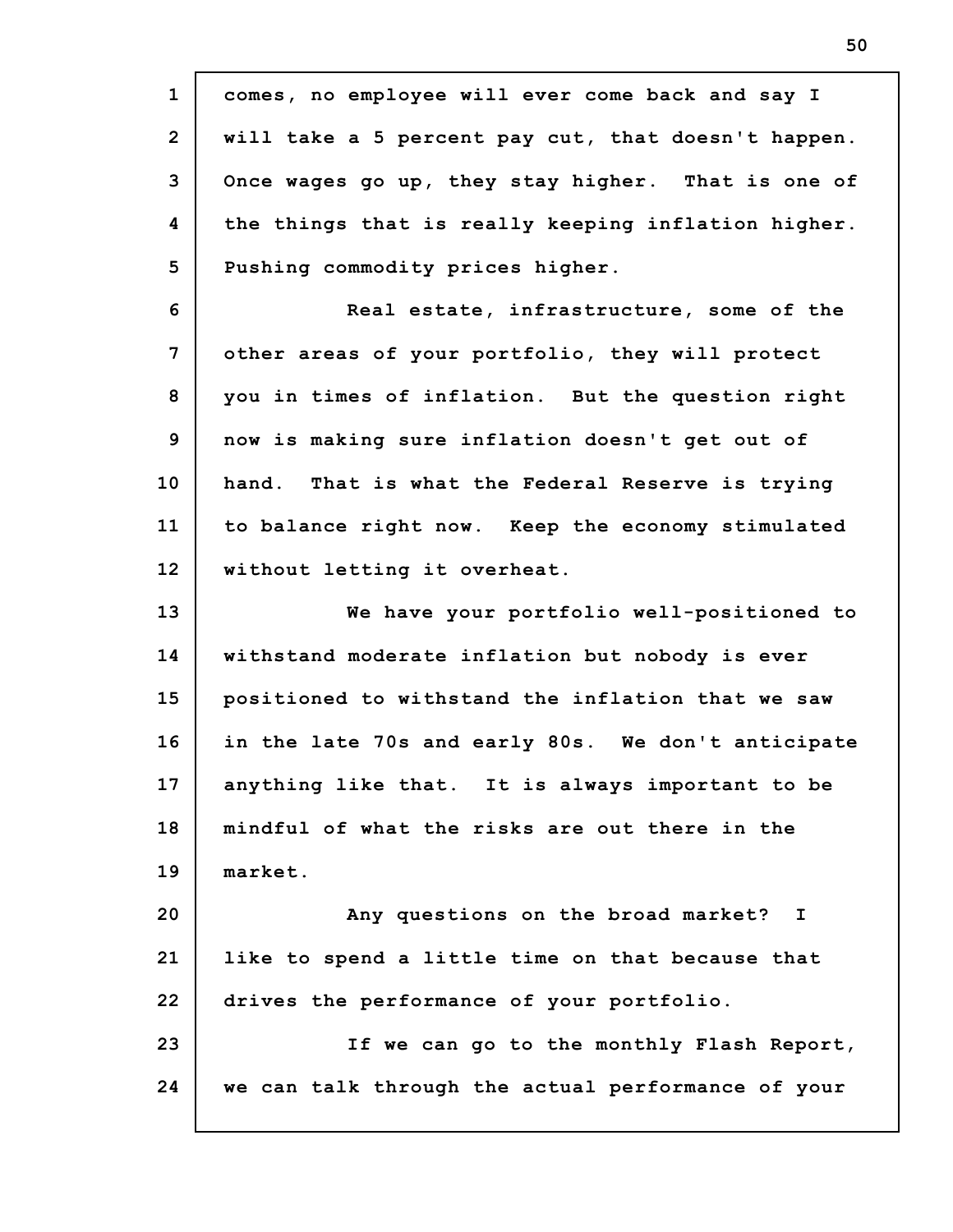| $\mathbf{1}$   | portfolio.                                          |
|----------------|-----------------------------------------------------|
| $\overline{2}$ | The quarterly report is in the materials            |
| 3              | for this meeting as well, that is typically more    |
| 4              | for your reference. We will use that as a guide     |
| 5              | when we talk at the September special meeting.      |
| 6              | Some more education discussion. We will dig into a  |
| 7              | few specialty pages there.                          |
| 8              | As you can see, there is 130 pages and              |
| 9              | Neil and his team put together a lot of             |
| 10             | information. Again, a great resource. But to be     |
| 11             | mindful of time, I want to focus on the July Flash  |
| 12             | Report.                                             |
|                |                                                     |
| 13             | I can talk through a few things as that             |
| 14             | is coming up.                                       |
| 15             | We do have four managers that are on                |
| 16             | alert status. We are recommending taking one of     |
| 17             | those managers off alert status today and that is   |
| 18             | the Nuveen Symphony bank loan product. It was put   |
| 19             | on alert last year for organizational issues when   |
| 20             | Nuveen integrated more of that Symphony team.       |
| 21             | Symphony has been part of Nuveen for 20 plus years. |
| 22             | They are based out in San Francisco. Their credit   |
| 23             | team, their fixed income team, are back here in     |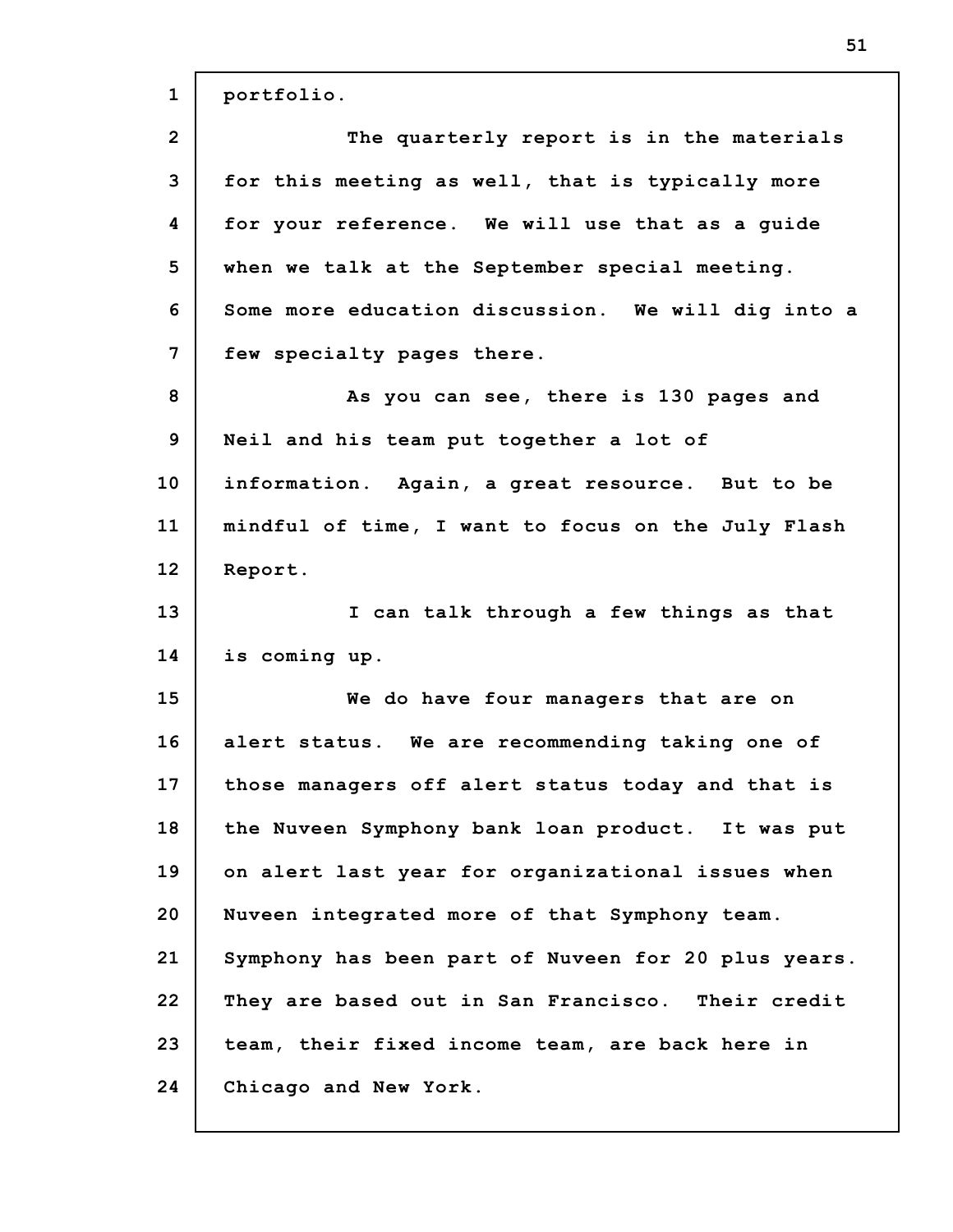**1 2 3 4 5 6 7 8 9 10 11 12 13 14 15 16 17 18 19 20 21 22 23 24 We are comfortable that everything they said was going to happen has happened. When we go to look at performance in a moment, their performance looks like it is below the benchmark. That is more of a Northern Trust issue. Where Northern has been reporting values that are a little stale and not up-to-date and so it shows their performance being negative. If you actually look at their real performance as calculated by the manager and what we verify with them, they are outperforming their benchmark. We're happy with not only the organizational issues being resolved, but performance being up to standards as well. The other three strategies we are recommending to keep them on alert. Segall Bryant will take a little while. They were acquired more recently. Nuveen small cap strategy, it is not organization issues now as it is we are still monitoring performance. BMO. If you recall, we reported at a recent meeting that BMO has sold their asset management strategy and now they are under new**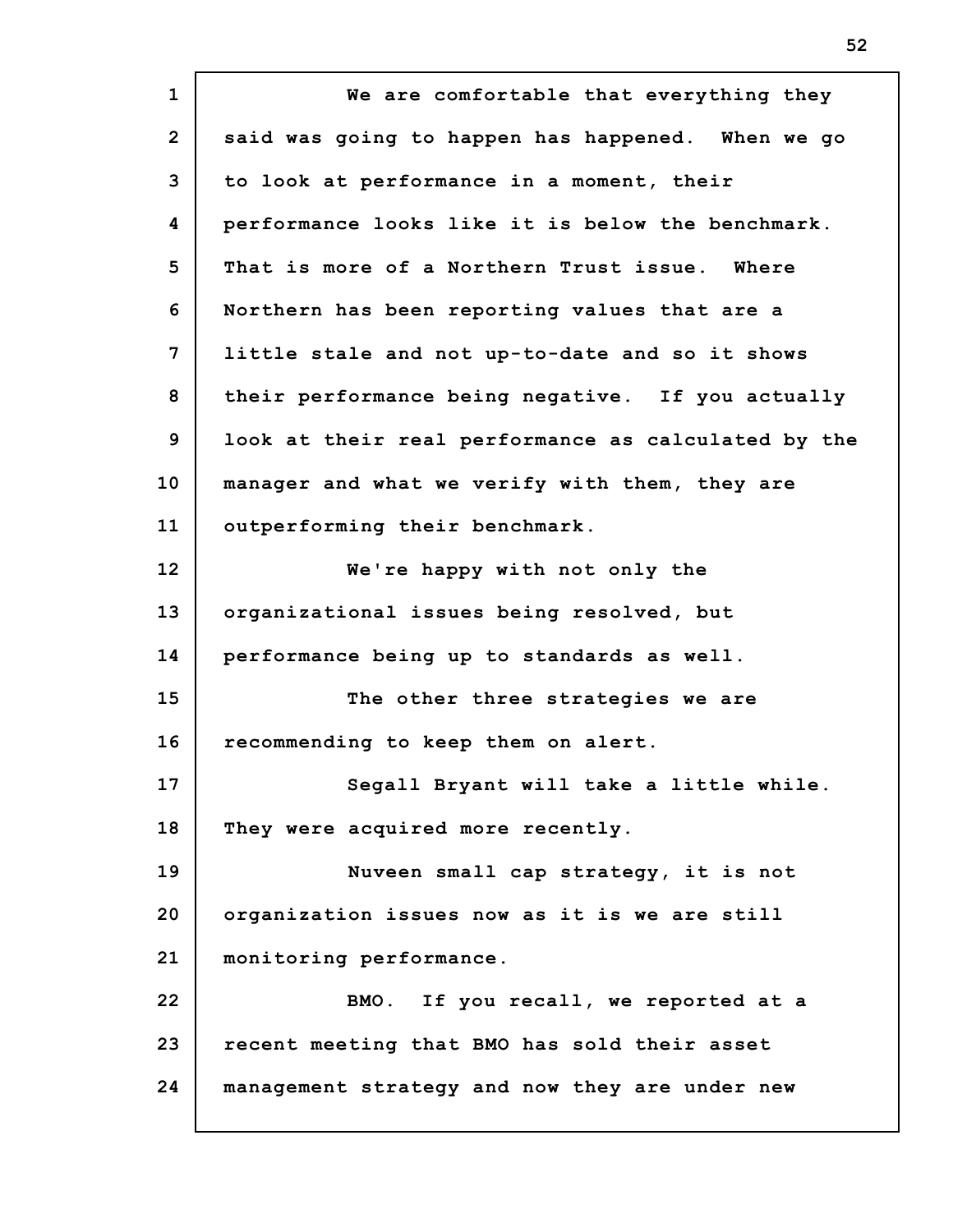**1 2 3 4 5 6 7 8 9 10 11 12 13 14 15 16 17 18 19 20 21 22 23 24 management so we are looking at what to do there. No changes right now with the portfolio management team. Performance was actually good for the month of July but that is one we will bring them up to you at future meetings. If we go to Page 3, overall performance. It's been a good month and it has been a good year. So year-to-date you are outperforming by a full percent net of fees. Positive 8.7 net of fees as of the end of July versus 7.7 for the policy benchmark. Not surprising, the bottom chart here on this page, U.S. equities has been the driver. We are actually not only in U.S. equities been the best performing asset class but your managers have been outperforming as well. It has been a trouble spot for this portfolio. Typically international equities has been a long term leader for this portfolio. It is nice to see U.S. equities year-to-date outperforming as well. International is still outperforming by 2 percent. Hedge Funds has been a little bit of a lager. Nice to see overall outperformance.**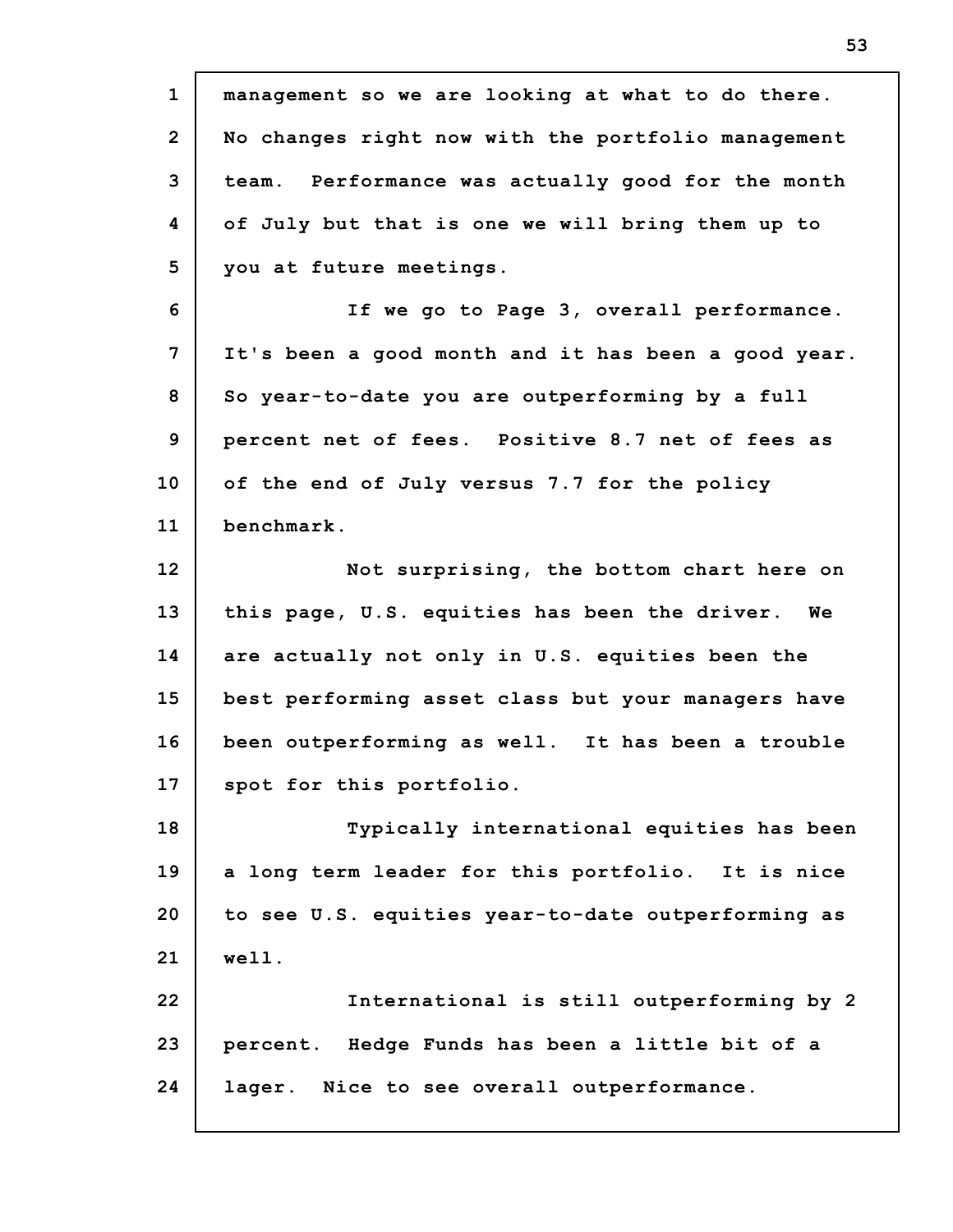| $\mathbf{1}$   | I am going to jump forward now several              |
|----------------|-----------------------------------------------------|
| $\overline{2}$ | pages all the way to the performance page, which is |
| 3              | Page 8.                                             |
| 4              | Looking at Page 8, you see 8.7 at the               |
| 5              | top, which is some of the individual managers.      |
| 6              | Fixed income just slightly below                    |
| 7              | benchmark overall for fixed income.                 |
| 8              | That Symphony number down at the bottom,            |
| 9              | that is what I was referring to as kind of in the   |
| 10             | bottom of the fixed income section. That is what I  |
| 11             | was referring to as some of the valuation           |
| 12             | differences with what Northern Trust posts versus   |
| 13             | what Symphony and the broad market confirms. That   |
| 14             | will normalize over time as some of the securities  |
| 15             | get updated in the Northern Trust system. But       |
| 16             | short-term that looks like underperformance but     |
| 17             | overall they are outperforming.                     |
| 18             | U.S. equities. Again, that nice                     |
| 19             | outperformance year-to-date. Really the driver      |
| 20             | there, on the bottom of the page, has been exposure |
| 21             | to the small cap value managers.                    |
| 22             | Ariel at the very bottom of the page                |
| 23             | outperforming by nearly 8 percent year-to-date.     |
| 24             | One year outperforming by 12 percent. Great         |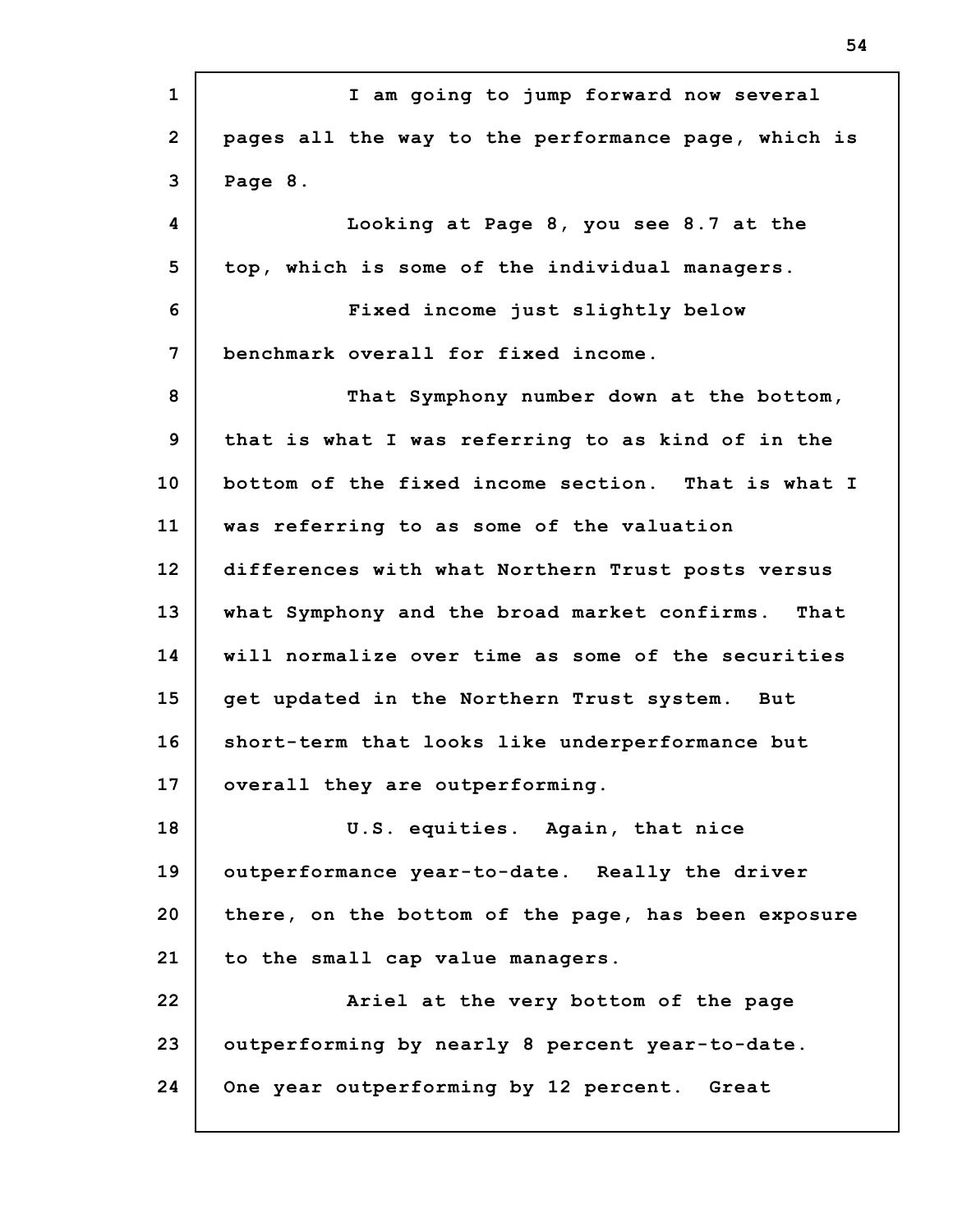| $\mathbf{1}$   | long-term performance. We are very pleased with      |
|----------------|------------------------------------------------------|
| $\overline{2}$ | Ariel's continuing the job that they are doing.      |
| 3              | And then if you go on to the next page,              |
| 4              | we can look at the other two small cap value         |
| 5              | managers: Kayne Anderson and Nuveen. Both had a      |
| 6              | very strong month in July.                           |
| 7              | Kayne Anderson outperforming by almost 3             |
| 8              | percent. Nuveen outperforming by 2 and a half        |
| 9              | percent. We are pleased with that. Nuveen            |
| 10             | outperforming year-to-date. Nuveen has come back     |
| 11             | quite strongly. I want to continue to watch them a   |
| 12             | little bit more and we will talk about them at the   |
| 13             | special investment meeting coming up in September.   |
| 14             | On the international side, I mentioned               |
| 15             | the international was negative for July. Your        |
| 16             | international portfolio was actually positive.<br>So |
| 17             | really across the board, your international          |
| 18             | managers, everyone except for Acadian, who           |
| 19             | underperformed by a tenth of a percent. Everyone     |
| 20             | else outperformed. Outperformed in some cases        |
| 21             | rather robustly by 2, 3 percent.                     |
| 22             | We are very pleased overall with the                 |
| 23             | international equity managers for the month of July  |
| 24             | and longer term performance as well.                 |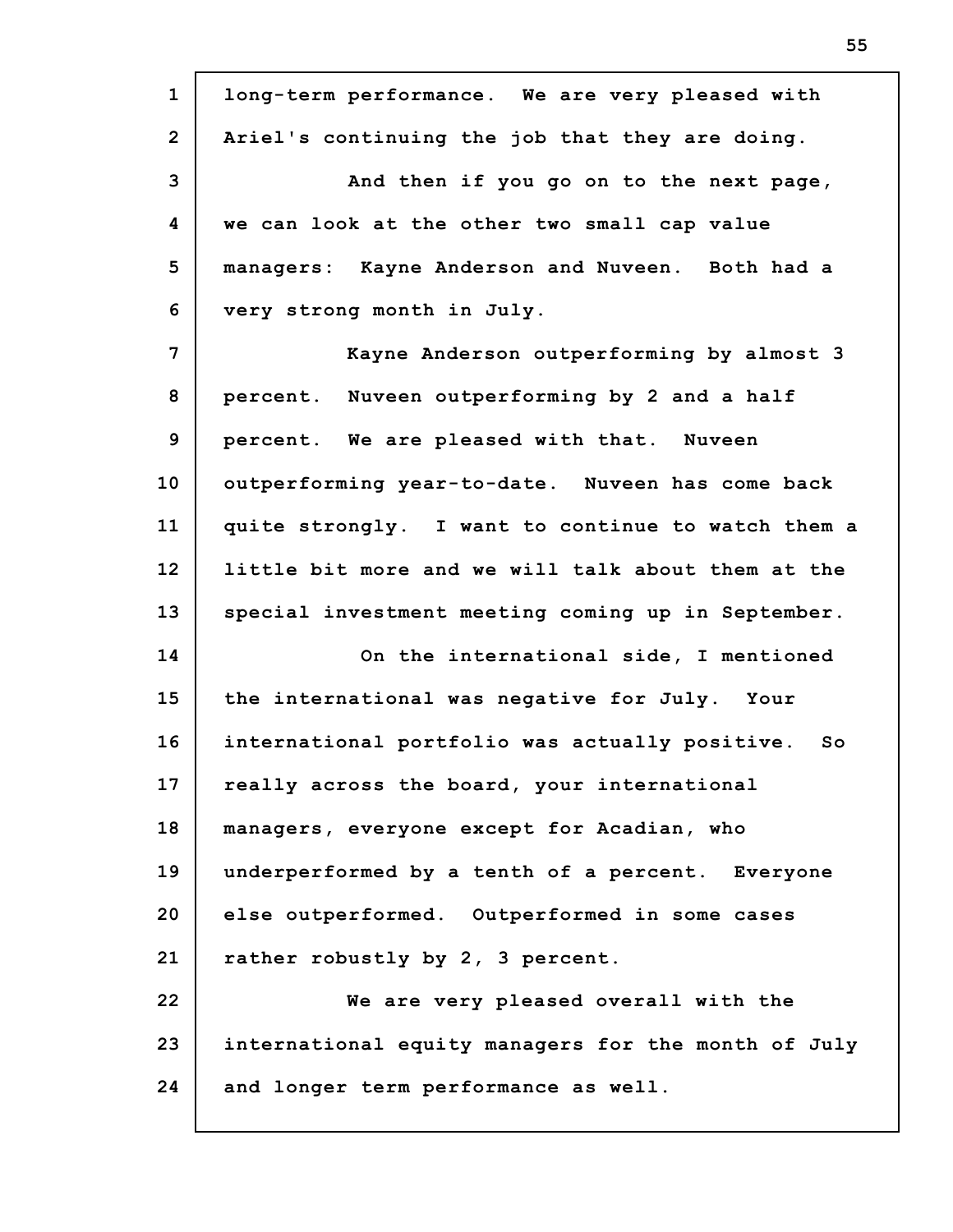**1 2 3 4 5 6 7 8 9 10 11 12 13 14 15 16 17 18 19 20 21 22 23 24 If you go to Page 10, it shows the low volatility strategy. Another area where active managers added strong value in July. We were positive 2 percent overall. Acadian outperformed up 2.3 percent. BMO outperformed being up 1.6 percent. Longer term performance is a bit weaker but nice to see in the short term those managers bouncing back. On the hedge fund side, hedge funds has been a really strong point for this fund over the last three, five, ten years. A little weaker year-to-date primarily from Rock Creek. I did mention earlier a lot of the traditional hedge fund strategies have underperformed. I have asked Rock Creek to come in and speak with you at the September special investment meeting and not because of their short term underperformance but more because they do a lot for you. They have a very diversified hedge fund portfolio. They have a specific MWDBE hedge fund portfolio they manage for you and they are doing some private credit. They do a lot on your behalf. I asked them to come in and talk about**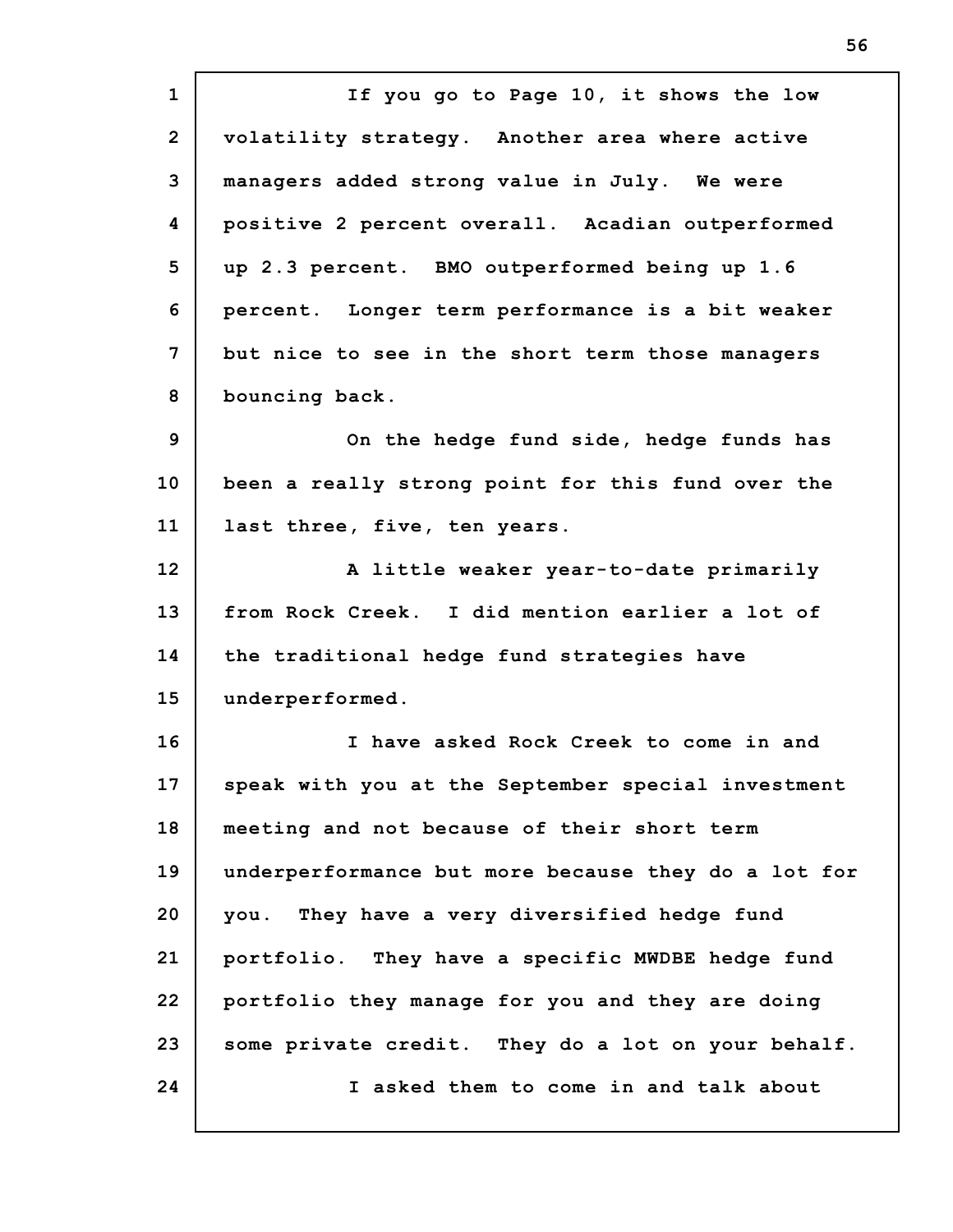| $\mathbf{1}$   | what they have been doing for you. What they have   |
|----------------|-----------------------------------------------------|
| $\overline{2}$ | done in the last ten years. Some of their newer     |
| 3              | responsibilities over the last year or so to make   |
| 4              | sure everyone is comfortable with what you are      |
| 5              | engaging them in doing. They are probably the most  |
| 6              | -- of all your active managers, they are the most   |
| 7              | active. They are doing the most for you.            |
| 8              | And then Parametric and Neuberger, those            |
| 9              | low cost defensive equity strategies, doing a great |
| 10             | job. You can see in absolute terms they are         |
| 11             | strongly outperforming traditional hedge funds.     |
| 12             | Finally, wrapping up with the real                  |
| 13             | assets; real estate and infrastructure. This is a   |
| 14             | reminder we only get -- for most real estate and    |
| 15             | infrastructure strategy, they only report on a      |
| 16             | quarterly basis, that is why most everyone has a    |
| 17             | zero for one month.                                 |
| 18             | JP Morgan is the only strategy that                 |
| 19             | reports on a monthly basis for real estate. You     |
| 20             | can see they had a very strong month in July.<br>Up |
| 21             | 1.6 percent. So year-to-date they are up 6.         |
| 22             | Overall very strong performance there from JP       |
| 23             | Morgan.                                             |
| 24             | You can see there on the three month                |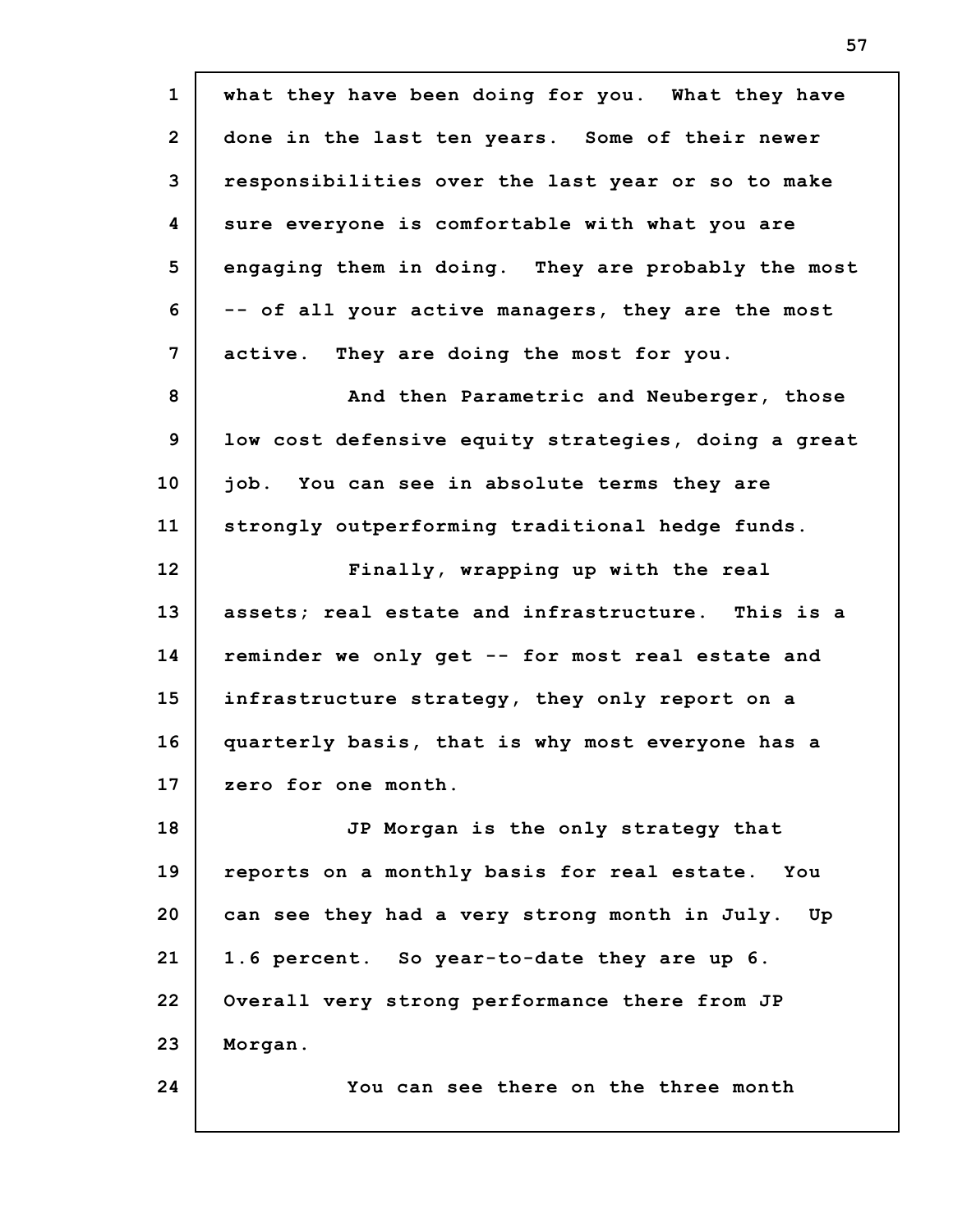| $\mathbf{1}$   | side, we don't yet have the Ullico updated          |
|----------------|-----------------------------------------------------|
| $\overline{2}$ | performance. We are expecting a nice write-up for   |
| 3              | Ullico for the second quarter. That is the          |
| 4              | infrastructure side of the portfolio. Again, a      |
| 5              | newer strategy that you have only had about two     |
| 6              | years now.                                          |
| 7              | A lot of moving pieces. Any questions on            |
| 8              | the portfolio before we move on to some of the cash |
| $\mathbf{9}$   | flow needs?                                         |
| 10             | I am going to skip the quarterly report             |
| 11             | today. Please read the 130 pages. It has more       |
| 12             | details on fees and all that good stuff that we are |
| 13             | always monitoring on your behalf. Again, we will    |
| 14             | talk about that a little more at the September      |
| 15             | special investment meeting.                         |
| 16             | This will be a perfect transition just              |
| 17             | into the idea what we are doing for raising funds   |
| 18             | for benefits payments for September 1st.            |
| 19             | So we are now seeing where we don't have            |
| 20             | enough surplus cash. We burned through the surplus  |
| 21             | cash from the City contributions from earlier in    |
| 22             | the spring. We will need to redeem \$60 million     |
| 23             | from investments to meet benefit payments.          |
| 24             | This will be on a page that we will                 |
|                |                                                     |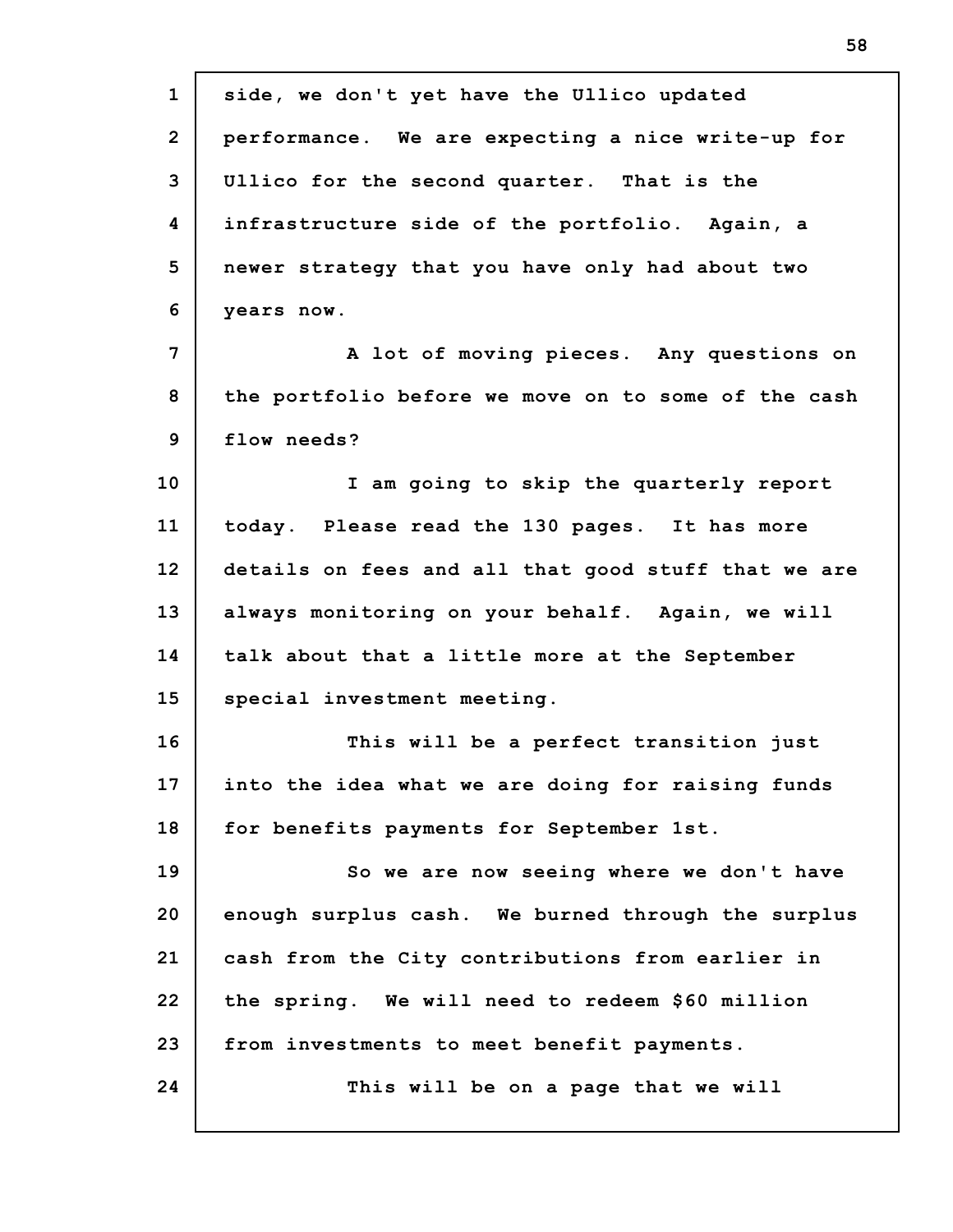| $\mathbf{1}$            | highlight a little bit further that we have on a    |
|-------------------------|-----------------------------------------------------|
| $\overline{2}$          | page that we have in the staff report.              |
| 3                       | This gives you a feel going forward, for            |
| $\overline{\mathbf{4}}$ | the next several months until we get to the spring, |
| 5                       | large contributions from the City again, that we're |
| 6                       | going to be redeeming assets. So September we will  |
| 7                       | get a little bit of reprieve when the property      |
| 8                       | taxes coming in. That will cover most of the cash   |
| 9                       | flow for the month of September that we will need   |
| 10                      | to meet October 1st benefit payments.               |
| 11                      | You can see there on the second row from            |
| 12                      | the bottom the cash from investments for October    |
| 13                      | through January, we are going to need about 75 to   |
| 14                      | 80 million each month going forward. We will look   |
| 15                      | at the portfolio each month and give you a          |
| 16                      | recommendation based on where we are overweight and |
| 17                      | then redeem from the asset classes where we are     |
| 18                      | overweight.                                         |
| 19                      | I would anticipate, unless we see a big             |
| 20                      | correction in the equity markets, that we are going |
| 21                      | to be redeeming from equities for most all of       |
| 22                      | those. We're very liquid in that part of the        |
| 23                      | market. We will be watching that closely to make    |
| 24                      | sure we meet our primary objective, which is having |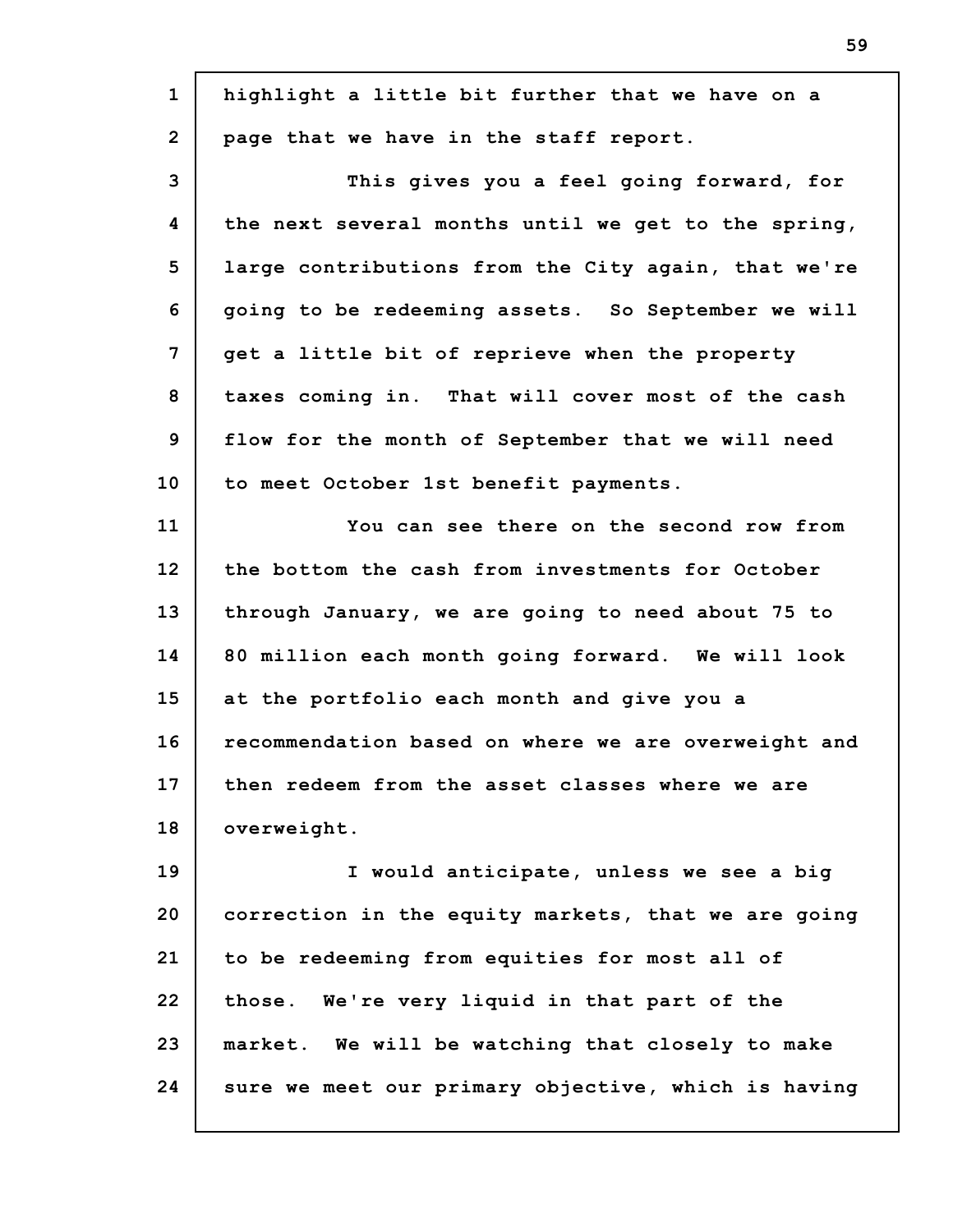| $\mathbf{1}$   | the cash to meet benefit payments.                 |
|----------------|----------------------------------------------------|
| $\overline{2}$ | With that, I will transition into the              |
| 3              | staff report.                                      |
| 4              | MR. WHITE: As the Board knows our                  |
| 5              | Investment Officer Steve Yoon left effective this  |
| 6              | past Friday, the 13th. He gave his notice.         |
| 7              | We have been working well with Marquette           |
| 8              | and having some fun going back and forth trying to |
| 9              | get up to speed on some things.                    |
| 10             | Steve was a rock star here so we enjoyed           |
| 11             | having him. We are working to fill that void. I    |
| 12             | will talk more about that in the Executive         |
| 13             | Director's Report.                                 |
| 14             | Just moving on briefly, I think Jamie              |
| 15             | touched on earlier that our fund is doing well so  |
| 16             | from a performance perspective we had just a 0.8   |
| 17             | percent increase in our investment return for the  |
| 18             | year. Our ending balance as of July 31st is right  |
| 19             | at 3.876.                                          |
| 20             | If we move to the next page in terms of            |
| 21             | asset allocation, I think Jamie mentioned we are   |
| 22             | going to be requesting liquidation from various    |
| 23             | assets and this really highlights what he also     |
| 24             | mentioned in terms of where we will be looking.    |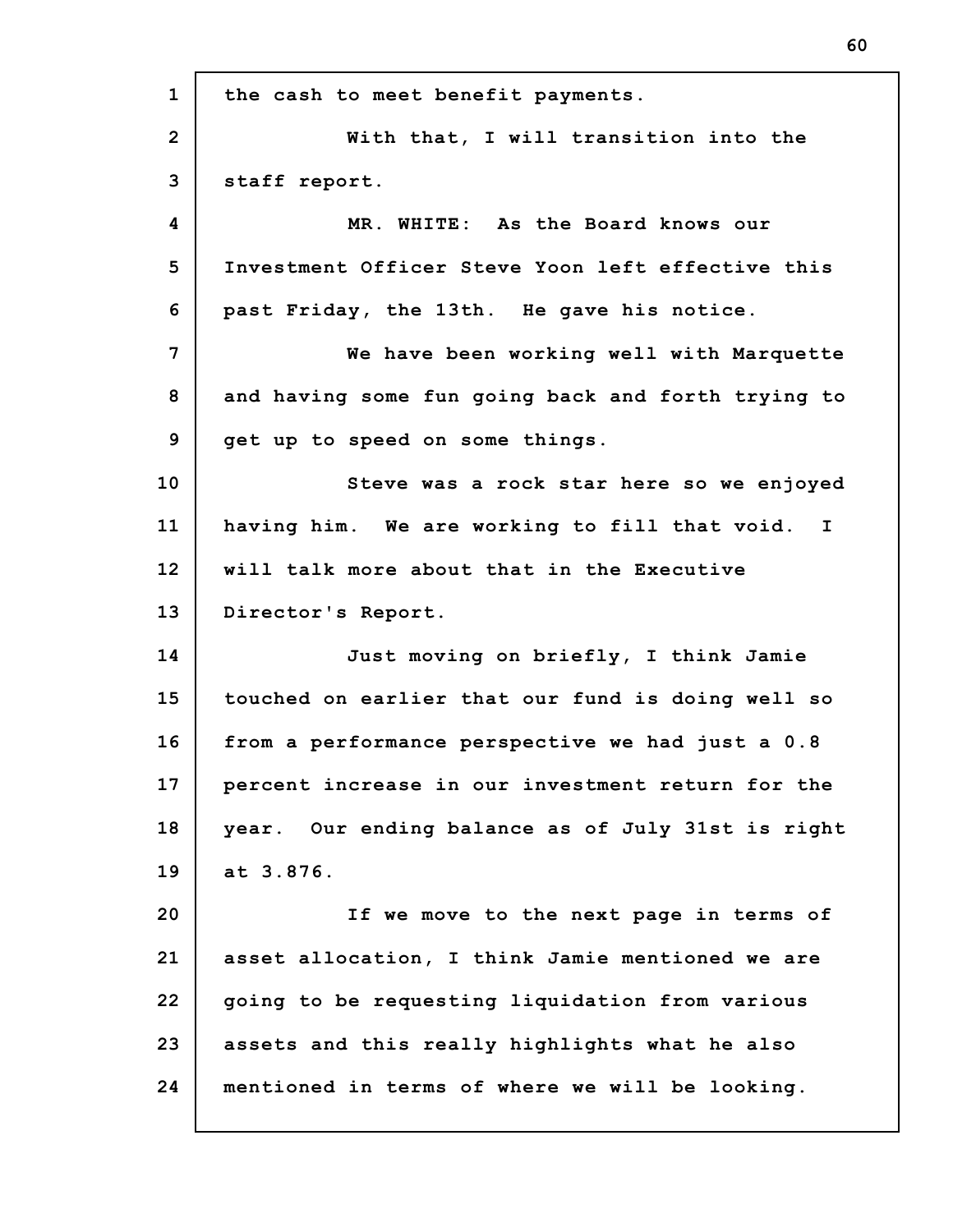**1 2 3 4 5 6 7 8 9 10 11 12 13 14 15 16 17 18 19 20 21 22 23 24 As you can see the actual versus target for those first two columns for domestic and international equities we're slightly above the target so that is where we will be looking at to take some funds. On the next slide, just really a little capital activity report. As you know, we really haven't had any recent new investments in private equity or real estate so no capital calls but we did have some distributions. It looks like we received about 12.1. I think Jamie also previously highlighted that we will be looking to liquidate about \$60 million. This is sort of operating cash flow to get to that 60 number. This is where really I think Jamie and Sandy, our comptroller, has had the most fun in terms of going through and making sure we were all comfortable and on the same page with the numbers. I think the last one is just sort of an up-to-date where we are year-to-date in terms of liquidation. MR. WESNER: That might be a good spot just to talk about where we will raise the money**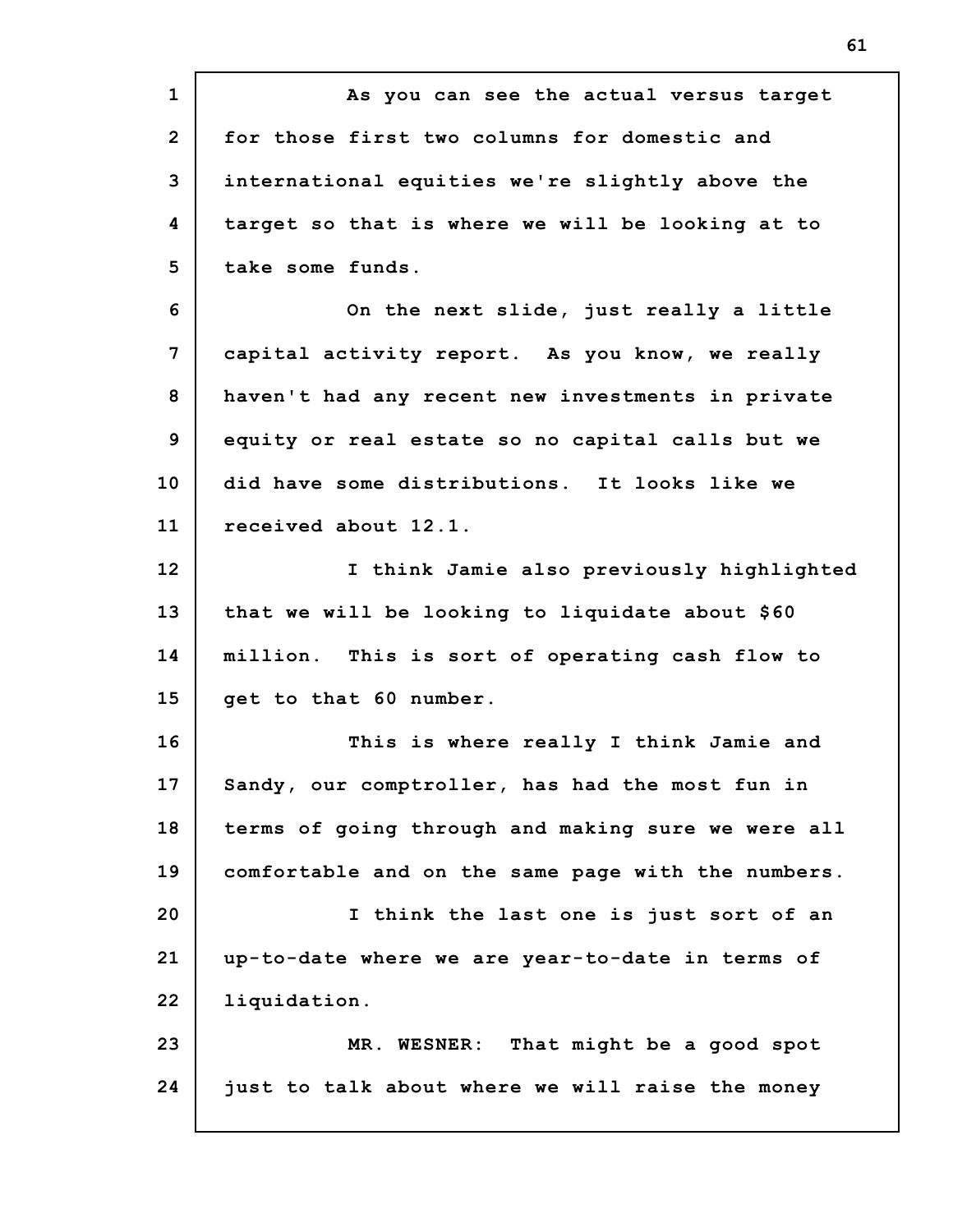**1 2 3 4 5 6 7 8 9 10 11 12 13 14 15 16 17 18 19 20 21 22 23 24 from for this month. So for this month, again, this slide highlights that we haven't had to redeem much this year, which is great, because of the large contributions that were received back in the spring but now we are having to liquidate. Which is fine, we're now able to trim from equities that have continued to rally this year. We would recommend that we get approval from the Board to raise up to \$60 million from three of your equity managers. So on the international side, it would be MacKay Shields and Walter Scott, which would bring them back kind of in line with your other international equity manager LSV. And then raise the additional \$20 million from the Rhumbline S&P 500 Index Fund. So that will give you the \$60 million that was highlighted on the previous page, that would get us to meet benefit payments. You will also have a little bit of excess operating cash. We are going to sweep the investment cash over into your operating portfolio. As Dennis just highlighted, that \$12 million came from mostly the real estate managers**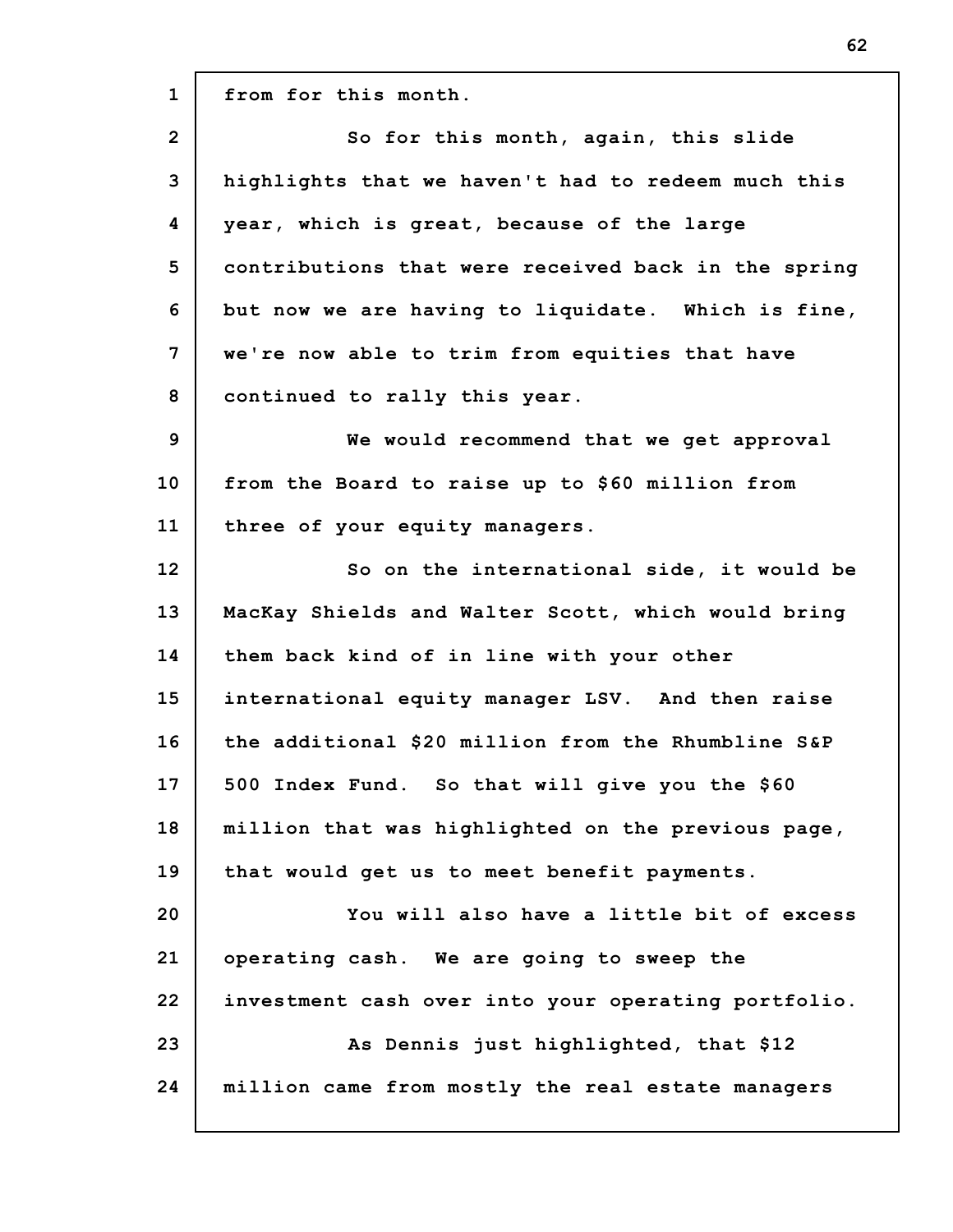| $\mathbf{1}$   | in July. When that cash comes in, it sits in your    |
|----------------|------------------------------------------------------|
| $\overline{2}$ | investment cash account and now we re going to       |
| 3              | sweep that over to operating so we can use that for  |
| 4              | benefit payments.                                    |
| 5              | One final thing before I ask for your                |
| 6              | motion, some of the hedge strategies only have       |
| 7              | monthly or quarterly liquidity so we have to plan a  |
| 8              | little in advance.                                   |
| 9              | So I am going to ask the Board to approve            |
| 10             | \$15 million approval of redemption from Parametric. |
| 11             | We won't get that money until the first day of       |
| 12             | September. We can't use that for September 1st       |
| 13             | benefit payments but it will be there as our cash    |
| 14             | cushion and it will be part of what we use for       |
| 15             | October 1st. We have to be mindful how we raise      |
| 16             | the liquidity there.                                 |
| 17             | MR. WHITE: Do you want to reiterate the              |
| 18             | motion?                                              |
| 19             | MR. WESNER: The motion would be for                  |
| 20             | approving a \$20 million redemption from the S&P 500 |
| 21             | Index Fund. \$20 million additional each from        |
| 22             | Walter Scott and MacKay Shields on the               |
| 23             | international equity and \$15 million redemption     |
| 24             | request for Parametric.                              |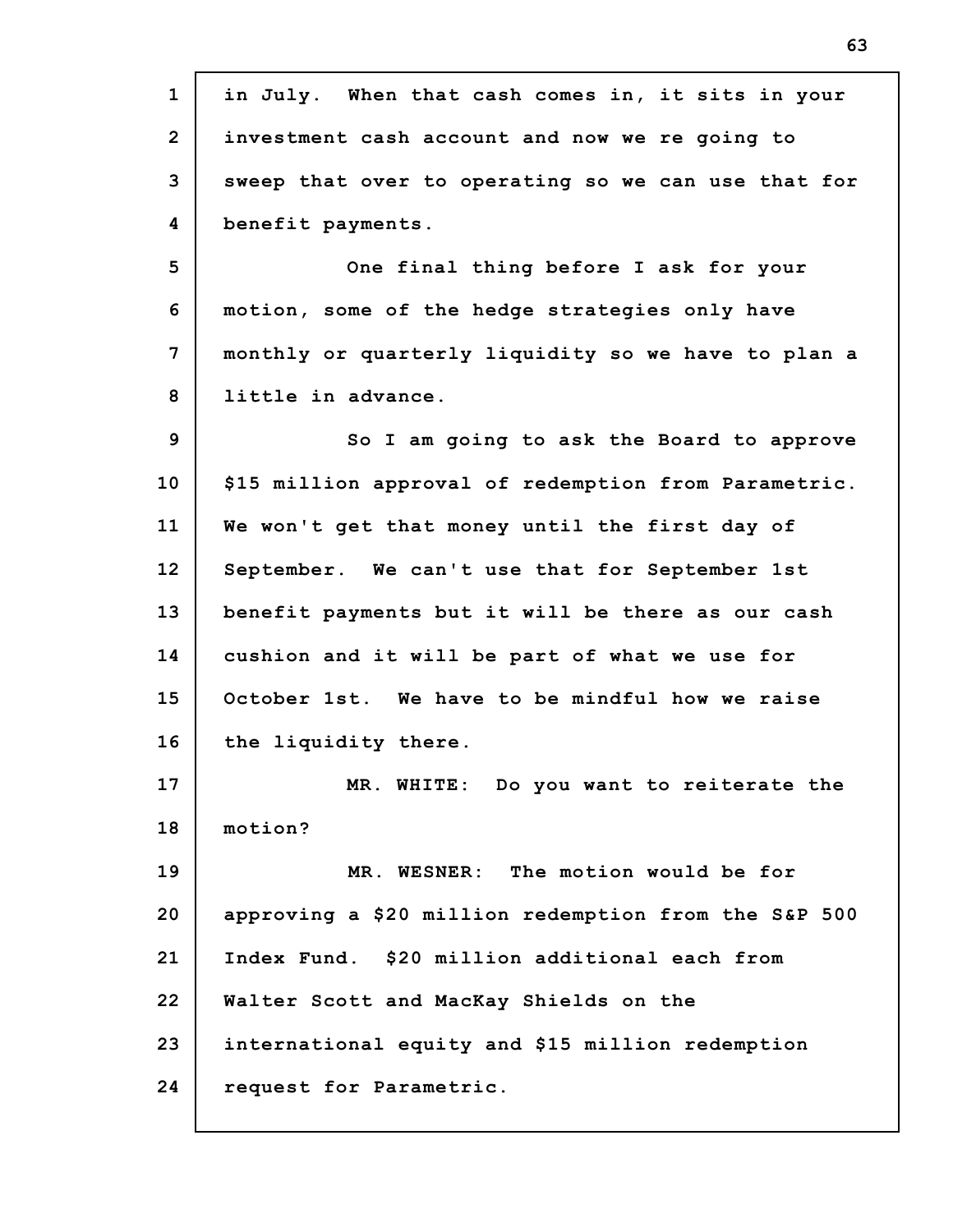**1 2 3 4 5 6 7 8 9 10 11 12 13 14 15 16 17 18 19 20 21 22 23 24 TRUSTEE SONI: I have one question. Do we have enough funds to be able to do this or do we have to liquidate something? MR. WESNER: This is where we are liquidating. This is the first time since the January/February timeframe where we are now having to liquidate investment assets to meet our operating obligations and meet benefit payments on September 1st. TRUSTEE SONI: Okay. It is September 1st, right? MR. WESNER: Yes. TRUSTEE SONI: The bills going out right now for the property taxes are going out by the end of this month. They are probably starting to go out. The due date is October 1st. There is a possibility, a slight possibility but there is a possibility, that we may receive funds later this month. By when do you need to have the funds on hand? MR. WESNER: We want to have the funds on hand by at least a full business day, if not two business days, before the month end. We always**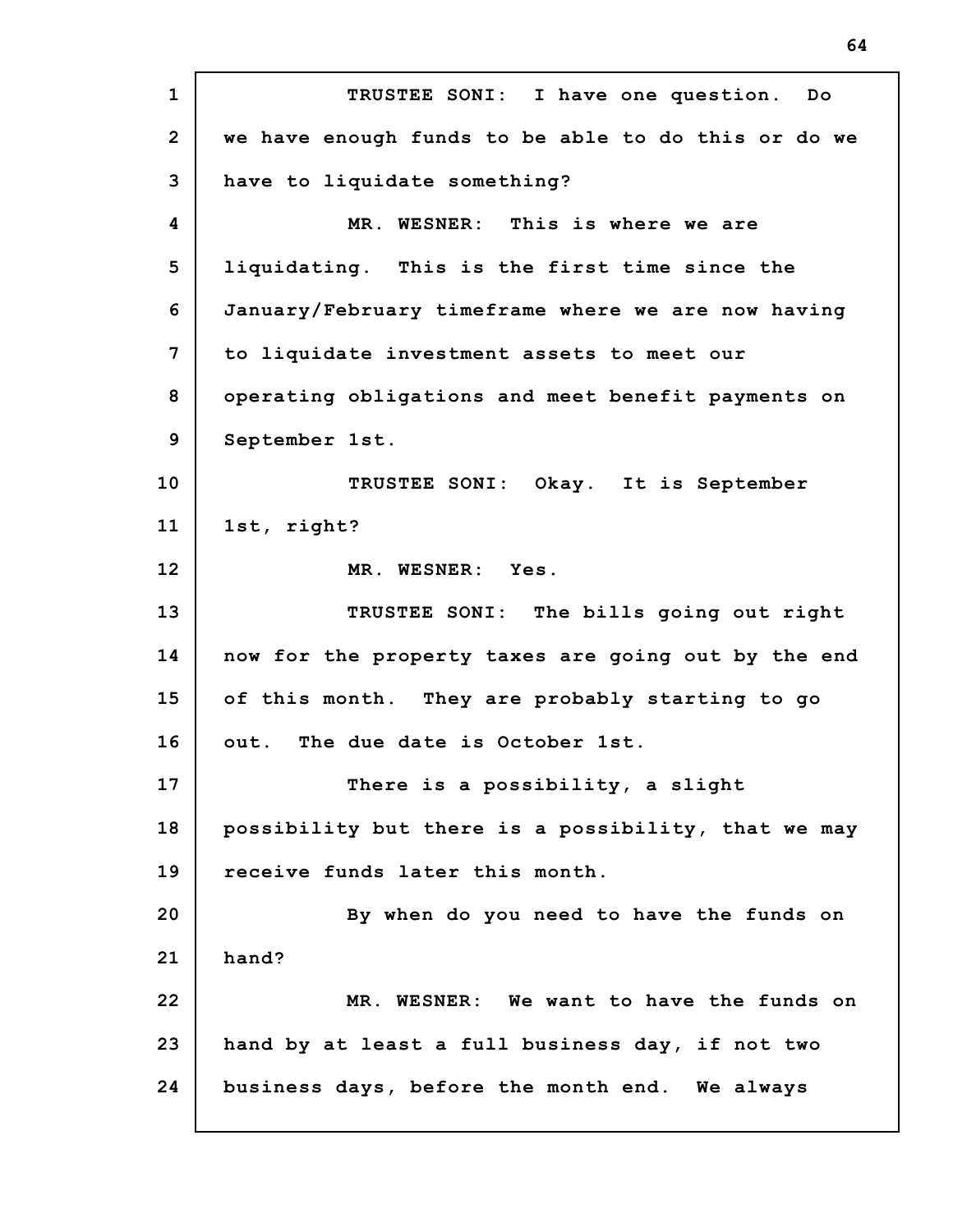| $\mathbf{1}$   | want to make sure we are not scrambling at the last |
|----------------|-----------------------------------------------------|
| $\overline{2}$ | minute.                                             |
| 3              | We are planning this with the assumption            |
| 4              | that there are is going to be essentially zero      |
| 5              | contribution from the City. If there is a           |
| 6              | contribution from the City in the last few days of  |
| $\overline{7}$ | August, we're still not concerned with raising the  |
| 8              | full \$60 million. The approval request would be up |
| 9              | to \$60 million.                                    |
| 10             | TRUSTEE SONI: Okay.                                 |
| 11             | MR. WESNER: If we have a little excess              |
| 12             | cash, we know we are going use that excess cash     |
| 13             | October 1st. Regardless of the timing, we'll make   |
| 14             | sure that you have a sample liquidity for September |
| 15             | 1st and October 1st benefit payments.               |
| 16             | TRUSTEE SONI: I just want to avoid                  |
| 17             | liquidating, if we don't have to, unless it is      |
| 18             | beneficial to do it, that's fine. If it is because  |
| 19             | we don't have enough funds that are coming through, |
| 20             | I would want to put in some kind of provision, I    |
| 21             | think you already said that, that we draw down only |
| 22             | to the extent that we need as determined on like    |
| 23             | the 27th of August or whatever the date is we need  |
| 24             | to determine by.                                    |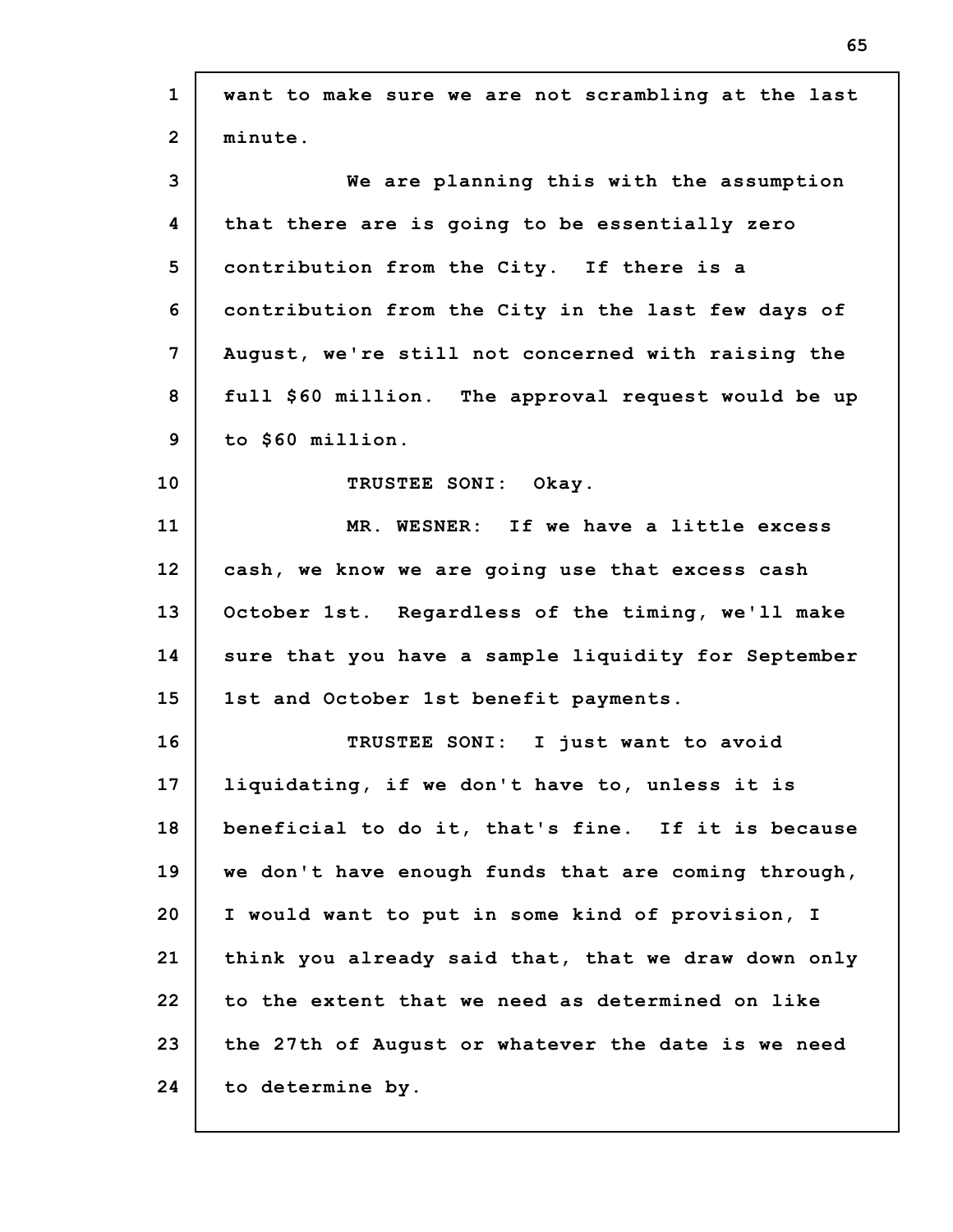**1 2 3 4 5 6 7 8 9 10 11 12 13 14 15 16 17 18 19 20 21 22 23 24 MR. WESNER: The nice thing right now is that the rebalancing is you are overweight to U.S. and international equities so this is kind of serving two functions. Not only is it serving as a primary function for liquidity for benefit payments but it's also serving as a rebalancing of the portfolio back to policy targets. TRUSTEE SONI: Got it. That was my question but are we doing it for other purposes as well. MR. SLACK: To be clear, as of this morning we hadn't received anything, Reshma. What my office can do is get you messages to Marquette in real time as we see that come in. So if there is anything that comes in at the end of the month or towards the end of month you will be made aware of it right away. MR. WHITE: That is great. MR. WESNER: We will look at the September meeting, if we have enough from the tax receipts come in, we may not have to redeem anything additional at the September meeting for October 1st. We will wait to see what we hear from the Treasurer and the Comptroller's offices in**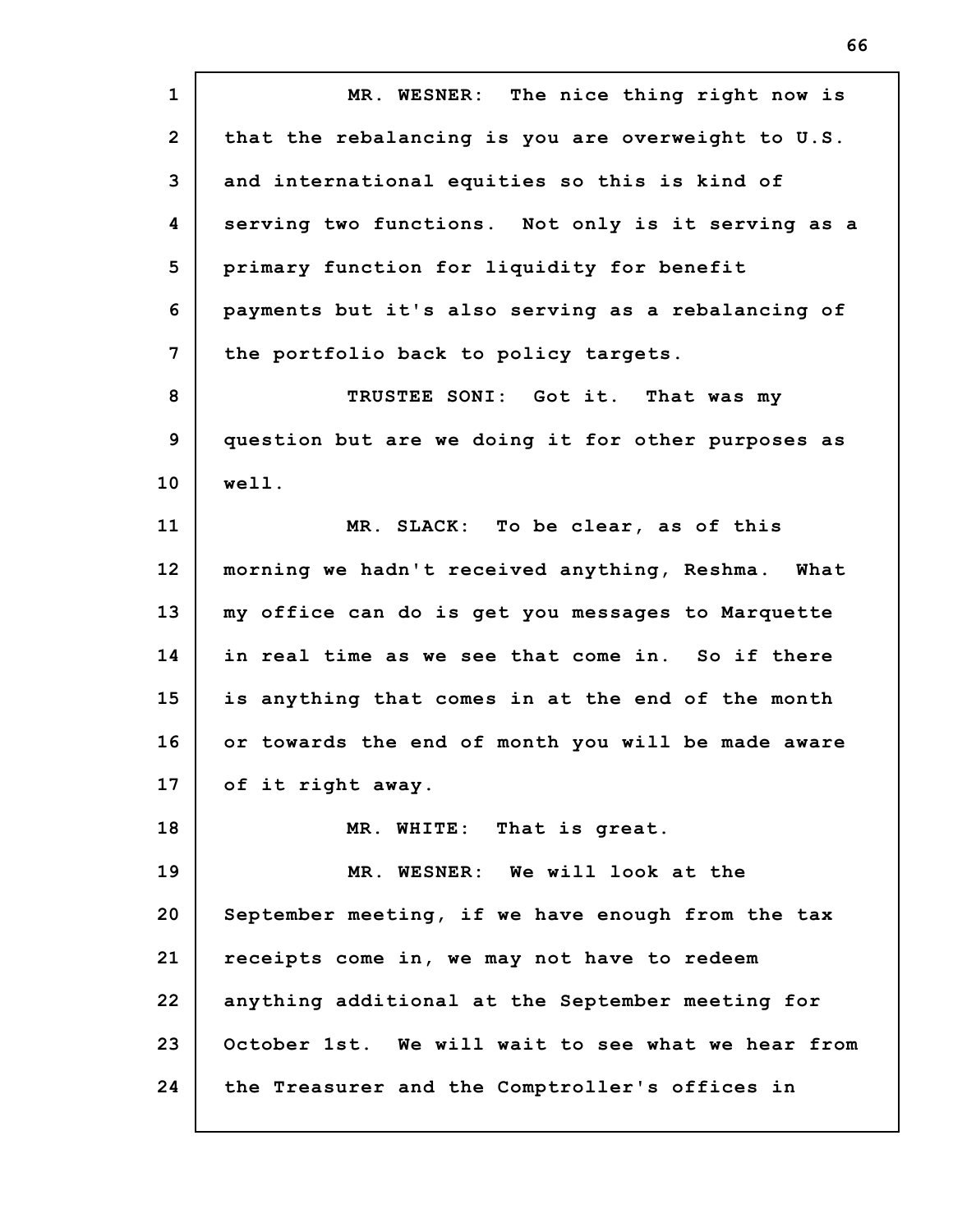| $\mathbf{1}$   | terms of what liquidity we get.                  |
|----------------|--------------------------------------------------|
| $\overline{2}$ | MR. SLACK: Historically that has come in         |
| 3              | like fives and tens so it's going to be a little |
| 4              | lumpy so I will definitely make you aware as it  |
| 5              | comes in.                                        |
| 6              | MR. WHITE: Thank you, Craig.                     |
| 7              | TRUSTEE SONI: Thank you.                         |
| 8              | PRESIDENT THOMPSON: May I have a motion?         |
| 9              | TRUSTEE DEGNAN: I will make that motion.         |
| 10             | TRUSTEE CANNING: Second.                         |
| 11             | MS. HANSEN: Trustee Canning.                     |
| 12             | TRUSTEE CANNING: Yes.                            |
| 13             | MS. HANSEN: Trustee Degnan.                      |
| 14             | TRUSTEE DEGNAN: Yes.                             |
| 15             | MS. HANSEN: Trustee Soni.                        |
| 16             | TRUSTEE SONI: Yes.                               |
| 17             | MS. HANSEN: Madam President.                     |
| 18             | PRESIDENT THOMPSON: Yes.                         |
| 19             | MS. HANSEN: Mr. Slack.                           |
| 20             | MR. SLACK: Yes.                                  |
| 21             | MS. HANSEN: Motion carries.                      |
| 22             | MS. BOECKMAN: Did you also want a motion         |
| 23             | to remove Nuveen from the watchlist?             |
| 24             | MR. WESNER: Yes, thank you for that. I           |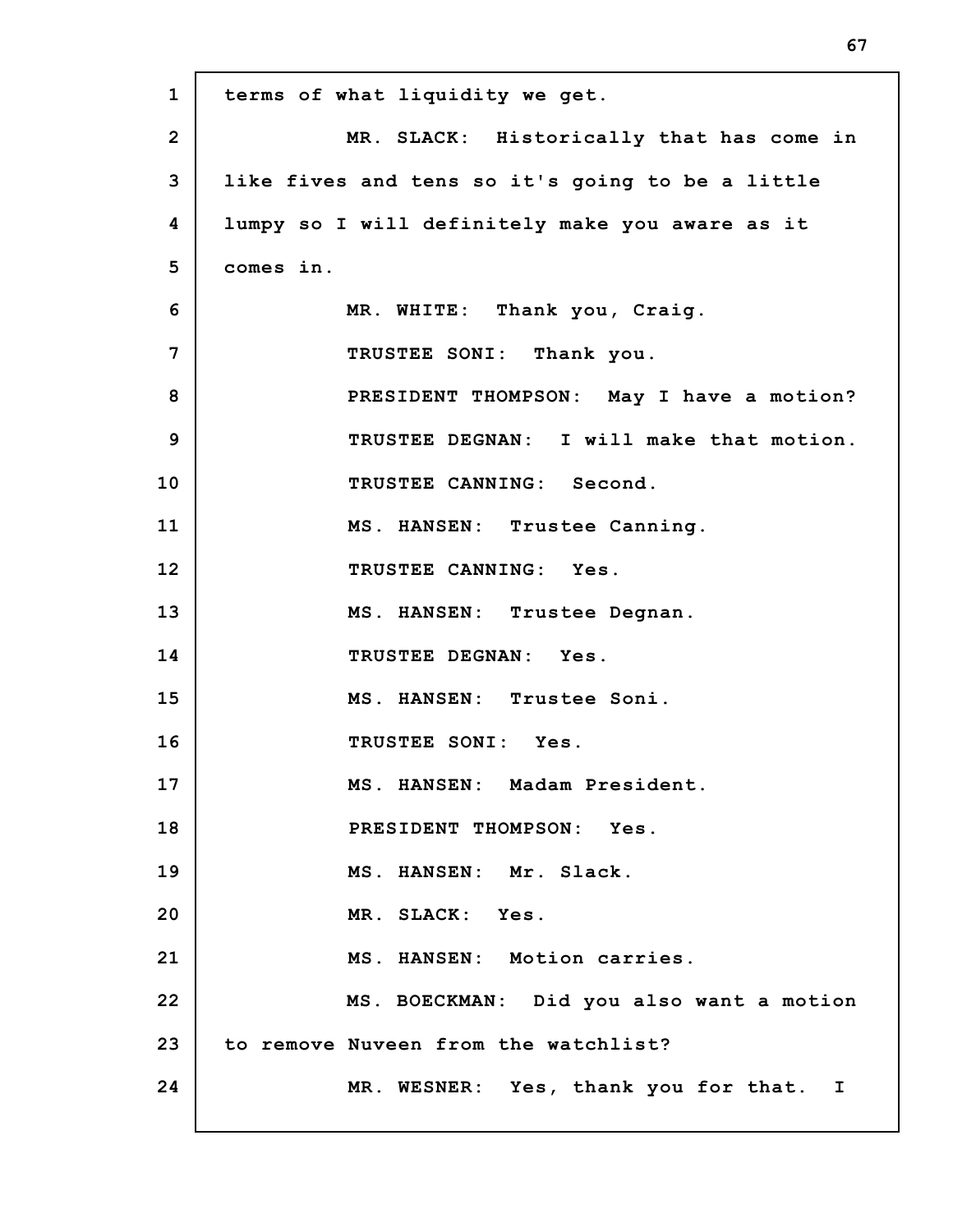| $\mathbf{1}$   | would recommend removing Nuveen Symphony bank loan |
|----------------|----------------------------------------------------|
| $\overline{2}$ | strategy from alert status.                        |
| 3              | PRESIDENT THOMPSON: Motion.                        |
| 4              | TRUSTEE DEGNAN: Motion.                            |
| 5              | TRUSTEE CANNING: Second.                           |
| 6              | MS. HANSEN: Trustee Canning.                       |
| 7              | TRUSTEE CANNING: Yes.                              |
| 8              | MS. HANSEN: Trustee Degnan.                        |
| 9              | TRUSTEE DEGNAN: Yes.                               |
| 10             | MS. HANSEN: Trustee Soni.                          |
| 11             | TRUSTEE SONI: Yes.                                 |
| 12             | MS. HANSEN: Madam President.                       |
| 13             | PRESIDENT THOMPSON: Yes.                           |
| 14             | MS. HANSEN: Mr. Slack.                             |
| 15             | MR. SLACK: Yes.                                    |
| 16             | MS. HANSEN: Motion carries.                        |
| 17             | MR. WHITE: As you are aware, we have the           |
| 18             | RFP outstanding for opportunistic credit. I think  |
| 19             | the responses are due by tomorrow. Typically we    |
| 20             | receive and review those and staff will be looking |
| 21             | for a new Investment Officer and I think we just   |
| 22             | took action regarding the watchlist.               |
| 23             | I think we dealt with liquidity and we             |
| 24             | dealt with the multi asset credit. No action I     |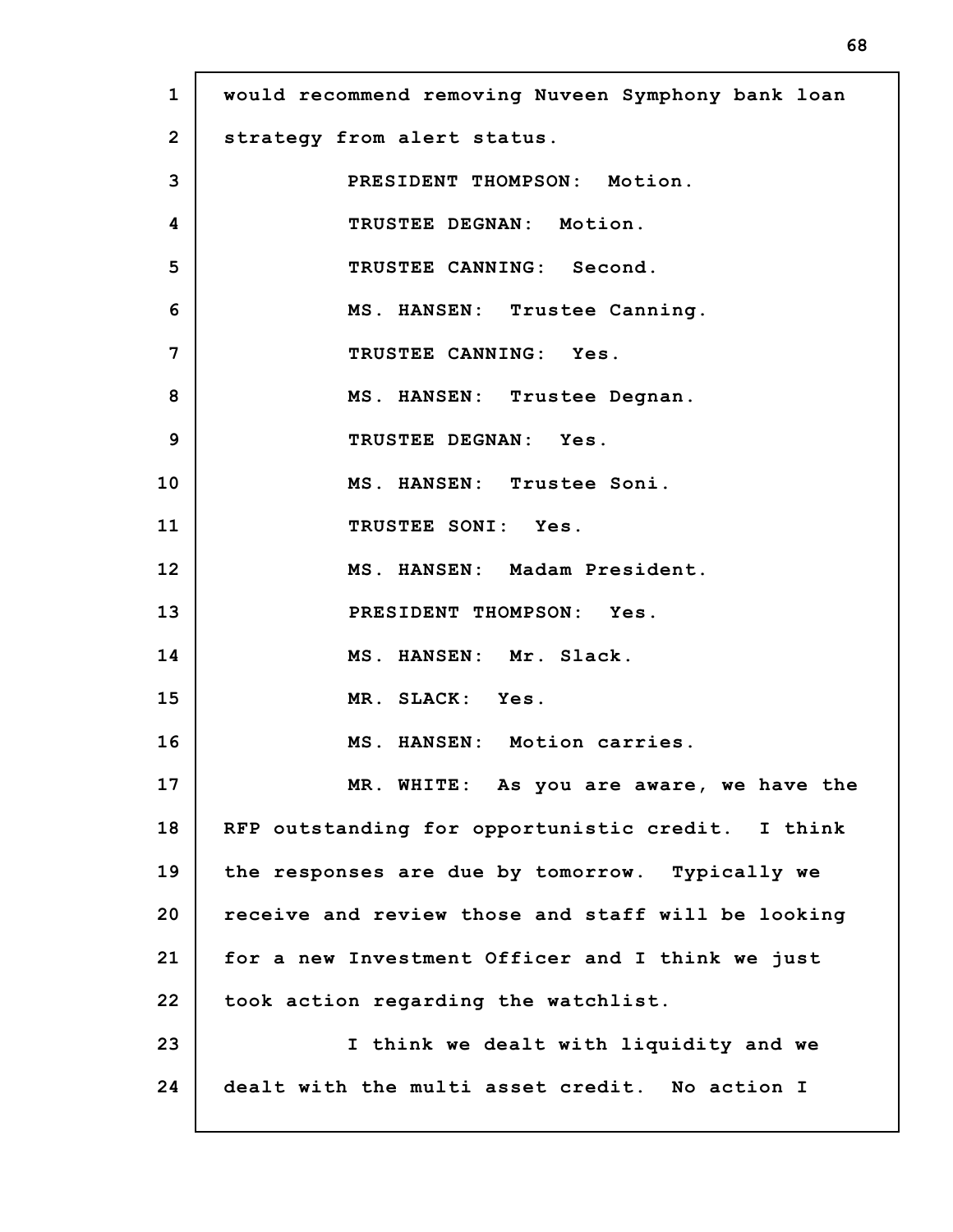| $\mathbf{1}$   | think needs to be taken at this point on the RFP    |
|----------------|-----------------------------------------------------|
| $\overline{2}$ | for the multi asset credit.                         |
| 3              | The remaining action is the reimbursement           |
| 4              | of an overpayment by a manager. On July 1st, we     |
| 5              | were advised by staff we have a request from Rock   |
| 6              | Creek regarding one of their liquidated funds.      |
| $\overline{7}$ | They gave us return excess capital of about \$194   |
| 8              | million. I think we were due a final payment of     |
| 9              | 1.602. Am I right, Jamie? And they gave us 1.797.   |
| 10             | It looks like they overpaid by \$194,000.           |
| 11             | MR. WESNER: Unfortunately, there are                |
| 12             | errors made and that is why you have a              |
| 13             | reconciliation process and then this was also       |
| 14             | something that was caught prior to the auditing of  |
| 15             | their fund's financials at the end of the year.     |
| 16             | While you never want to see an error, it            |
| 17             | is always good when you know that processes and     |
| 18             | procedures are in place to catch the error and then |
| 19             | rectify it.                                         |
| 20             | This is one where you were overpaid and             |
| 21             | they have requested a reimbursement for the         |
| 22             | overpaid.                                           |
| 23             | This is just a quick background. They               |
| 24             | have various funds that they manage for you.<br>We  |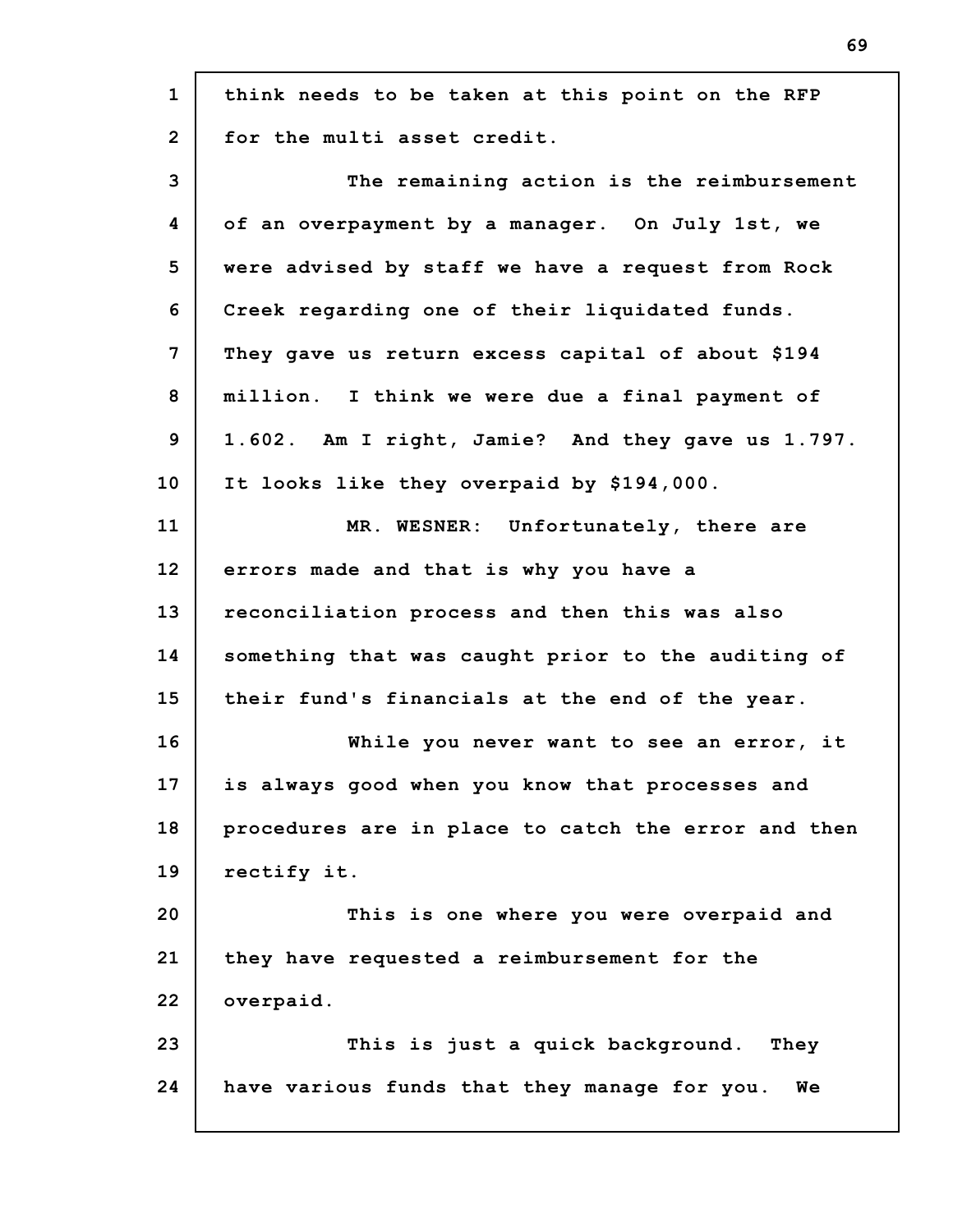| $\mathbf{1}$   | have been transitioning away from this multi       |
|----------------|----------------------------------------------------|
| $\overline{2}$ | strategy fund. This was a fund that you no longer  |
| 3              | have the investment with. They now manage other    |
| 4              | strategies for you. Again, a long-term             |
| 5              | relationship and just the error was made. We are   |
| 6              | happy that it was rectified and caught and is now  |
| 7              | being rectified.                                   |
| 8              | PRESIDENT THOMPSON: \$194,000?                     |
| 9              | MR. WESNER: \$194,000. Nearly \$195,000.           |
| 10             | Judge.                                             |
| 11             | PRESIDENT THOMPSON: We need a motion,              |
| 12             | based on staff and the investment consultant, to   |
| 13             | approve the repayment to Rock Creek as verified as |
| 14             | a fund in error by Rock Creek.                     |
| 15             | TRUSTEE DEGNAN: Motion.                            |
| 16             | TRUSTEE CANNING: I second it.                      |
| 17             | MS. HANSEN: Trustee Canning.                       |
| 18             | TRUSTEE CANNING: Yes.                              |
| 19             | MS. HANSEN: Trustee Degnan.                        |
| 20             | TRUSTEE DEGNAN: Yes.                               |
| 21             | MS. HANSEN: Trustee Soni.                          |
| 22             | TRUSTEE SONI: Yes.                                 |
| 23             | MS. HANSEN: Madam President.                       |
| 24             | PRESIDENT THOMPSON: Yes.                           |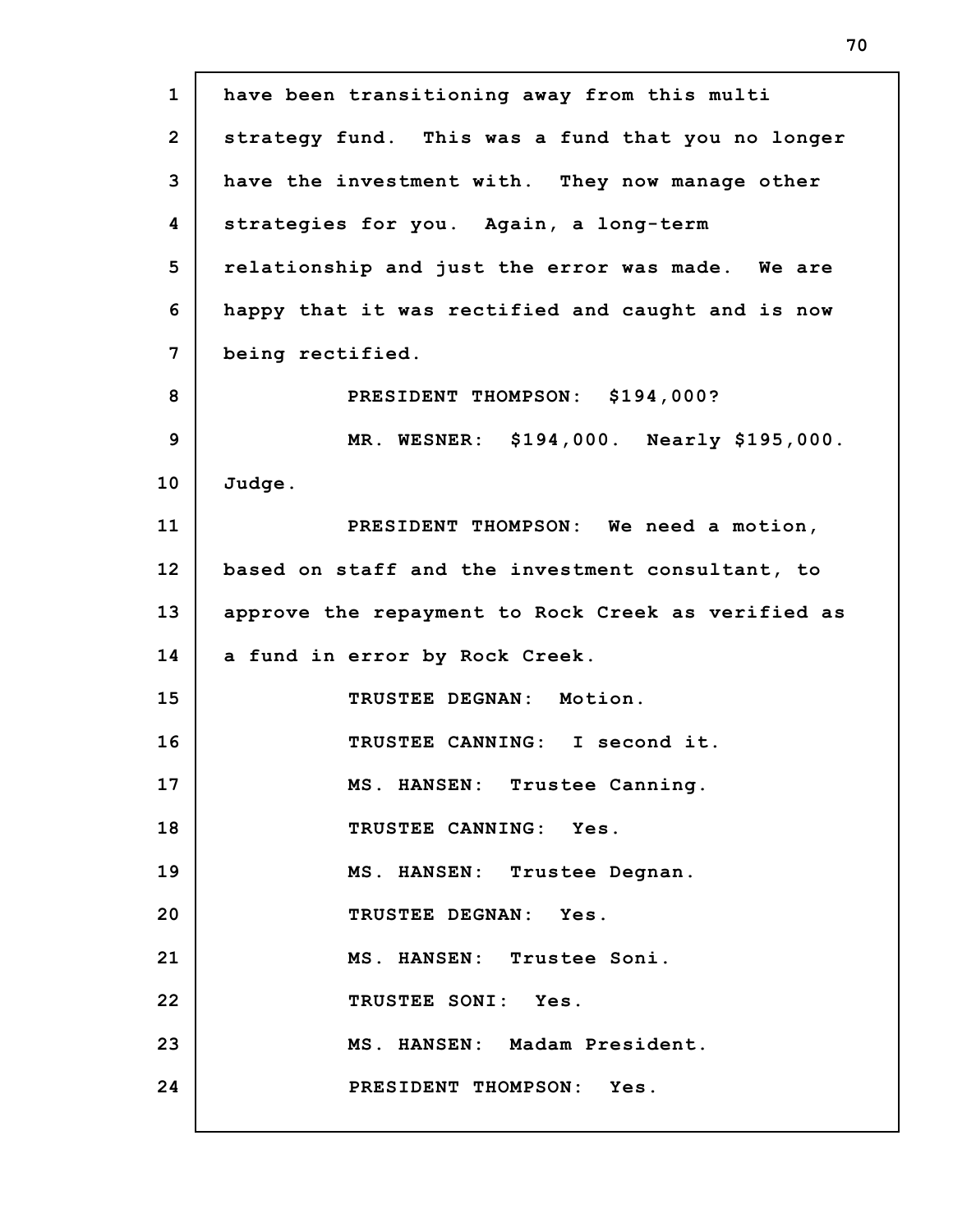**1 2 3 4 5 6 7 8 9 10 11 12 13 14 15 16 17 18 19 20 21 22 23 24 MS. HANSEN: Mr. Slack. MR. SLACK: Yes. MS. HANSEN: Motion carries. PRESIDENT THOMPSON: Next item on the agenda is the 2021 Trustee Election. MS. RUFFOLO: We all know the 2021 Trustee election will happen on the last Friday of October as it traditionally has for the past several years. This year we have two elections. Actually, two special elections. One for a three-year term and one for a two-year term. We have revised the rules to accommodate the fact that there are two simultaneous elections happening for two positions. We have changed all the dates within the rules and these have been reviewed by counsel and we concur with the changes that they have made. We are asking for consideration and possible action regarding the Trustee election rules. TRUSTEE CANNING: What are the changes? MS. RUFFOLO: They were the dates. We changed the dates from last year to this year. We**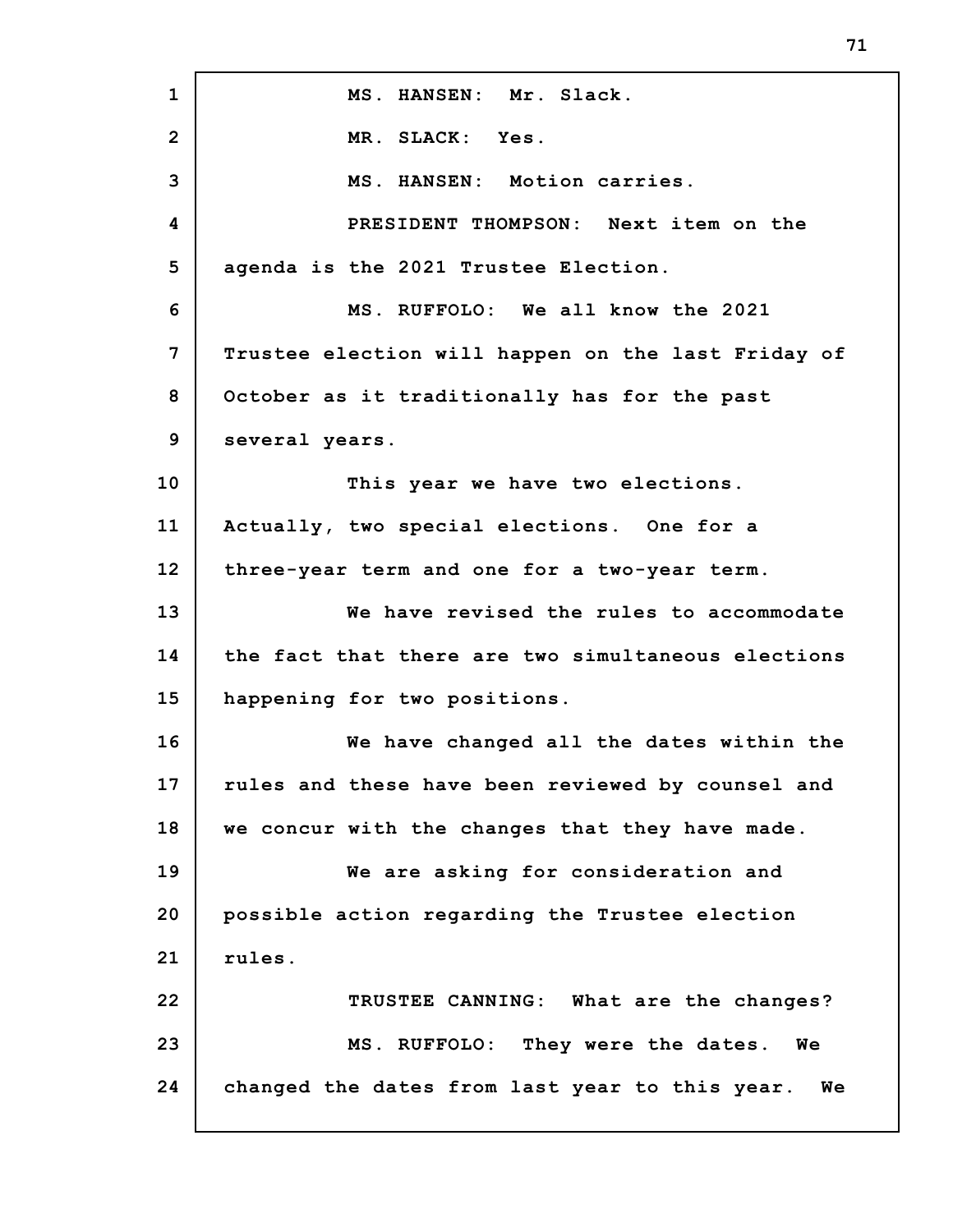| $\mathbf{1}$   | added some language to allow for two positions to   |
|----------------|-----------------------------------------------------|
| $\overline{2}$ | run at the same time because there are two          |
| 3              | positions that will be open and everything else     |
| 4              | remains the same.                                   |
| 5              | PRESIDENT THOMPSON: Is there a motion,              |
| 6              | please?                                             |
| 7              | TRUSTEE DEGNAN: I will make the motion.             |
| 8              | TRUSTEE CANNING: I will second it.                  |
| 9              | MS. HANSEN: Trustee Canning.                        |
| 10             | TRUSTEE CANNING: Yes.                               |
| 11             | MS. HANSEN: Trustee Degnan.                         |
| 12             | TRUSTEE DEGNAN: Yes.                                |
| 13             | MS. HANSEN: Trustee Soni.                           |
| 14             | TRUSTEE SONI: Yes.                                  |
| 15             | MS. HANSEN: Madam President.                        |
| 16             | PRESIDENT THOMPSON: Yes.                            |
| 17             | MS. HANSEN: Mr. Slack.                              |
| 18             | MR. SLACK: Yes.                                     |
| 19             | MS. HANSEN: Motion carries.                         |
| 20             | MS. RUFFOLO: The next part of the                   |
| 21             | Trustee election is that we have had an RFP out for |
| 22             | an Independent Election Administrator.              |
| 23             | As you know, in the past we have used a             |
| 24             | company to provide an online and now also an online |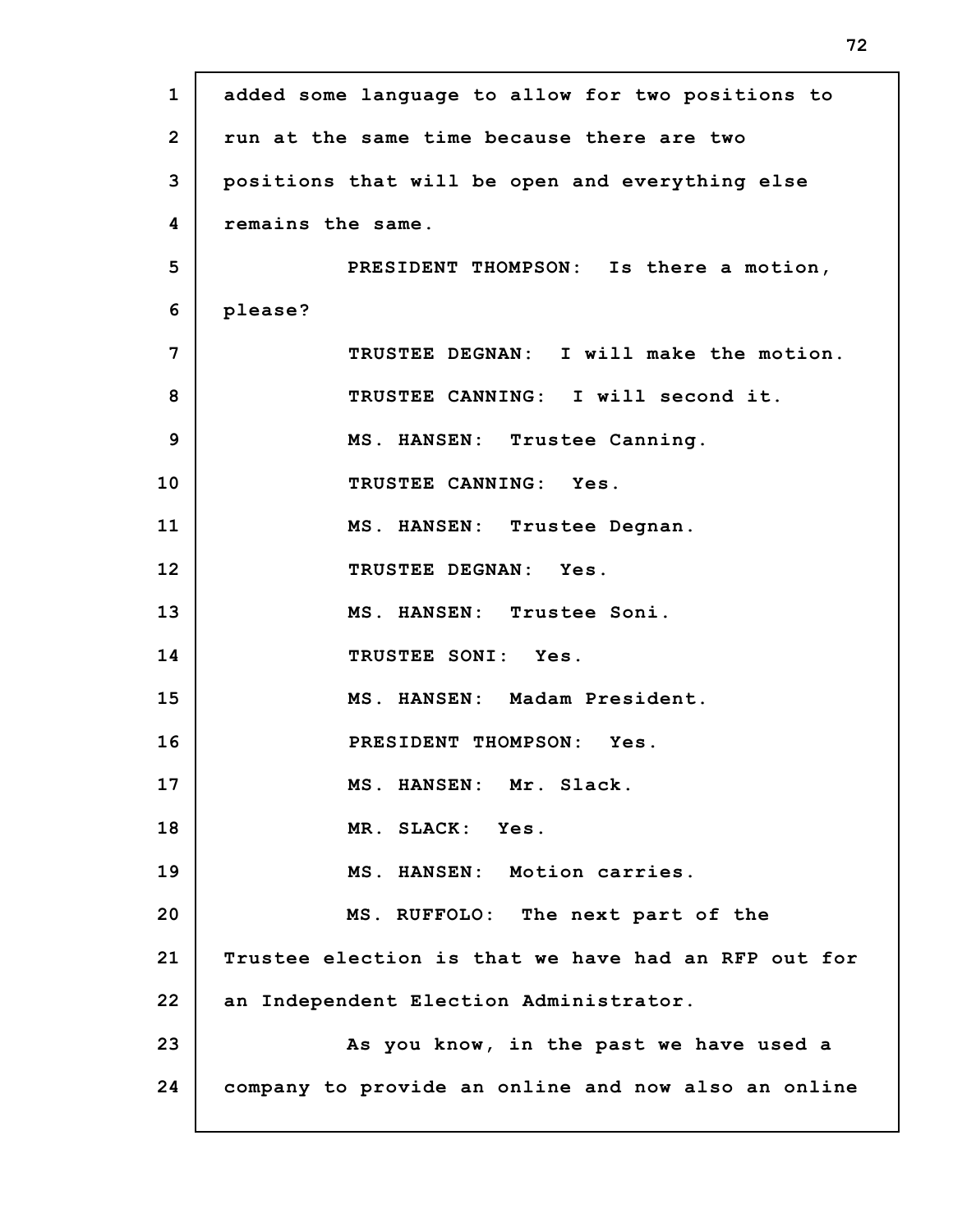**1 2 3 4 5 6 7 8 9 10 11 12 13 14 15 16 17 18 19 20 21 22 23 24 and telephone selection process. Because of the fact that we wanted to see if there were other companies out there, we put out a RFP. There were two responses. The RFP went out in April, it closed July 15th, and two companies responded. One was the incumbent company that we currently work with named Simply Voting and the second is a new company called Survey & Ballot, who is a local company. When I say local, I mean within the United States. So what happened is they both responded. Donna and I reviewed their RFPs and they are very similar in the processes that they use. The one differential is Survey & Ballot will provide a private Trustee web page for the candidates to post their information on. When people go to vote they can see who they are voting for and what their candidate statement is. We put together an overview for you of these two responses. What happened last year is because of the mail service we were very nervous about the mail going out and do feel that the incumbent company**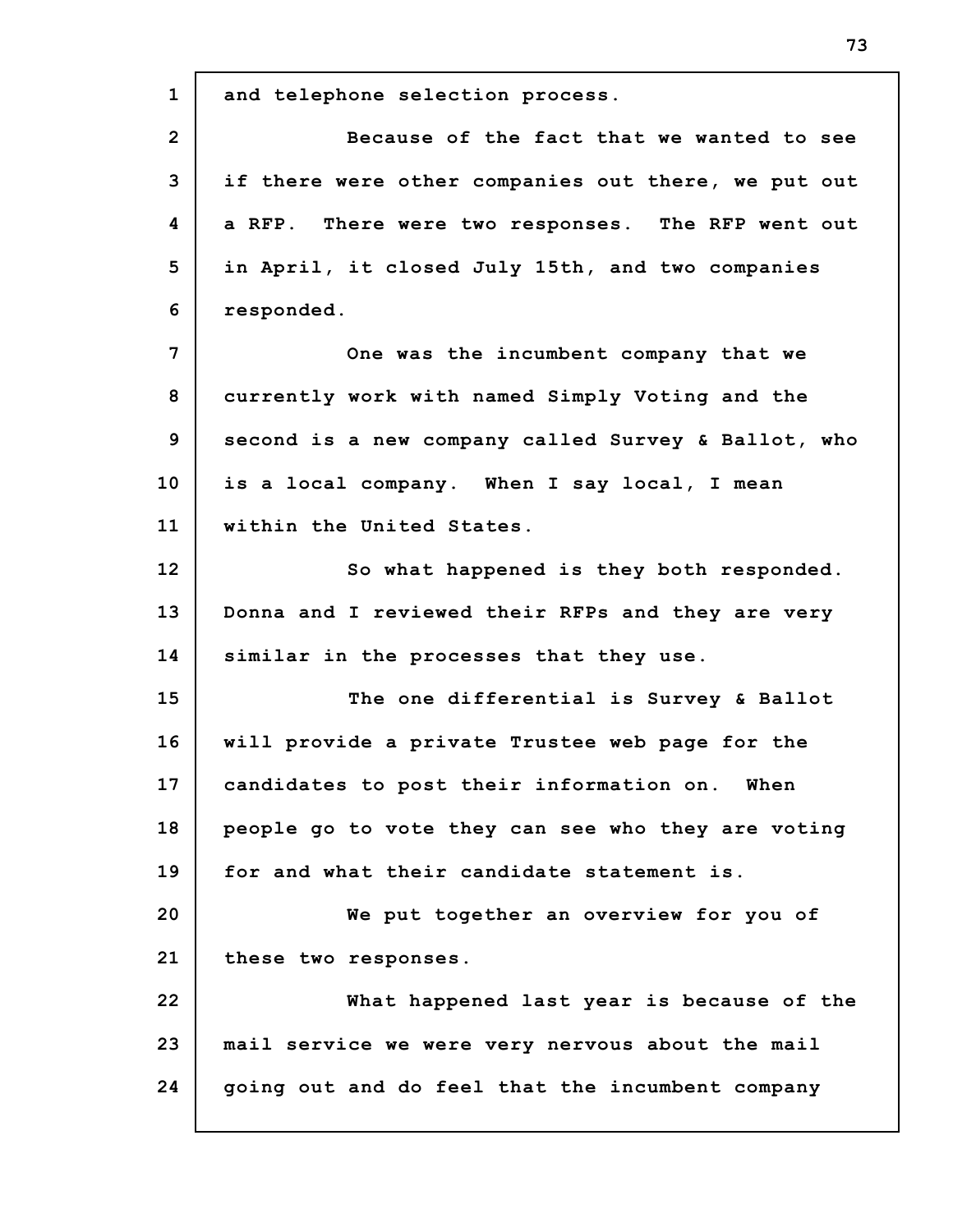| $\mathbf{1}$   | wasn't as responsive as we would like them to be.   |
|----------------|-----------------------------------------------------|
| $\overline{2}$ | Overall, the election was fine but the              |
| 3              | responses to us we weren't really happy with. So    |
| 4              | after all of our reviews and after looking at       |
| 5              | everything, we would like to change our provider to |
| 6              | Survey & Ballot.                                    |
| 7              | They are slightly more expensive but we             |
| 8              | feel that the services they will provide will help  |
| 9              | us and will make this a more robust election.       |
| 10             | I would like the Board to allow us to               |
| 11             | enter into negotiations with Survey & Ballot        |
| 12             | Systems to run the 2021 Trustee elections.          |
| 13             | MR. SLACK: Going from ten people to two             |
| 14             | people is that a concern; this team total?          |
| 15             | MS. RUFFOLO: I am sorry, I transposed               |
| 16             | that. I apologize. The two team was Simply          |
| 17             | Voting. The ten team is Survey & Ballot. I          |
| 18             | apologize. Everything else is similar.              |
| 19             | The thing about this election and the one           |
| 20             | cost that we cannot control in the negotiations is  |
| 21             | the cost of the mail. Postage is postage.<br>We     |
| 22             | estimate the postage to be about 50 cents a piece   |
| 23             | of mail, even though it is likely lower than that.  |
| 24             | I anticipate that the postage will be lower than    |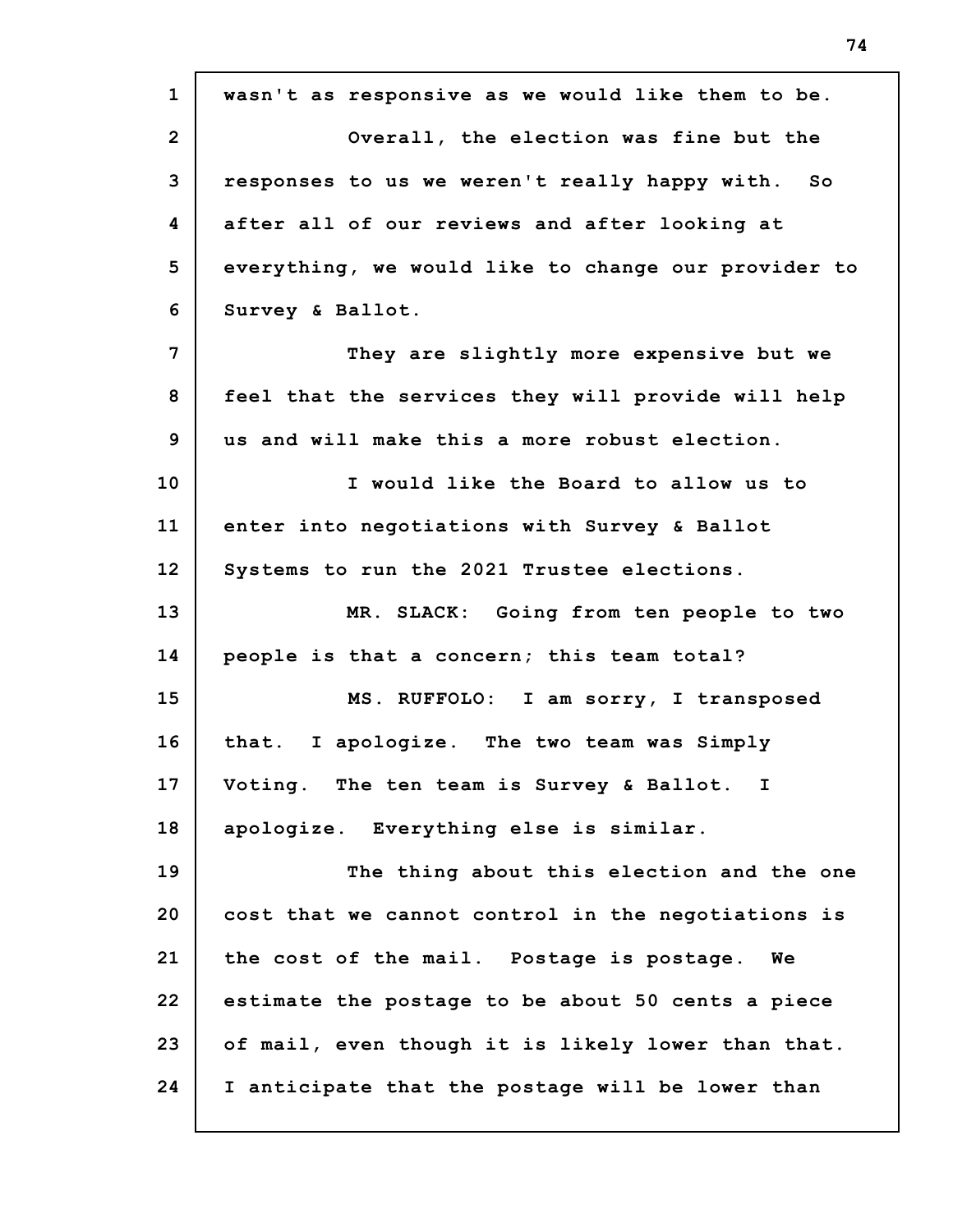| $\mathbf{1}$   | the \$15,000 but I can't guess. I can't tell you     |
|----------------|------------------------------------------------------|
| $\overline{2}$ | that that is a true number.                          |
| 3              | PRESIDENT THOMPSON: It is basically                  |
| 4              | paying 40,000 for the web page?                      |
| 5              | MS. RUFFOLO: There is a double election,             |
| 6              | too, so that makes a difference.                     |
| 7              | PRESIDENT THOMPSON: That's right.                    |
| 8              | MS. RUFFOLO: There is a double election.             |
| 9              | Survey & Ballot Systems is located in the            |
| 10             | United States. They are a union shop and they also   |
| 11             | use union contractors.                               |
| 12             | PRESIDENT THOMPSON: I do remember last               |
| 13             | time it was a challenge because that other company   |
| 14             | was from Canada and it slowed down our               |
| 15             | communicating with them and getting responses from   |
| 16             | them and it did slow up things a little bit for us.  |
| 17             | For them to be a United States based company         |
| 18             | probably will be a lot easier.                       |
| 19             | MS. RUFFOLO: Also the mail-in candidate              |
| 20             | wasn't as slow as it was in the United States.<br>It |
| 21             | was kind of a new crisis for us that we were paying  |
| 22             | attention to but nobody else was really paying       |
| 23             | attention to.                                        |
| 24             | There is also an overview, which I am                |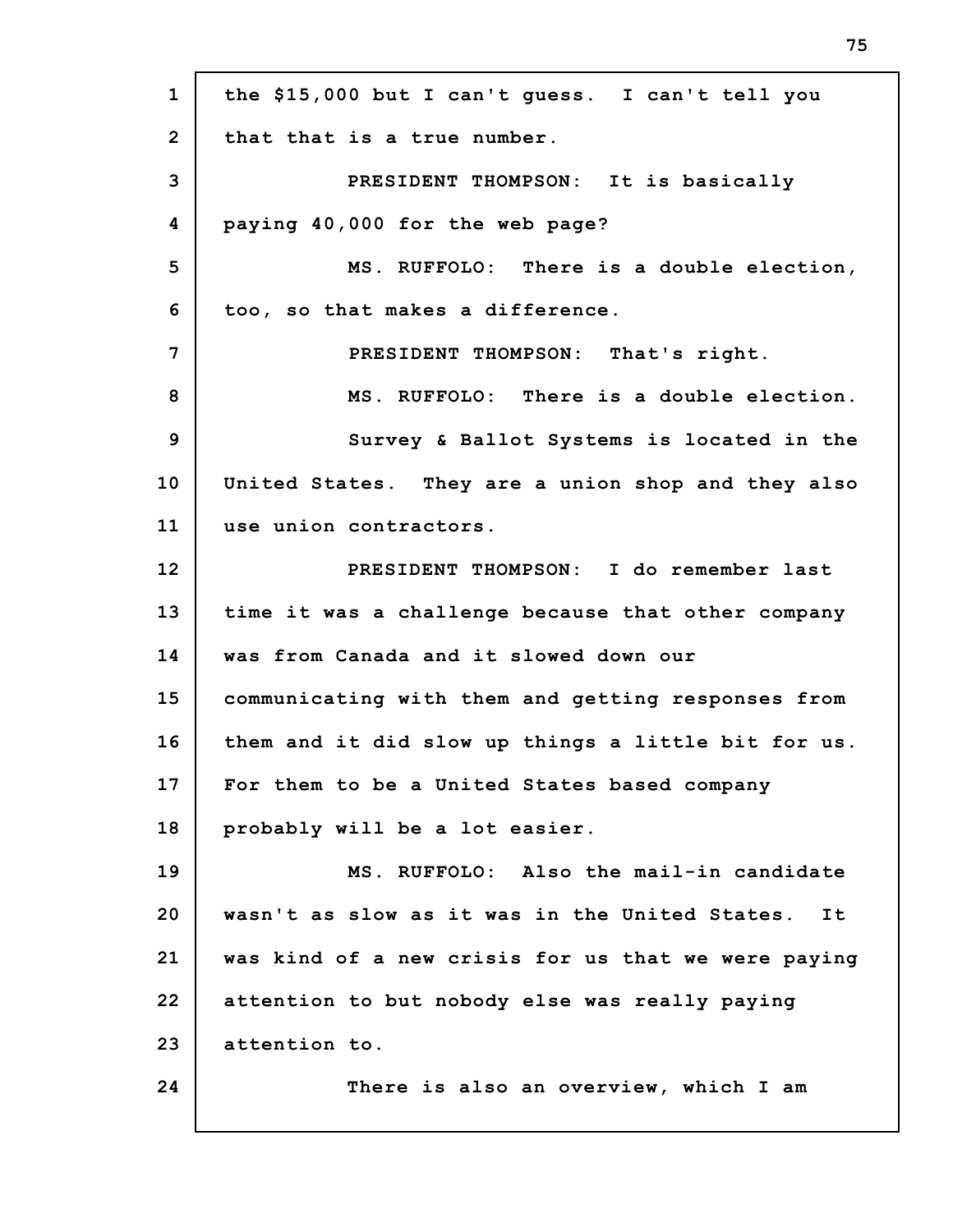| $\mathbf{1}$   | showing right now, just of our review and what our |
|----------------|----------------------------------------------------|
| $\overline{2}$ | recommendation is.                                 |
| 3              | PRESIDENT THOMPSON: Based on                       |
| 4              | recommendation of staff, may I have a motion to    |
| 5              | approve the selection Survey & Ballot as the       |
| 6              | election vendor subject to contract negotiations?  |
| 7              | TRUSTEE DEGNAN: So moved.                          |
| 8              | TRUSTEE CANNING: Second.                           |
| 9              | MS. HANSEN: Trustee Canning.                       |
| 10             | TRUSTEE CANNING: Yes.                              |
| 11             | MS. HANSEN: Trustee Degnan.                        |
| 12             | TRUSTEE DEGNAN: Yes.                               |
| 13             | MS. HANSEN: Trustee Soni.                          |
| 14             | TRUSTEE SONI: Yes.                                 |
| 15             | MS. HANSEN: Madam President.                       |
| 16             | PRESIDENT THOMPSON: Yes.                           |
| 17             | MS. HANSEN: Mr. Slack.                             |
| 18             | MR. SLACK: Yes.                                    |
| 19             | MS. HANSEN: Motion carries.                        |
| 20             | PRESIDENT THOMPSON: Next up is the                 |
| 21             | Executive Director Report.                         |
| 22             | MR. WHITE: Good morning, just a few                |
| 23             | brief things to update the Trustees on.            |
| 24             | Per usual, we have provided information            |
|                |                                                    |

г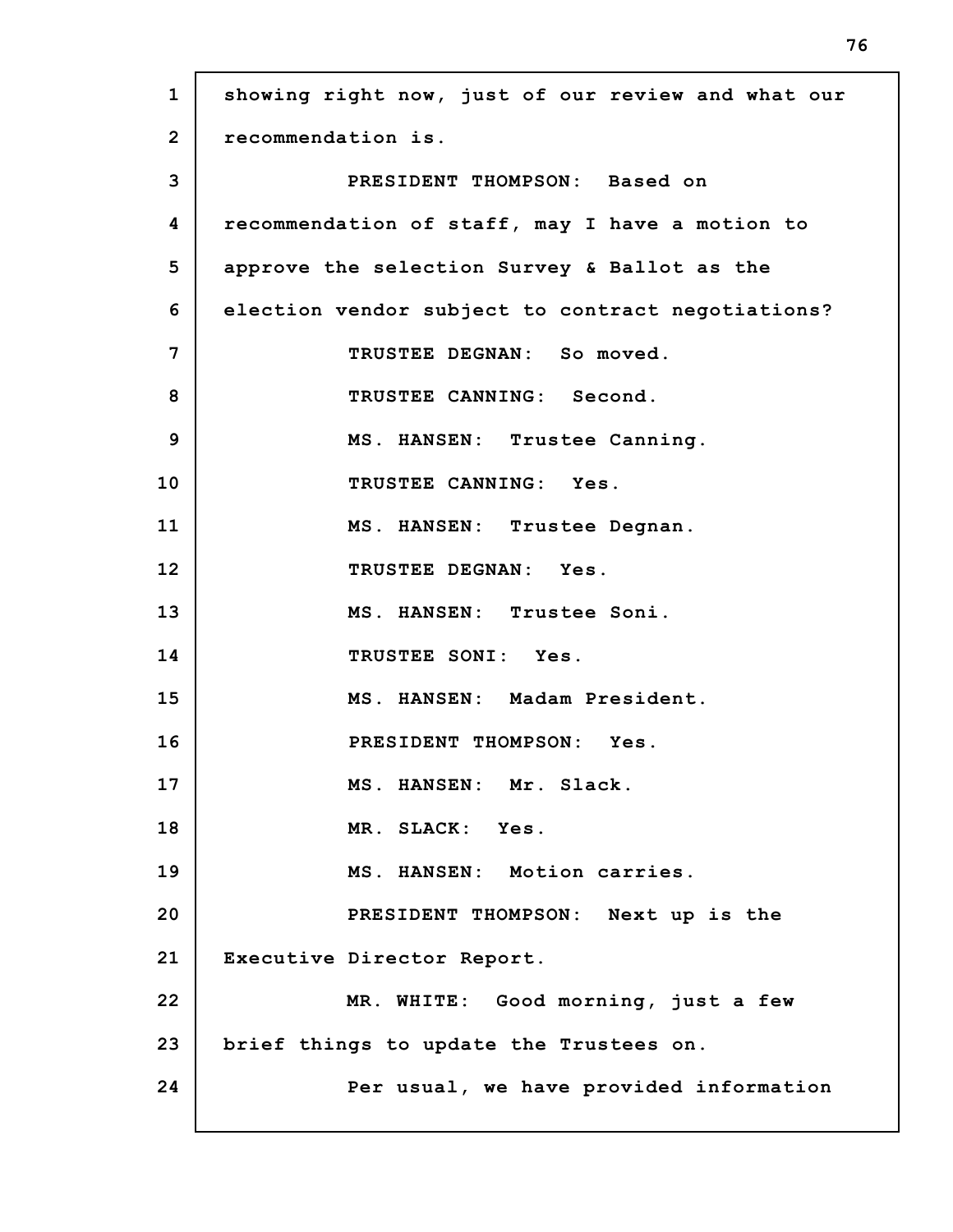| $\mathbf{1}$   | regarding our FOIAs and in this case we have three  |
|----------------|-----------------------------------------------------|
| $\overline{2}$ | FOIA requests since our last meeting.               |
| 3              | One was from a law firm that is                     |
| 4              | well-known for pursuing litigation with the pension |
| 5              | funds and they are seeking our open minutes from    |
| 6              | our open meetings so we provided that information   |
| 7              | to them.                                            |
| 8              | The second was seeking investment data              |
| 9              | and the other was seeking some data regarding some  |
| 10             | of our retirees. So we're still gathering the       |
| 11             | information from the last two. We will get that     |
| 12             | out to them.                                        |
| 13             | In addition, I wanted to let the Trustees           |
|                |                                                     |
| 14             | aware we did receive a couple media inquiries       |
| 15             | regarding Steve's departure. The basis of their     |
| 16             | questions were when was his last day and where is   |
| 17             | he going. We didn't provide any information on his  |
| 18             | future destination. We certainly just advised them  |
| 19             | of his last day and that we would be working with   |
| 20             | Marquette going forward.                            |
| 21             | The next item is an update. We received             |
| 22             | a request from our actuary, Segal, to participate   |
| 23             | in a mortality study. I guess this is the second    |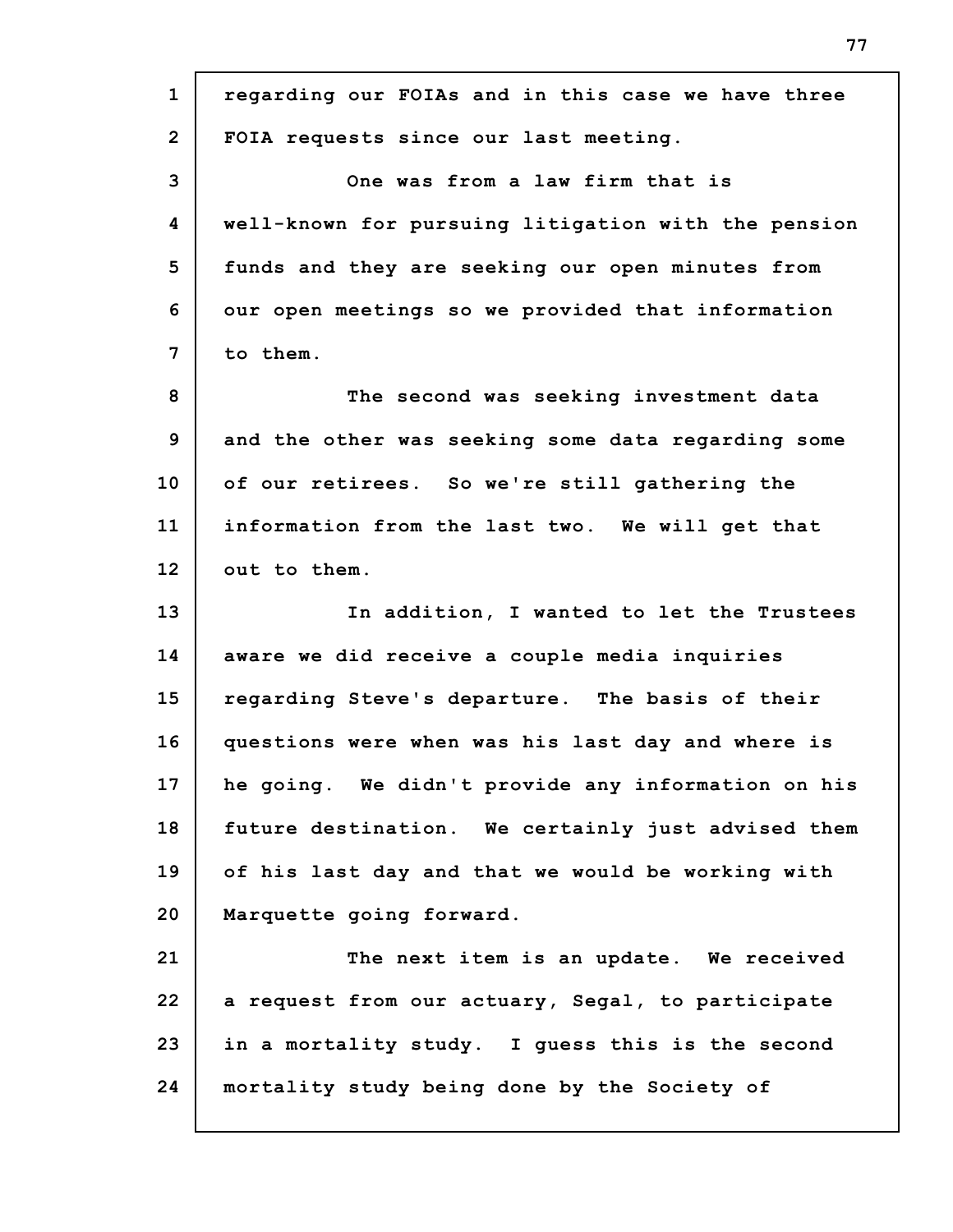**1 2 3 4 5 6 7 8 9 10 11 12 13 14 15 16 17 18 19 20 21 22 23 24 Actuaries and we were not involved in the first one. But it looks like they sort of rotate and try to get a different mix of people that they are seeking information from. I think the data they seek is probably stuff that we worked with our actuaries in putting together in the past. As a favor to our actuaries, they asked us to consider that request. I didn't want to move forward with something like this without at least sharing that with the Trustees and making sure there was no objection. We have to let them know by September 17th. PRESIDENT THOMPSON: Our participation in this study would be what? MR. WHITE: It would involve us giving them sort of data in terms of -- some of the data that our actuaries get in general in terms of the longevity of our employees. PRESIDENT THOMPSON: Annuities and things like that for people that we know about? MR. WHITE: Certainly, it wouldn't be any personalized individual stuff but it would be aggregated data. And we'll take a look and see**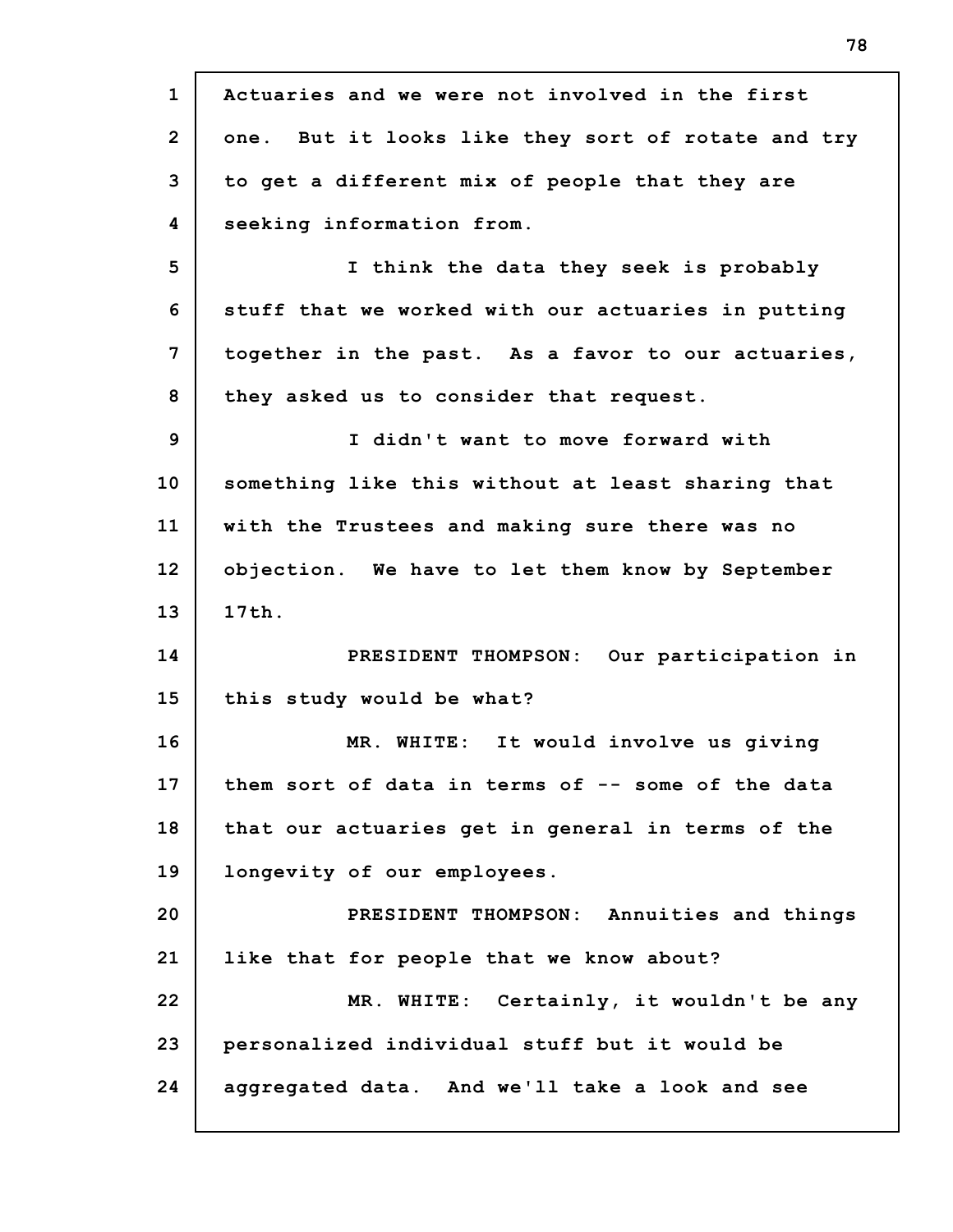**1 2 3 4 5 6 7 8 9 10 11 12 13 14 15 16 17 18 19 20 21 22 23 24 exactly how expensive and how tough it will be before we make a final decision on the 17th. We wanted to make sure that it was okay with the Trustees or even to consider it. If there were any objections, we would tell them no right now. MS. BOECKMAN: I don't know exactly what information they are looking for, but I am assuming the information would be FOIA able anyway. I can tell you from a legal perspective, we would not have any concerns. I don't know exactly what they are looking for but we can review that with Dennis. PRESIDENT THOMPSON: We are not really sure what they need and we're not sure exactly what they really want with it. As long as we find out exactly what they need and it is okay with counsel, I think it would be all right with us as well. MR. WHITE: Great. We have another meeting on September 2nd, which is actually the last agenda item. We have our investment meeting on September 2nd. I will try to work with them to get more information and I will come back to the Board with sort of more or less a better description and I will let them know there are no preliminary**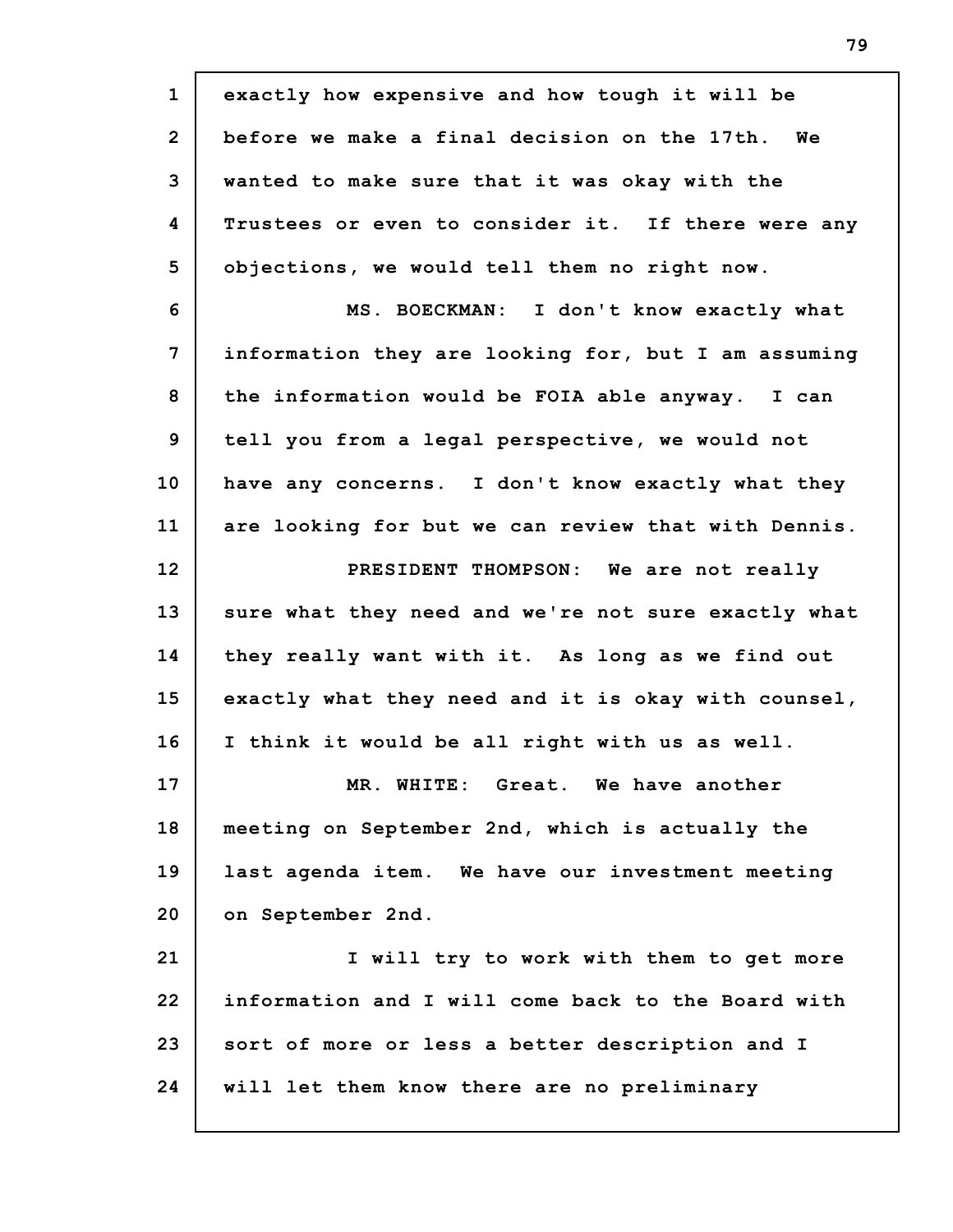| $\mathbf{1}$   | objections. The Board wants an idea of the data     |
|----------------|-----------------------------------------------------|
| $\overline{2}$ | being proposed.                                     |
| 3              | There was one other thing on here that is           |
| 4              | a personnel matter. Certainly, as the Board is      |
| 5              | aware we lost our Investment Officer. We're in the  |
| 6              | process of looking for another Investment Officer.  |
| 7              | We spent some time working with Marquette           |
| 8              | and looking internally at our staff in terms of     |
| 9              | what the role involved and some debate in terms of  |
| 10             | whether we should consider an Investment Officer or |
| 11             | an Investment Analyst. Because a lot of what the    |
| 12             | Fund does involves more or less reporting and       |
| 13             | keeping track of investments and working with       |
| 14             | custodians.                                         |
| 15             | I think ultimately having someone who was           |
| 16             | at the level of Investment Officer like Steve was   |
| 17             | to kind of have some strategy discussions, that are |
| 18             | certainly probably above my sophistication level, I |
| 19             | think would be a good thing. So that is what we     |
| 20             | are proposing to continue in that direction.        |
| 21             | In addition, there are two other                    |
| 22             | positions that we are probably looking for.<br>That |
| 23             | is the Accountant II and another Administrative     |
| 24             | Assistant.                                          |

г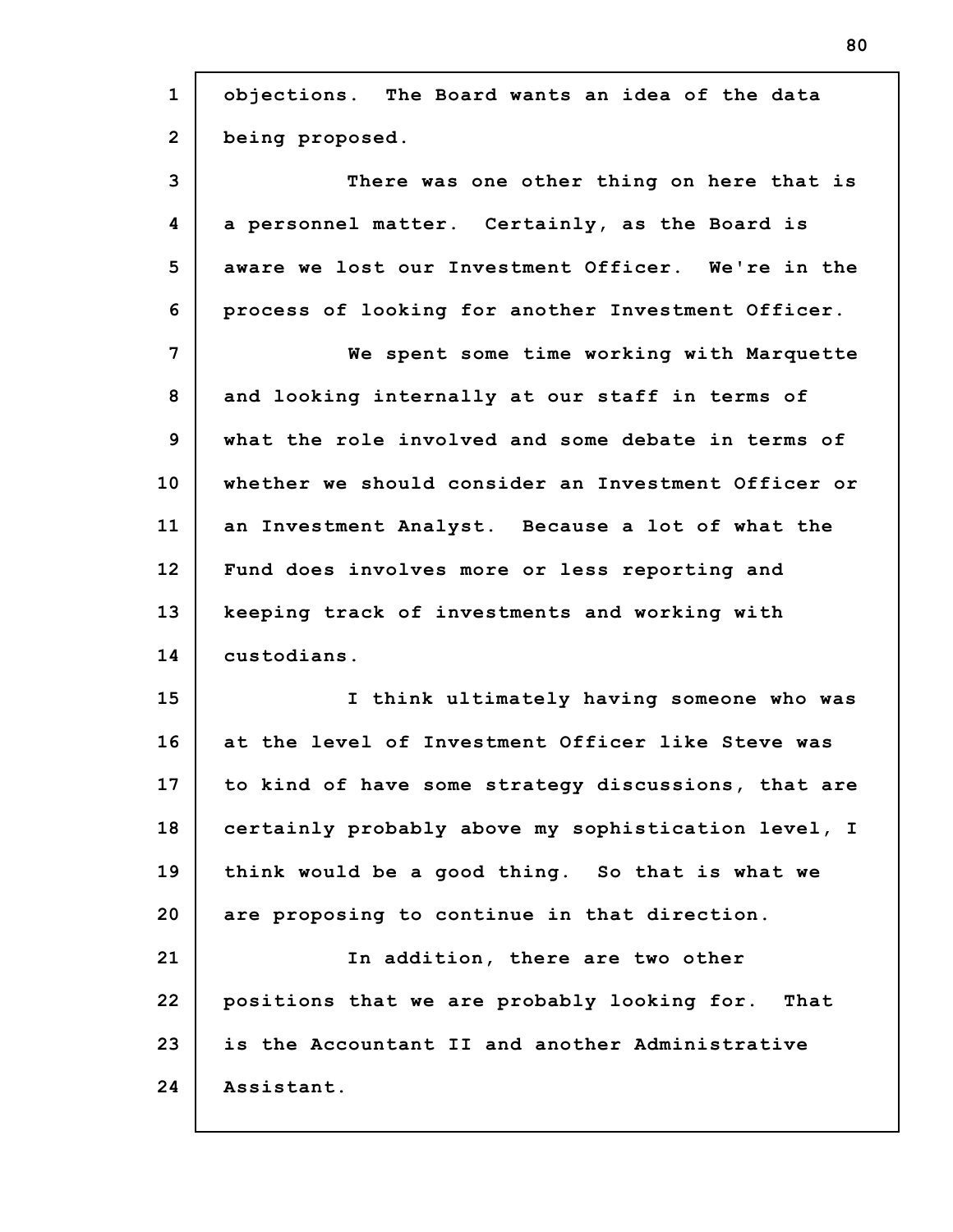| $\mathbf{1}$   | This Administrative Assistant we hope to           |
|----------------|----------------------------------------------------|
| $\overline{2}$ | get involved with some of the social media stuff   |
| 3              | and also maybe a little bit more direct reporting  |
| 4              | to me on a couple things that I can kind of        |
| 5              | expedite and get along with the Board.             |
| 6              | PRESIDENT THOMPSON: Okay. Given the                |
| 7              | fact, of course, we need to replace Steve, of      |
| 8              | course an accounting person is very important.     |
| 9              | Do we really need another Administrative           |
| 10             | Clerk right now? I am just asking. I understand.   |
| 11             | I'd like our focus to be on the more important     |
| 12             | things. Of course, accounting is very important    |
| 13             | and Steve is very important but the Administrative |
| 14             | Clerk is that something we really need at this     |
| 15             | juncture?                                          |
| 16             | MR. WHITE: Yes, and it is not a new                |
| 17             | position. There are a number of slots in the       |
| 18             | Budget. This is just filling the slots that we     |
| 19             | already approved in the Budget.                    |
| 20             | More importantly we had a reduction of             |
| 21             | staff every year that I have been here. I think    |
| 22             | we're moving in a more efficient direction in      |
| 23             | general.                                           |
| 24             | It is not certainly my goal to add                 |
|                |                                                    |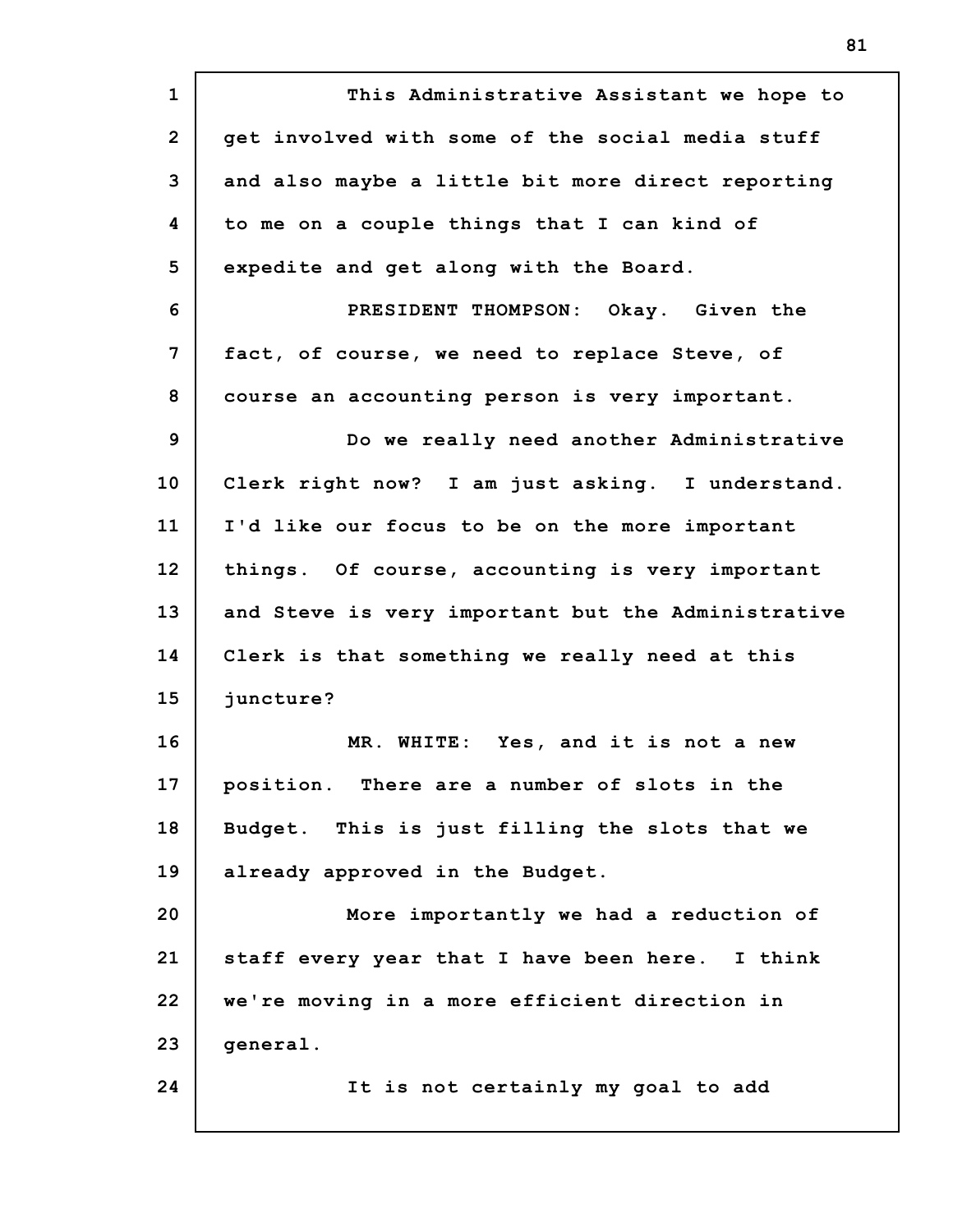| $\mathbf{1}$    | positions to the head count. I don't think that     |
|-----------------|-----------------------------------------------------|
| $\overline{2}$  | any of the positions that we have outlined will do  |
| 3               | that.                                               |
| 4               | PRESIDENT THOMPSON: One thing I have                |
| 5               | noticed when you decide to move people along or put |
| 6               | people in positions that become open in the past    |
| 7               | that you ask other people in the office to take on  |
| 8               | some additional responsibilities so that we would   |
| 9               | not have to go into the coffer, our Budget, if it   |
| 10              | wasn't necessary.                                   |
| 11              | Have you done that? Have you asked                  |
| 12 <sub>2</sub> | anyone to do any of these things that maybe the     |
| 13              | Administrative Clerk would encompass? Have you      |
| 14              | asked, like just say for instance, it is a clerk.   |
| 15              | So because we have an incredible Office Manager so  |
| 16              | to speak, have you asked if there is something that |
| 17              | we could use Donna to possibly take on other        |
| 18              | responsibilities? Because I mean you definitely     |
| 19              | did that with Nicki and you did that with other     |
| 20              | people to save money in that respect.               |
| 21              | I mean, even though we have a little bit            |
| 22              | of money extra in the Budget, it is always good to  |
| 23              | have a little money extra in the Budget.            |
| 24              | If we can ask Donna if she would have no            |
|                 |                                                     |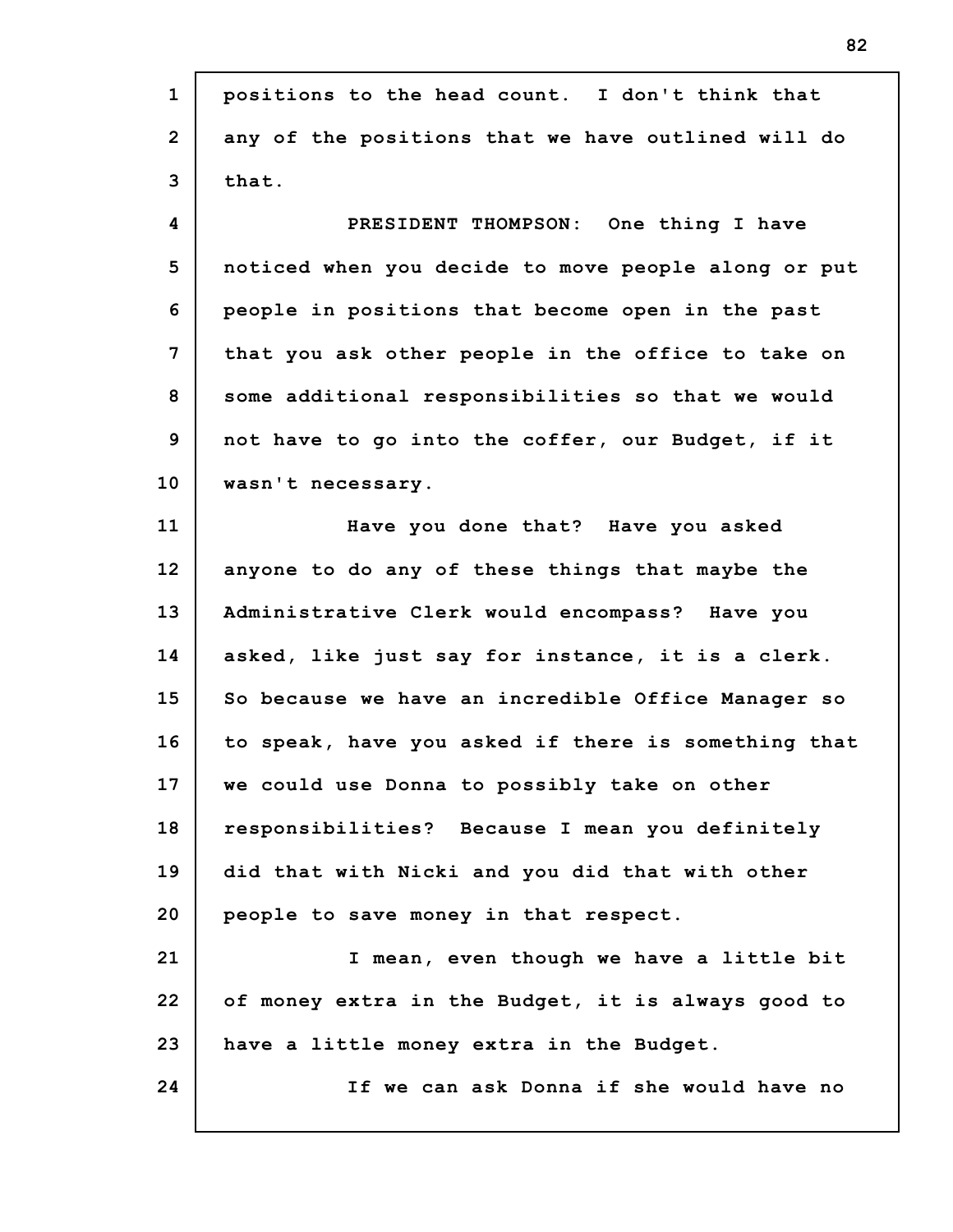**1 2 3 4 5 6 7 8 9 10 11 12 13 14 15 16 17 18 19 20 21 22 23 24 objection to that, maybe that's something that we could work together on to possibly do and not have to worry about that money. MR. WHITE: I think if we discuss this further, we probably should go in Executive Session and we can discuss having a clerk added but I am a little uncomfortable in a public forum. PRESIDENT THOMPSON: I understand that. MR. WHITE: That was the last items on the Executive Director Report. PRESIDENT THOMPSON: We can definitely go to closed session on that item. MR. WHITE: Before we consider going into closed session, we have the consideration of additional expenditures for investment consulting. One of these things as we spend time sort of moving in the next direction and looking for a replacement for Steve, certainly we're asking Marquette to take on some additional responsibilities. They have been very helpful and very responsive. There is an education process, obviously, in terms of with them and myself and staff. There is a lot of dialogue. We are certainly asking them**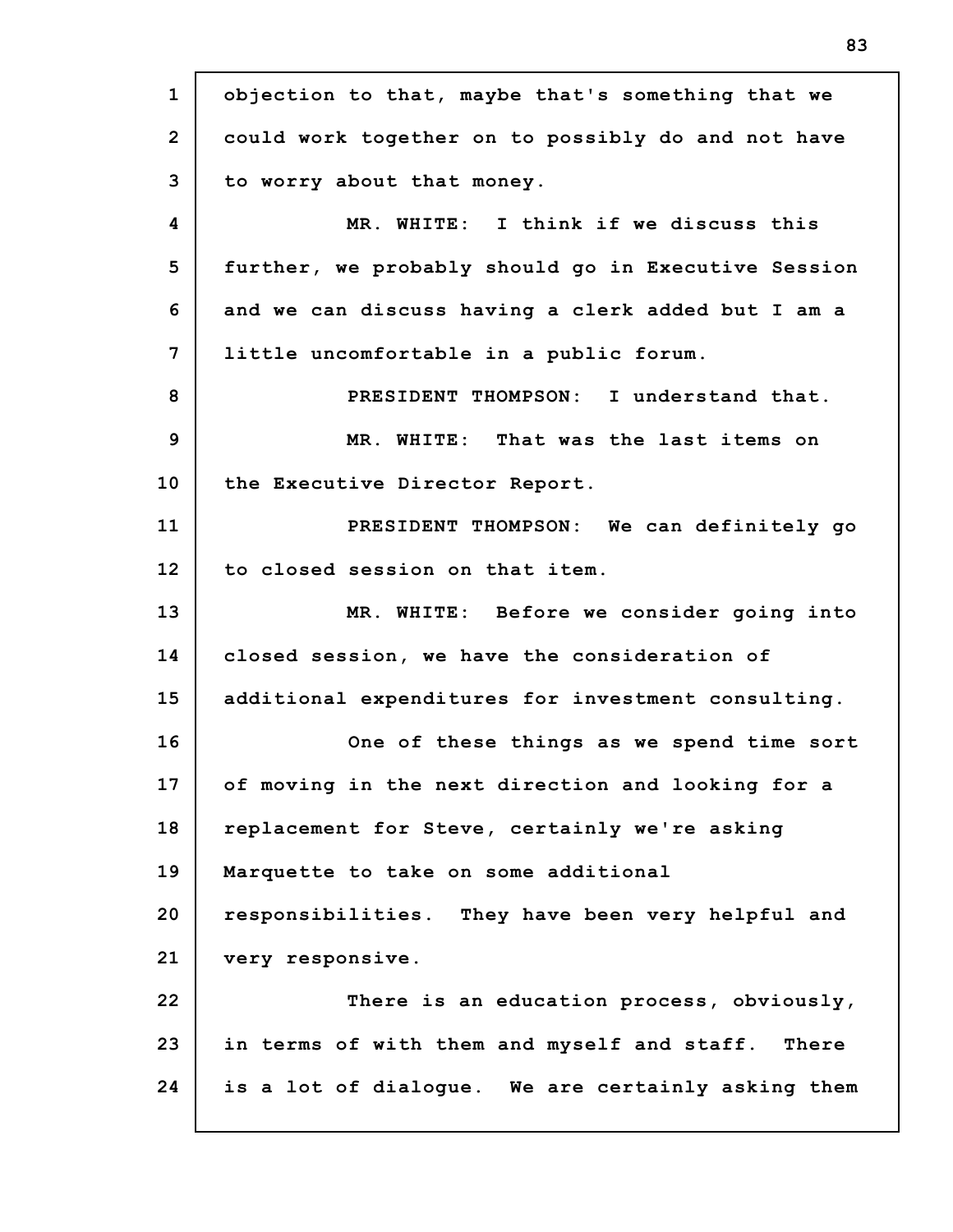| $\mathbf{1}$   | to do more.                                         |
|----------------|-----------------------------------------------------|
| $\overline{2}$ | Initially they came back with a number              |
| 3              | that was a little bit higher. I think we have had   |
| 4              | some discussions and asked them to lower that       |
| 5              | number. I think they have come back with sort of a  |
| 6              | best number that they can do for us. I think it is  |
| 7              | pretty fair and that is an additional \$3,000 a     |
| 8              | month until we get a replacement for Steve in and I |
| 9              | am certain that we can do that. It would be very    |
| 10             | helpful. We could work with counsel to amend the    |
| 11             | agreement to address that.                          |
| 12             | PRESIDENT THOMPSON: Okay. Just to be                |
| 13             | clear, I did have a conversation with Jamie. This   |
| 14             | encompasses a few things. Like putting on           |
| 15             | additional tasks, things like that, for the few     |
| 16             | months that they are going to be there, that would  |
| 17             | be for \$3,000 a month. I really appreciate         |
| 18             | Marquette stepping in and stepping up and helping   |
| 19             | handle these. We appreciate it.                     |
| 20             | MR. WESNER: Neil Capps, too, for the                |
| 21             | newer trustees, is on the call. Neil has been the   |
| 22             | analyst on this relationship since he joined        |
| 23             | Marquette the end of 2008. Now he actually has our  |
| 24             | entire analyst team at Marquette.                   |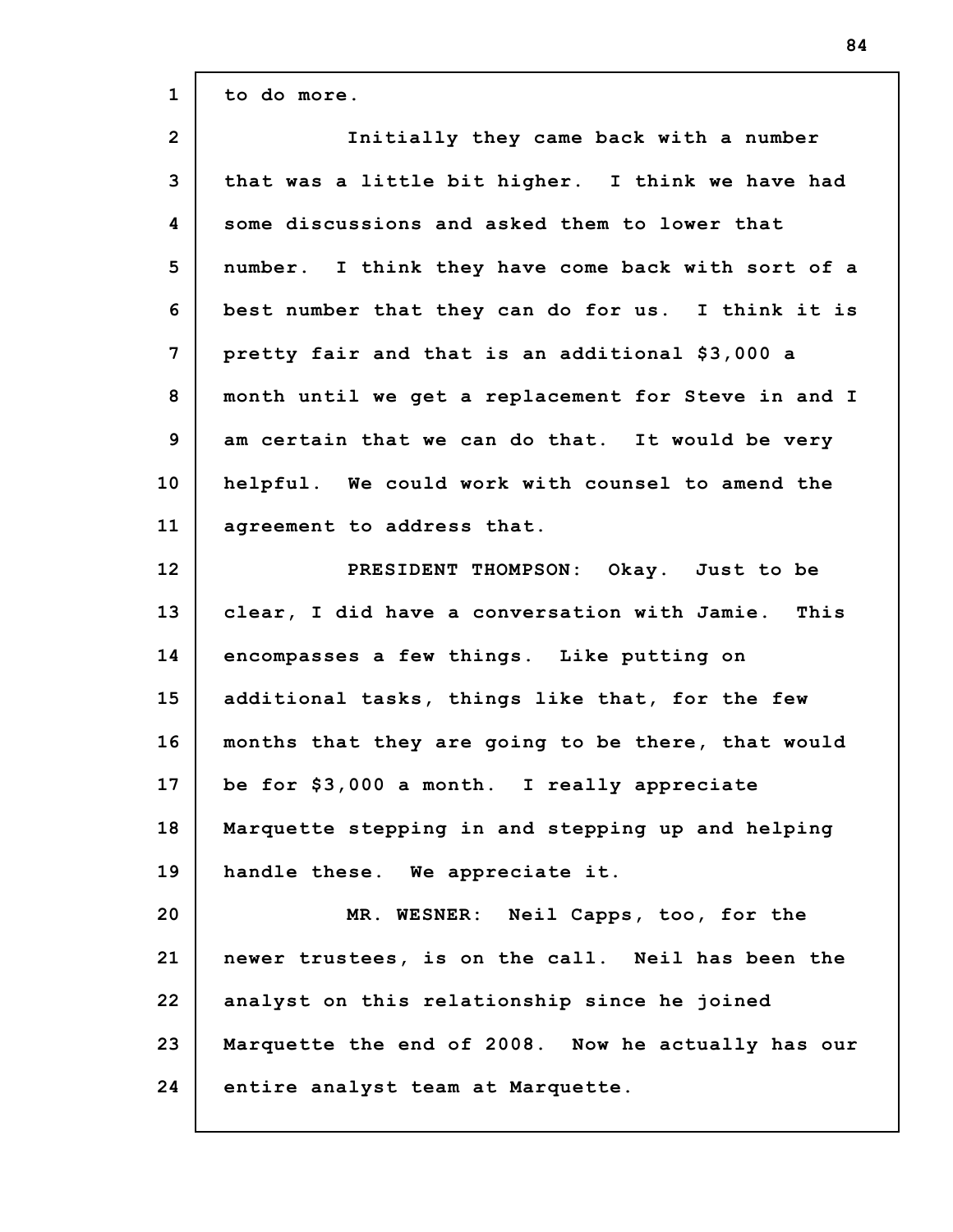| He has kept a few select clients, the               |
|-----------------------------------------------------|
| clients he like the best, and you guys are one of   |
| them.                                               |
| Also, another analyst with our firm, Jack           |
| Sannes and Tara Murphy are two team members getting |
| more involved to help facilitate the process.       |
| Hopefully, with Neil's institutional                |
| knowledge and your relationship can help with all   |
| those things that Dennis was just mentioning. As    |
| the custodian, we get into some of the minority     |
| hearings, Senate Minority hearings, Governor        |
| reporting, all that stuff, are things that Neil and |
| his team will be able to help support your team.    |
| PRESIDENT THOMPSON: Great. Given all                |
| that information, any questions?                    |
| May I have a motion to approve the                  |
| initial expenditure of \$3,000 a month for          |
| Marquette?                                          |
| TRUSTEE DEGNAN: So moved.                           |
| TRUSTEE CANNING: Second.                            |
| MS. HANSEN: Trustee Canning.                        |
| TRUSTEE CANNING: Yes.                               |
| MS. HANSEN: Trustee Degnan.                         |
| TRUSTEE DEGNAN: Yes.                                |
|                                                     |

I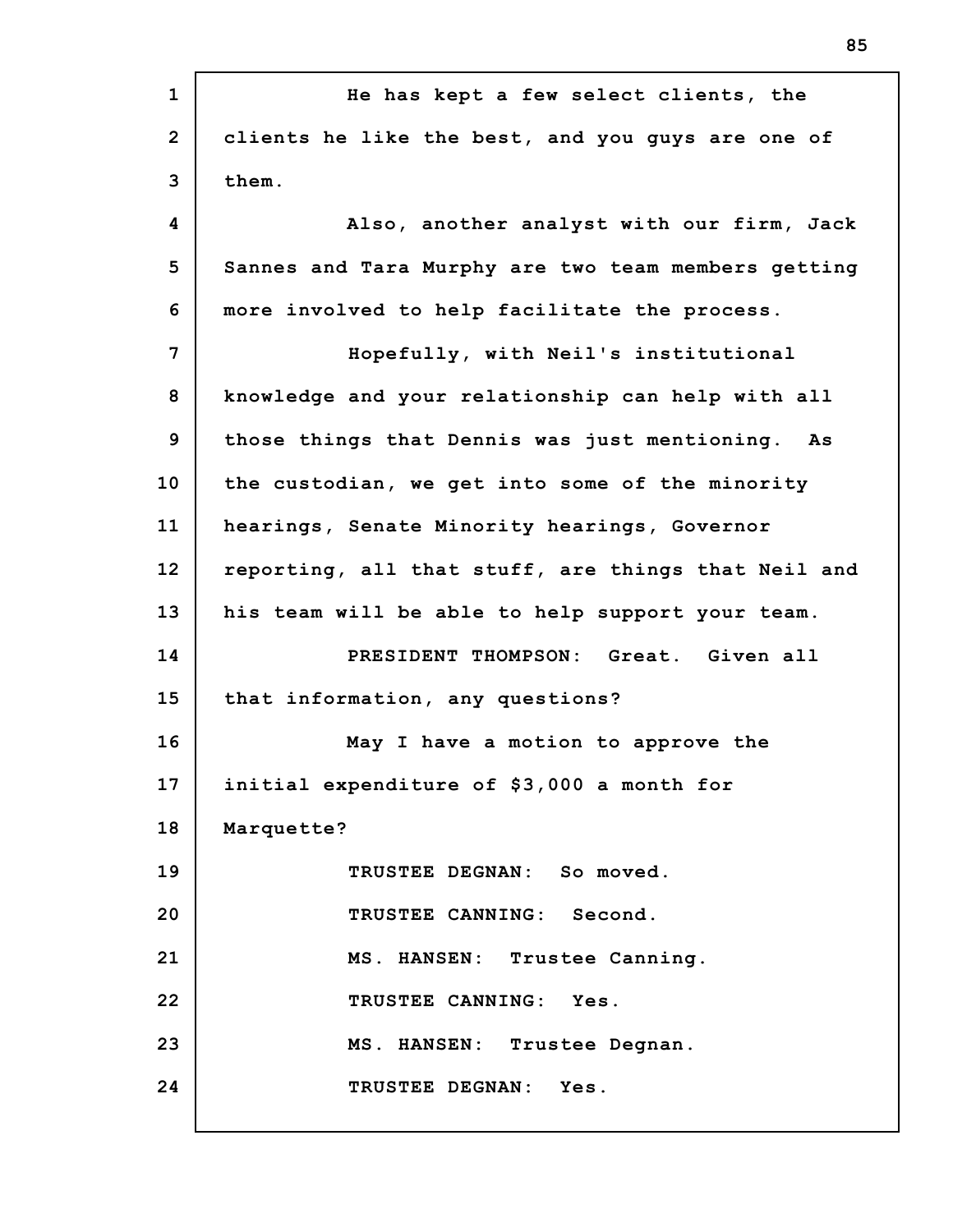**1 2 3 4 5 6 7 8 9 10 11 12 13 14 15 16 17 18 19 20 21 22 23 24 MS. HANSEN: Trustee Soni. TRUSTEE SONI: Yes. MS. HANSEN: Madam President. PRESIDENT THOMPSON: Yes. MS. HANSEN: Mr. Slack. MR. SLACK: Yes. MS. HANSEN: Motion carries. PRESIDENT THOMPSON: Are we going to go into closed session now? MR. WHITE: Before that, do you want to do legal update? Do you want to mention anything? MS. BOECKMAN: I can mention it in closed session. Motion to go into closed session pursuant to Sections 2(c)1 and 2(c)11 of the Open Meetings Act to discuss specific personnel issues and also litigation relating to my legal report. PRESIDENT THOMPSON: Is there a motion to go into executive session? TRUSTEE DEGNAN: So move. TRUSTEE CANNING: Second. (Whereupon, the Board went into Executive Session off the record. No action was taken in Executive**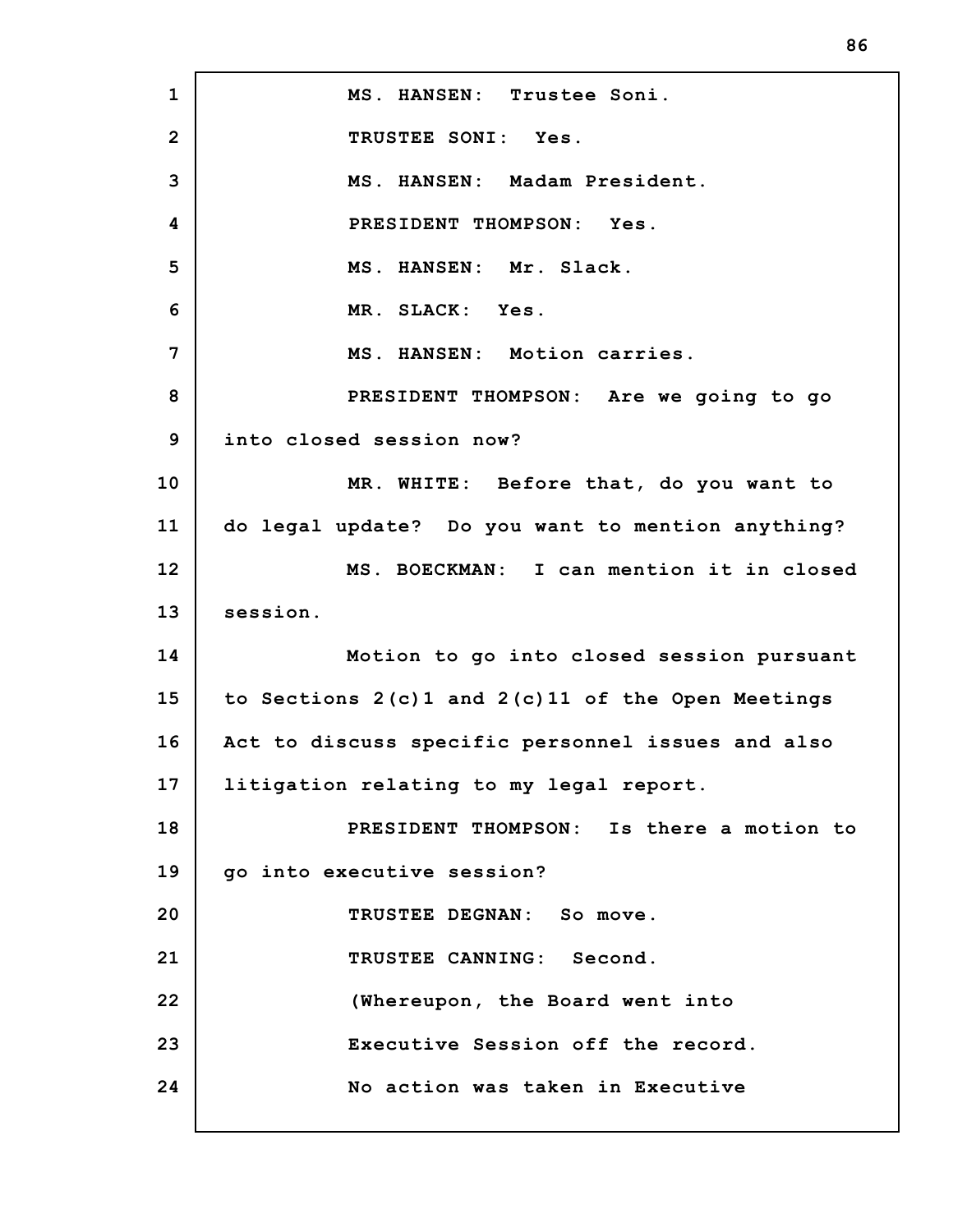**Session.) MS. BOECKMAN: The only thing left on your agenda is old business and new business. PRESIDENT THOMPSON: Do you we any old business or new business? Can we have a motion to adjourn today's meeting? TRUSTEE DEGNAN: So move. TRUSTEE CANNING: Second. PRESIDENT THOMPSON: All in favor? (Chorus of ayes.) (WHICH WERE ALL THE PROCEEDINGS IN THE ABOVE-ENTITLED MEETING AT THIS DATE AND TIME.)**